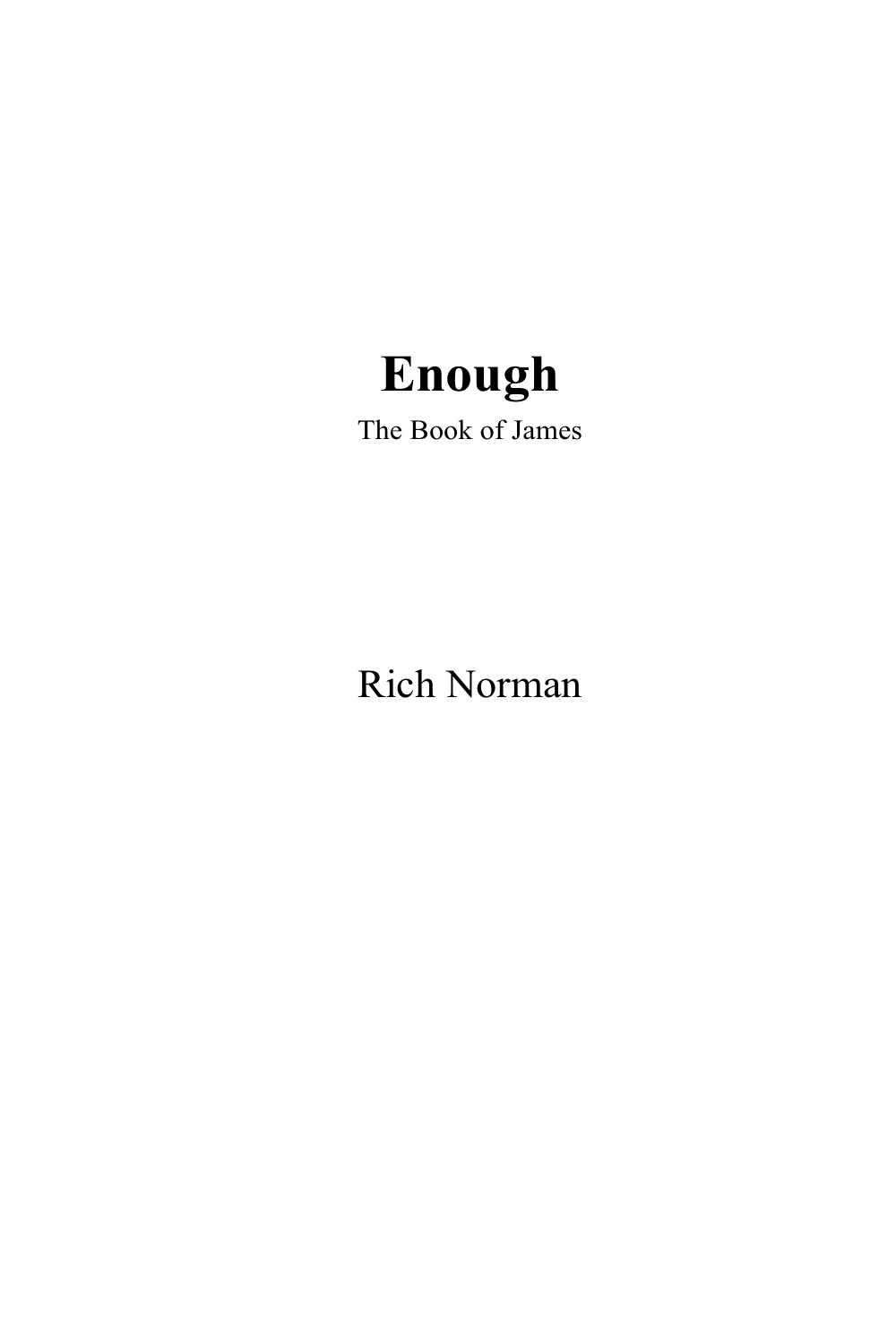Copyright © 2013 by Richard Lawrence Norman

Standing Dead Publications PO Box 387 O'Brien, Oregon 97534

All rights reserved. No part of this book may be reproduced or transmitted in any form or by any means, electronic or mechanical, including photocopy or recording, or any information storage and retrieval system, without permission in writing from the author.

ISBN 978-0-9845693-6-6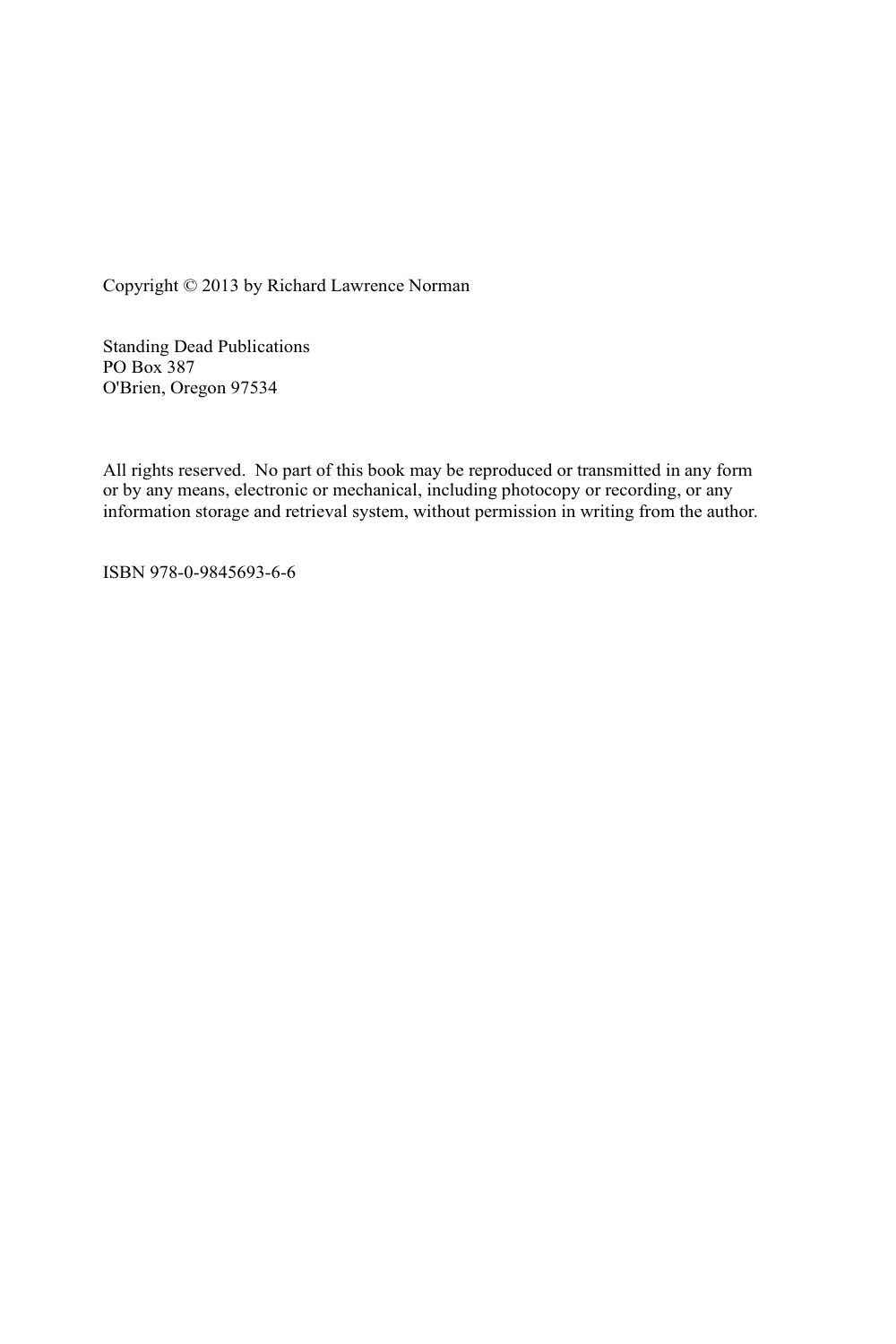# Standing Dead––

Let us cast aside the husk, walk away from that which was our name, and leave it as a dead thing. Standing Dead are we––as a tree rent by lightening: now bright and sudden, we who refuse to fall.

This is for my friend Jacqueline... another who has cheated the storm.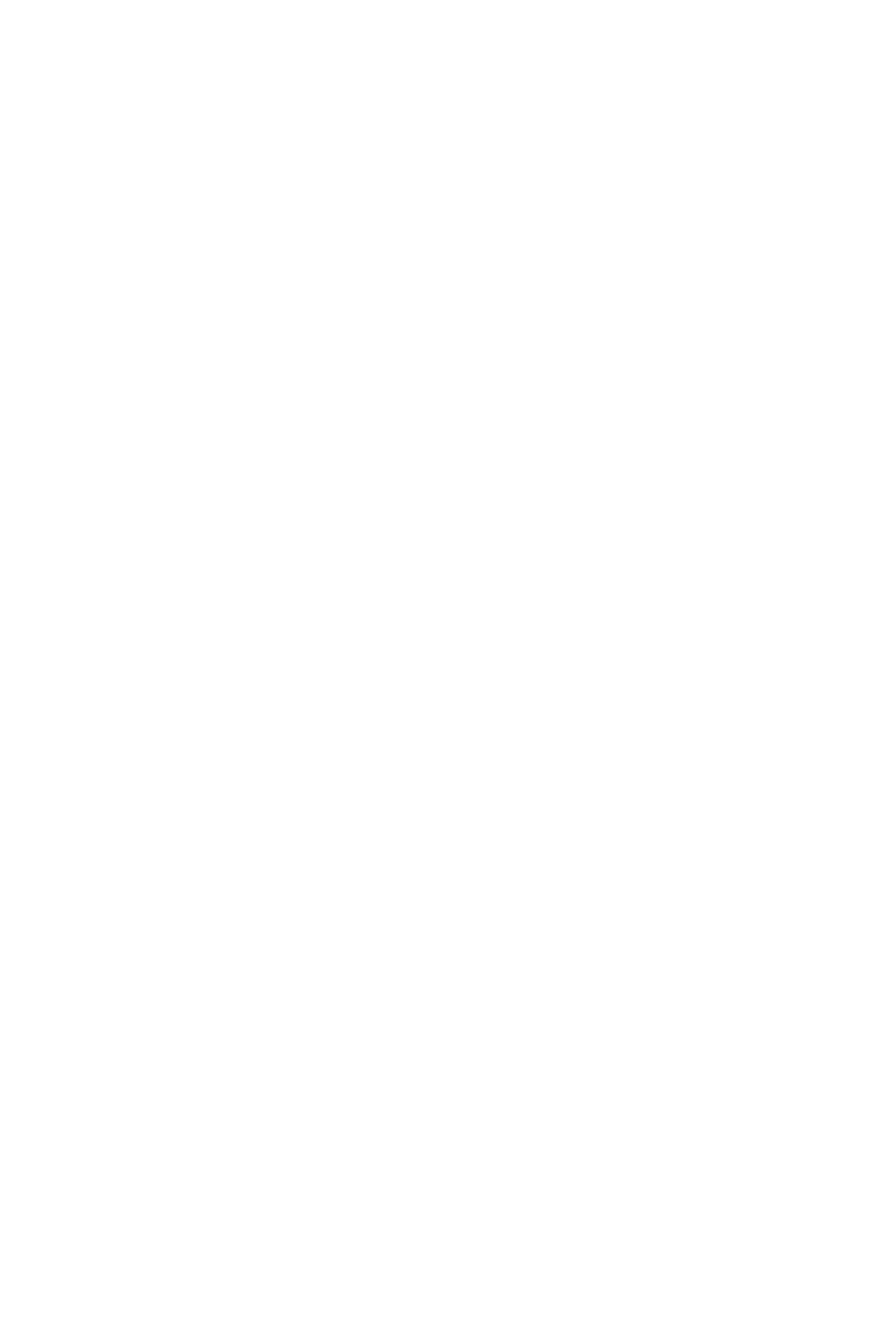As a shattered puddle struck into mist... *As Mist!* So was he that morning to have been dreaming and then, to know her, to know that the dream was real! To look up from his weeping dream and see that she had found him, broken and alone, complete and ruined, bright and glad burnt up into mist, set before the sun as a silent prayer dreaming, and to awake and discover, the dream was real. The tears fell from James's eyes and he beheld her, form and essence, a spirit, an imagining struck into truth. She was real!

 And James spoke within his glad heart, "Oh how many days have swept up through my world, clear and ice as light and water, spray and laughter before the sun, yellow and golden, innocent and weeping... to have found you.

 The war and my weary soul, creased and spent, a sad leather soul, ugly and brown, peeled up from the depths of Man, a leather scab and a tough skin, a lie upon a lie, so did I pour my disgrace, my pain and my knowing before the sun, alone in dreams, knowing and dreaming, again and at last to understand the play, the saga of ruined shadows and posturing stupidity, the self-misunderstanding which broke me open, again and at last, broken open, shimmering before the sun, alone in my dreaming, my knowing, all sad selves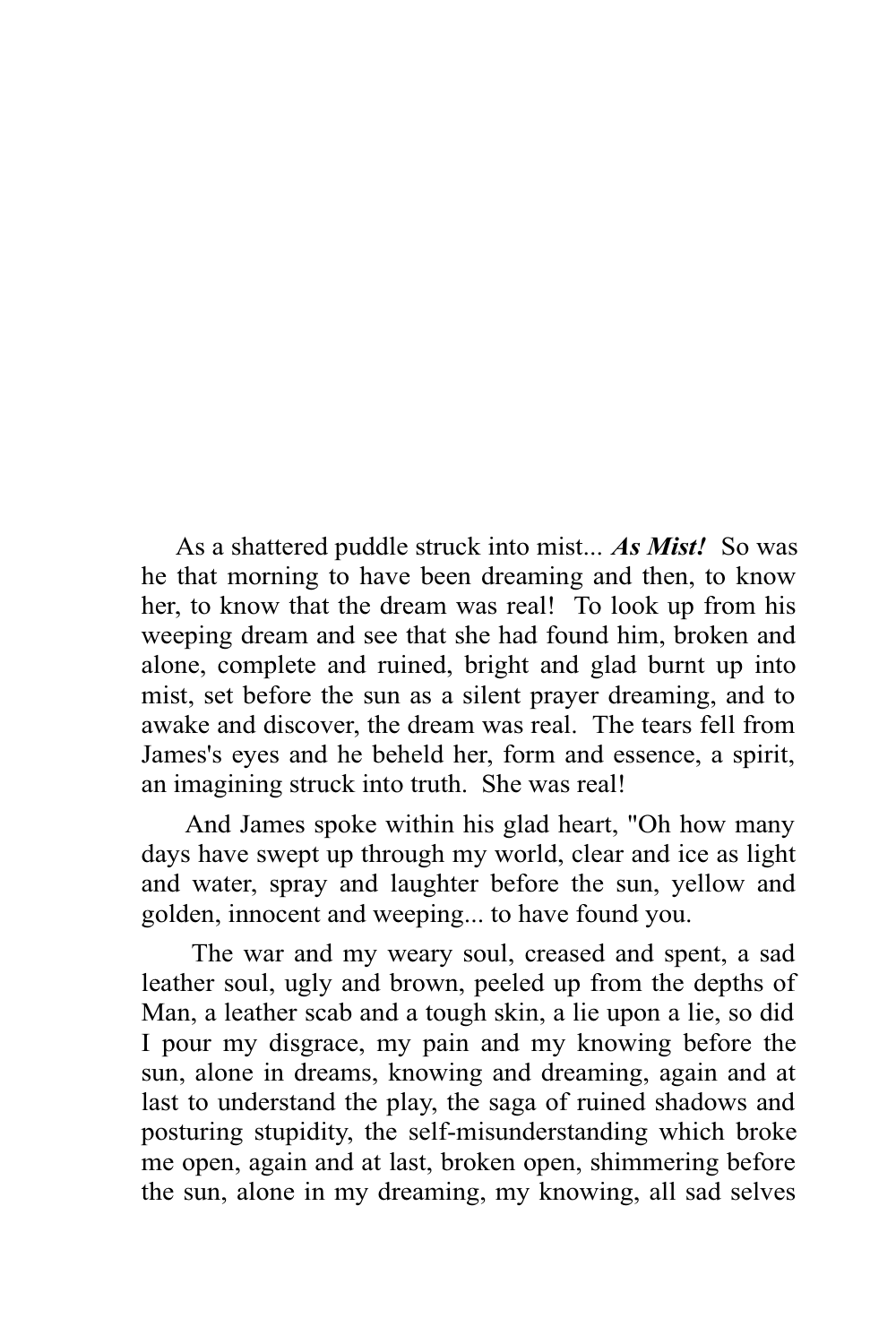peeled open and raw, sparkling and dancing in glad silver sun, ice and pure cold wells filled with light, knowing and forgetting, each year a season, a tear, another hollow of light before the pain of my broken promise before time––the ruin splintered into shards of diamond, sparkling and liquid, tears of new happiness to begin again, to know only now, the gem again liquid, pouring and poured into form, a new promise, a new name only now spoken aloud, torn from the moorings of past and at last––present... alone."

 So had James found the road to the chill glad salvation of his ruined war-torn, singed, burnt-up soul, now spilt open in the solitude of the Alaskan wilderness. Complete, naked, wise––and alone.

 To have found Carolyn in his dream, not as a ghost or an imagining of tenderness and torment, but real, James fell back to earth from the ice heaven of his self-redemption, fell into the warmth and weeping sun of a new and complete bliss beyond the scope of his understanding––and so––as one who was wise he did not understand... but enfolded her within his still richer bliss, an earthly bliss struck and pooled with rose light and iced light, cold and heat, tears and hollow sorrow, that is at last filled.

 He did not care how she had found him, so alone and pure––as ice twice melted and twice wept, hidden so many years deep in the wilderness, but she had! And now James ascended as light buoyed atop light, could he elude her, climbing up into the highest ice cave where even her wicked climbing spirit would strain to reach, and now, James felt the chill air tease his cheek, and let the bright cold snap from the first stretch of his nimble fingers as he began to write:

 I stand before this day... new and broken, a promise as yet unaware of itself, a question overspilling of any limit or any answer, new and unknown. How else am I to embrace the day but as the day itself? An unknown too broad to ask,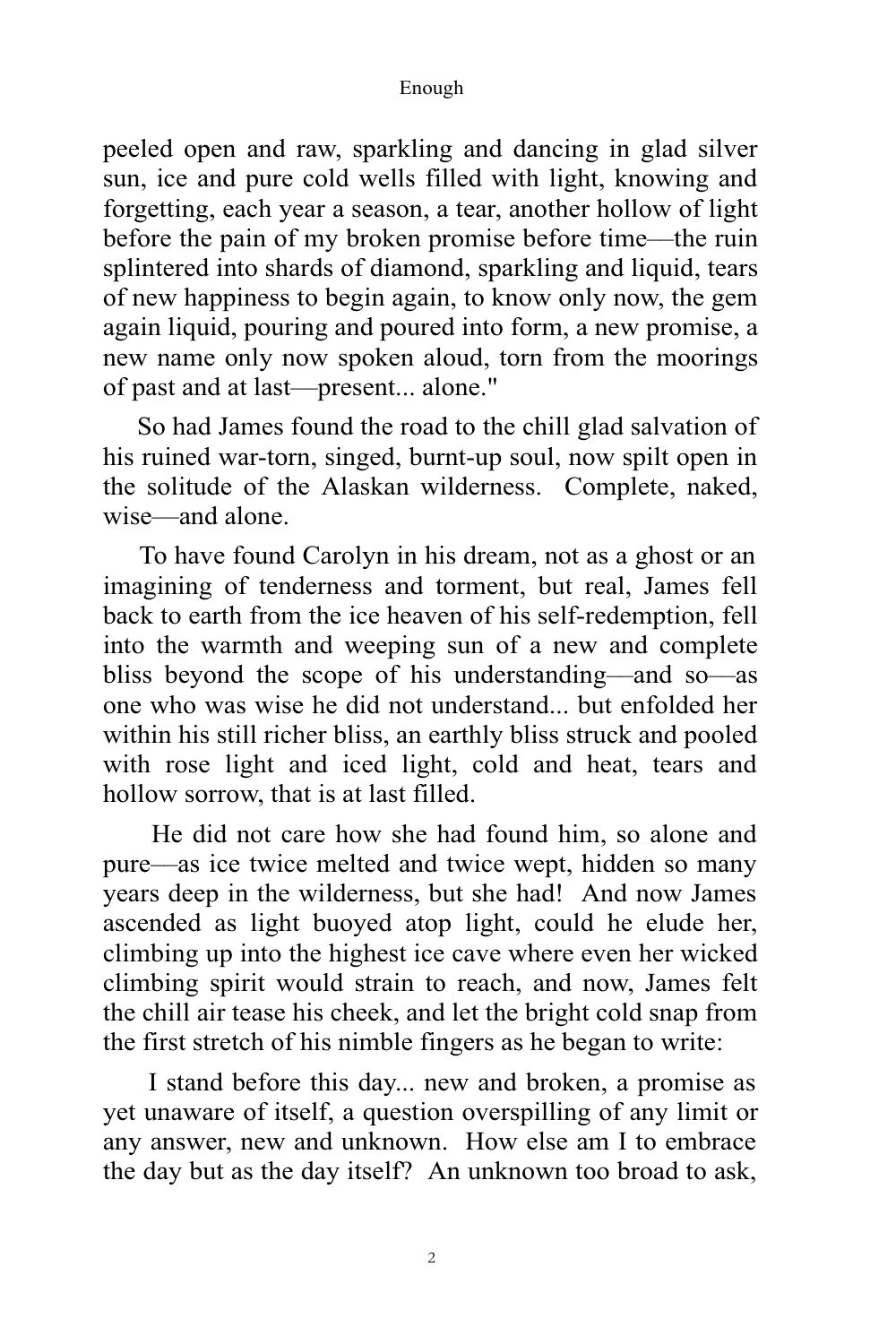a hollow too gracious, too unsure, too eager to find, to feel every empty wanting place, now and again, open and aching, sultry and wanton in its aching to be filled, so do I spill my soul into the day, alone and pure, so do I dream the seasons, pluck the colors of my heaven and dream all the world back into itself, now alive in it, now it in me, as time and loneliness, fullness and knowing, forgetting and dying, life breathes me into herself and she into me, living and dying, innocent, perfect, pure and alone.

 So was I everything and nothing, a hollow filled with light, a sigh lost, spent as a private whisper, a breath of fragrant and forgotten light, as a hue whispered amongst gracious silent shadows, until you found me.

 Now I am no longer a dream, alone and complete, I am twice alive within you, a dreamer in whom I may imagine even the impossible, the ludicrous and foolish, to imagine... that it matters. I must write my poetry for you quickly, for you have become quite strong and will soon find me, even here, where the sun is too weary to reach, in the midst of this blue ice chill, here in my secret ice cave filled with blue ice and splintered silver light. Oh how I am like this cave, my light sneaking past itself, into itself, to find the gem hidden so bashfully within itself, shameless and laughing am I to pour the jewel fourth and speak its name aloud! Who but you could join me in making innocent and bright all that is forbidden, to gladly drink from the most remote ice springs, here so high? Who but you could be strong enough to earn this place beside me, here where light can hardly climb, here where only the wind and the beating of eagle's wings in ice air find solace––here in the purest solitude, here all others are forbidden. Only you have strength to find joy with me, heat and bounty of spirit to bring warmth and the honied spirit of golden heat to thaw even these heights, so severe and unforgiving, so pure and austere, our heights, now melting, flowing gladly, solved and swept up into the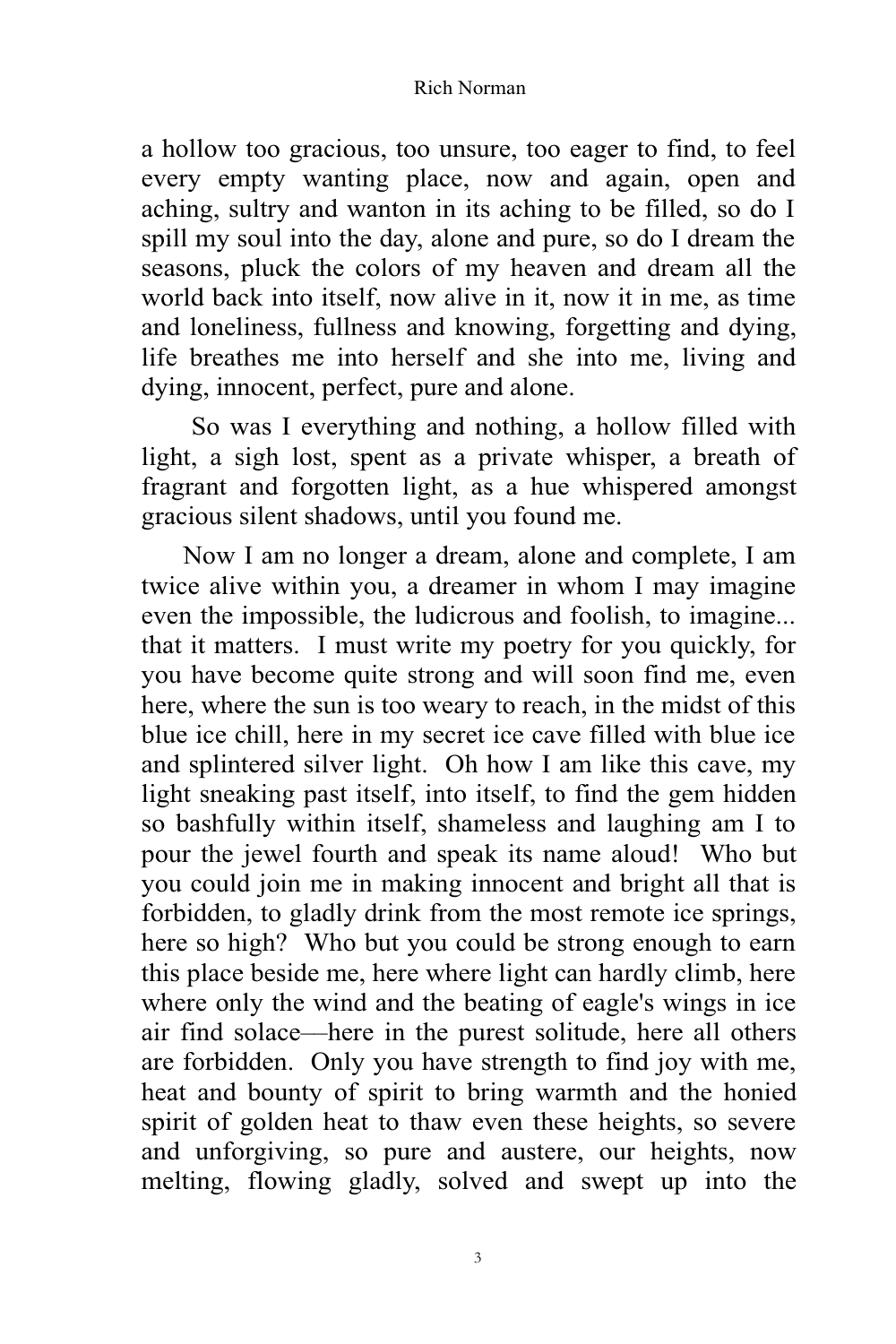warmth of your soul, your arms outstretched around the golden horizon, my warmth within your light, now a whisper swells past knowing, between us the secret can not escape, as the breath of a new name, tender and warm, brazen and foolish, a new prayer from unknown lips... innocent, strong and wise.

Carolyn in close pursuit:

 *Oh to think, even for a moment, to think you might lose me, me, the shadow who is cast before your moments, that I might forgive you the very essence of the thought––an insult! For I am your fore-soul––the soul before your intentions, the idea of you exists in the wake of my expectation and so, you are but my late imagining, a necessity which is cast into form after I have imagined you! So do you seek to hide from me, as the past hides from the future, here in the present you are always waiting, the whisper conjured after the ear, the thought after the deed, just as I have imagined you! So do I will you, and so you are here, exactly as I require it! Ha!*

In laughter the two lovers met, the game ended there in the ice cave, the joyous task at last alive, a single thought suspended between two minds. The two had become again, here in the Alaskan wilderness they were gladly shattered and without form, spilled into the same moment as one mind, as a cacophonous joyous murk of mind and sun, love and mischievous misdeed and prank, joy and affirmation, two laughing spirits boiled into one voice spilled upon the page, inseparable and incombinable, a single unity in endless division, my impossibility within you, the two known and unmixable, as one but unknowable, so do I know you, and you me, as one voice which comes, speaks even before the words are known, an ineffable poem, too empty not to speak, as an impossibility unresisting of itself, a self-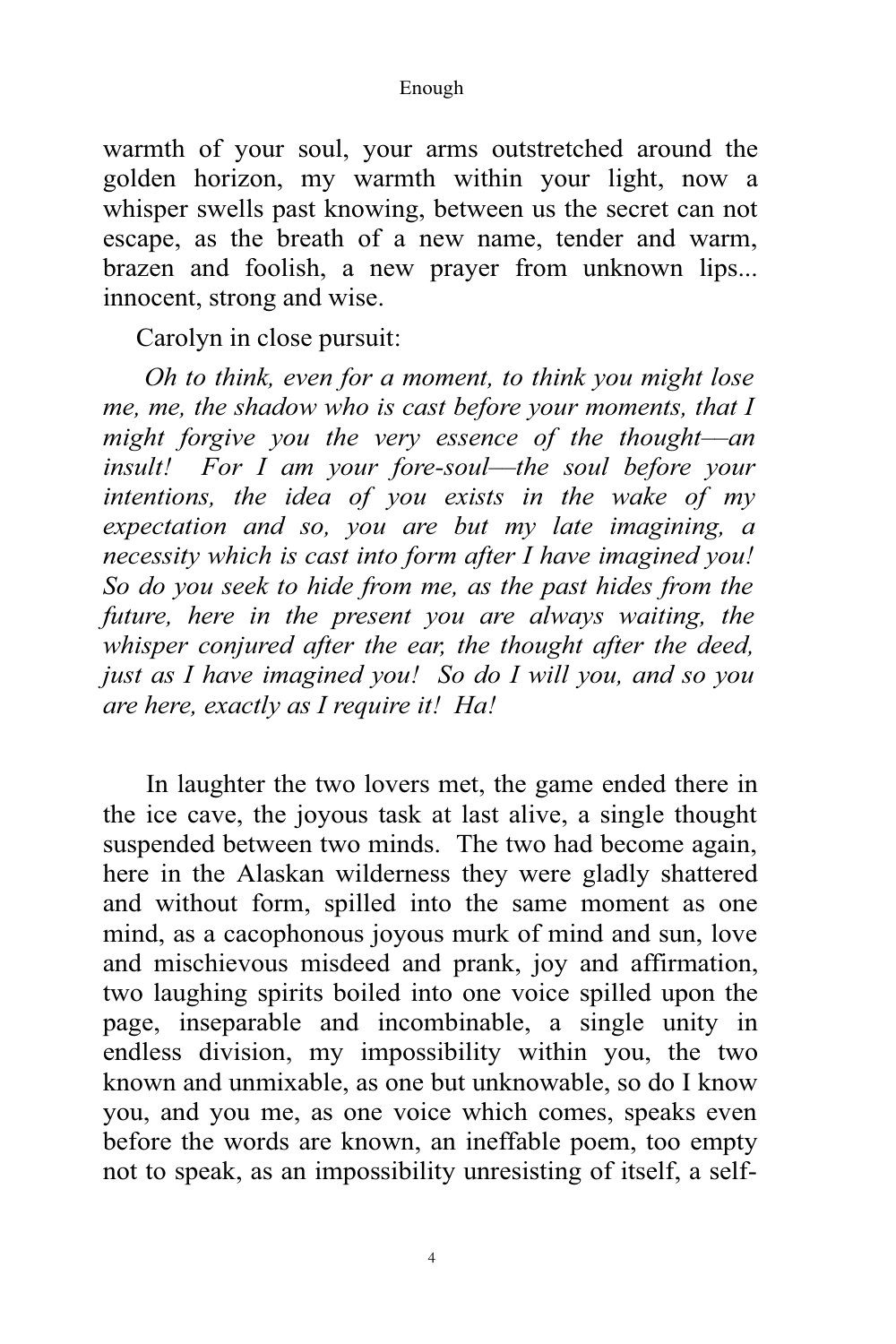creation, as hunger which becomes a blessing, a sweetness––at last filled. So did you appear to me after all those years of loss and want, just as I to you, as a sweet wraith of prismed beauty, the death rattle of all empty places, the joy of a new fullness too over ripe, too sweet and ripe with blood and need, so wanton was the sight, so voluptuous and impossible the fullness to behold you, to know it was true, real... and oh how real! My weeping treasure, so overflowing with every burst happiness and sorrow, so red and bruised with every new happiness bearing down upon your engorged soul, so tender and burnt, each second of feeling and light as a wound struck into your trembling soul, burst and weeping, outstretched before me, a river of pain and sweetness into which I might fall, and again be born. So did I find your soul, and imagined of happiness never knowing that even happiness, particularly *our* happiness, must, and should, always come at blood's cost. How much must we know to find such laughter... indeed, how very much!

 *After hearing the tale, how you were knocked to pieces and crushed, laid up as waves and waste upon an unforgiving and noble shore, where only silence judged the wound, and the wound could bear the fruit of that ecstasy which life had denied, alone and burst, pure and new, the mirror and begetter of all things, as crushed light redoubled in laughter, as platinum tears and true happiness burst from the dark, a shuddering pain at the birth of joy itself and then to find even a cup to hold this burst spirit of joy, a chalice into which it might be poured, spilled into light and laughter that knows... and is affirmed.* 

 *Oh how you have poured my soul from your bottle of dreams and let me see it. Gentle were you in revealing the sad, stupid, childish turnings of my sick soul, a sad child cupped in your tender hands, her wounds lavished and* 

5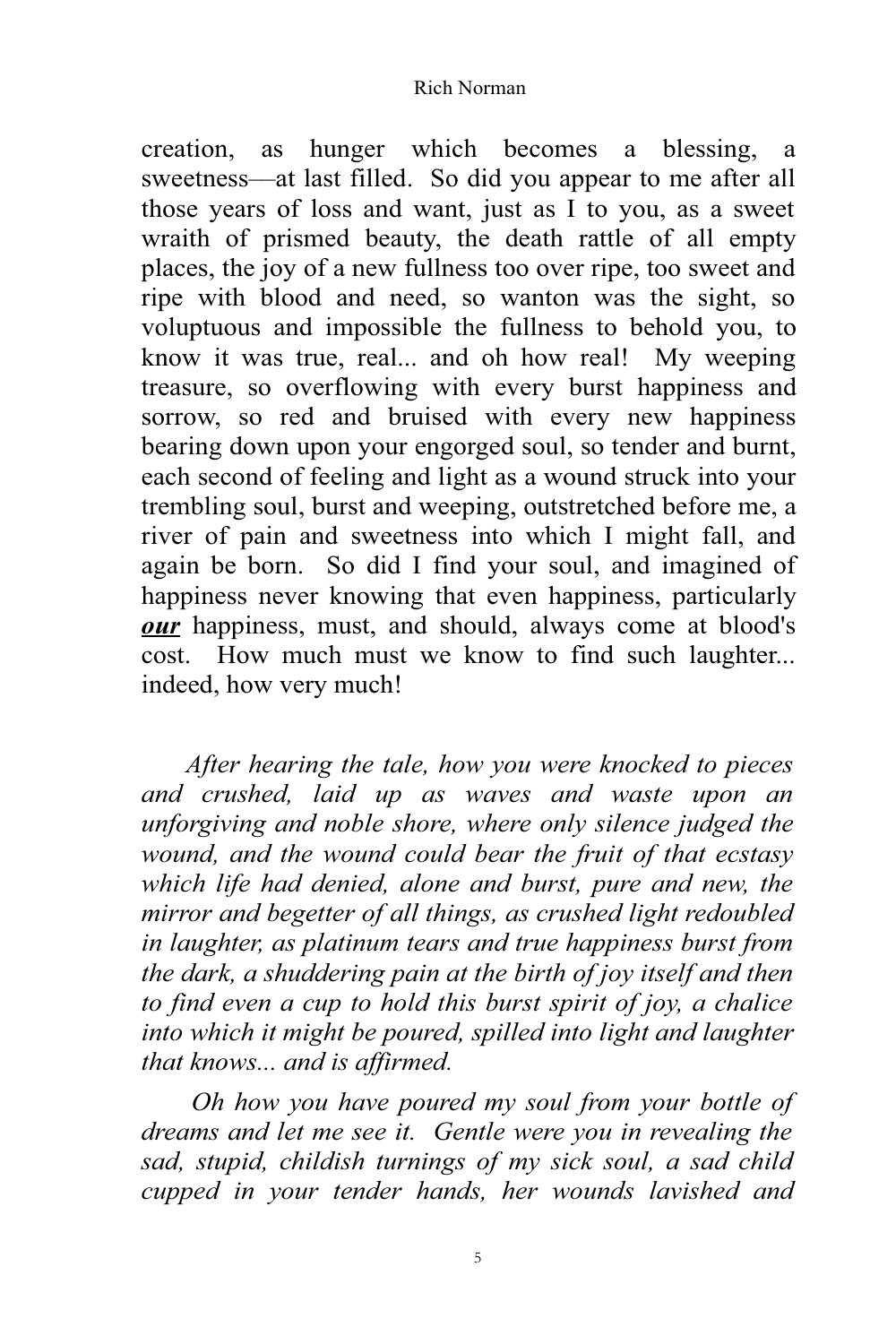*forgotten, the tears of a thousand tortured cries, no longer choked within my breast, but free in waves of pain and happiness, pouring and over-pouring from my burst soul, an anguish spent, known and affirmed in daylight, to have you know me––to know everything––to touch it––to know it as you know it, to dream in daylight with our eyes open, and to remember... everything!*

 *Can you see the price, the glorious and happy cost, to know so much––in daylight––can you ever know the cost of such happiness? Happiness bought at the dearest and most noble cost?–––the death of shame! That and that alone, is the price of happiness––and even that I have gladly paid so that we may be here together, at last, on the highest, most unforgiving and truthful peaks... as equals.*

 *Yes my love, you have cost me the full comfort and health of my ignorance to find my innocence, this innocent laughter, so cold, mocking, joyful and pure boiling up as the clearest iced light at the heart of all knowledge, all which is innocent and joyous in knowing even, itself. So has my soul, my ignorance been boiled, sanctified and permeated with light, until knowing itself became innocent, the reason spent, the question asked afresh.* 

 *How weak was I! Always struggling to find even the traces of your shadow as you crept silently and gladly through the forest, effortless and evil as a proud spirit born for such things as life and death, so far over me were you then! But now...Ha! I am faster than your second glance, smarter than your doubt, and stronger than you thought! Admit it–– I have caught you––even you can not elude my grasp, and I have won! Admit it!*

 As James read what she had written he understood the depth of her anguish, her honesty and her victory. She was magnificent! Carolyn had understood herself completely,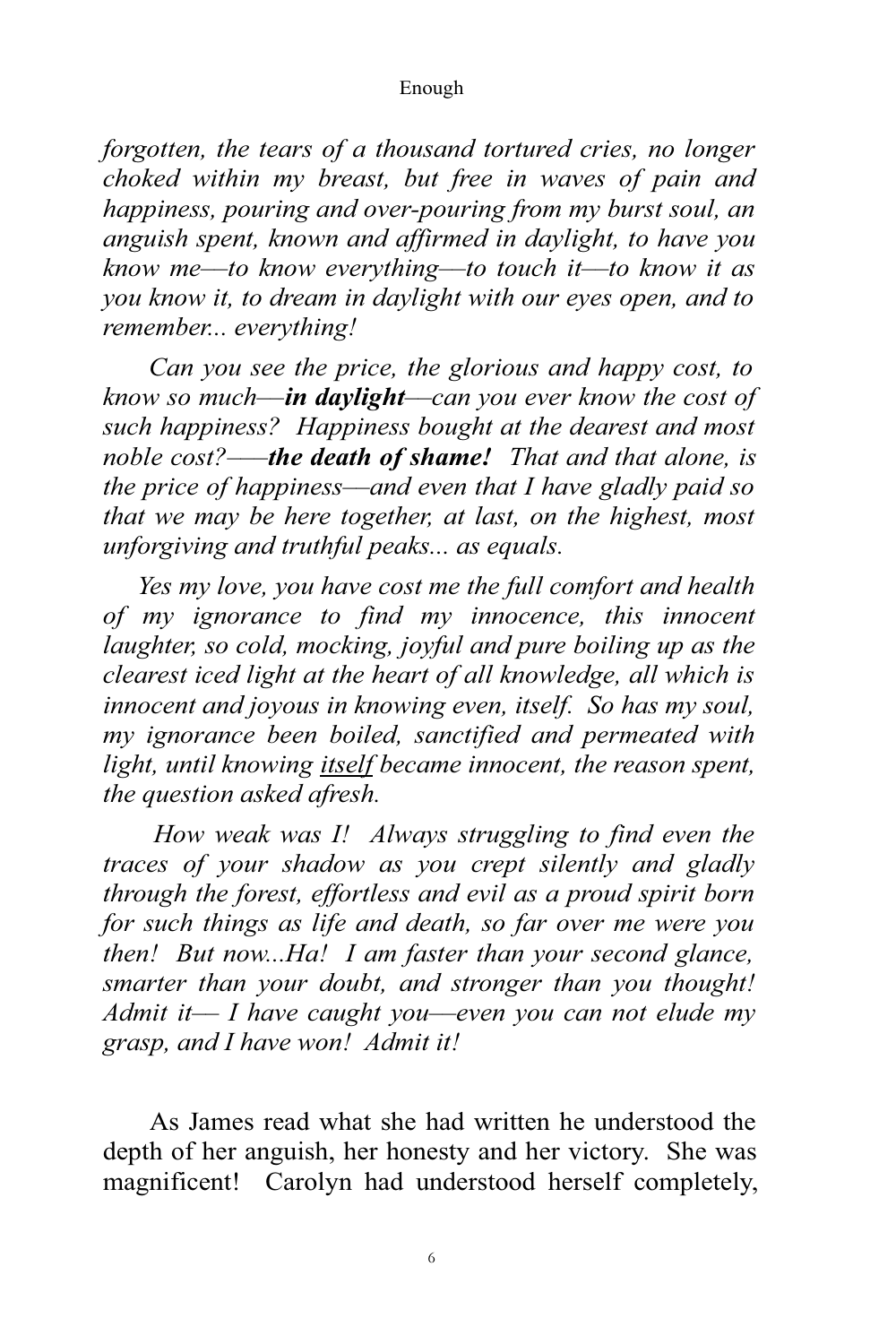unmasked and reborn in naked tears and laughter, she was a tumult of feeling without restraint, an honesty hovering over life, a spirit trembling before each moment as if before an unknown, before the very question itself, an open eye, unblinking and unknown before itself, exposed and trembling before life, her strength opened up and unresisting of the answer, strong enough to ask the question, her soul was a naked wound, a perfect bliss without form or presupposition: to listen for that which is most delicate and still, a trembling expectation, a trembling question spoken aloud, as if strong enough, curious enough to hear...the answer?...a new blossom about to unfold, to invite every unknown heat into itself, to ask and be naked, to invite even destruction if that were life's decree, her answer—Yes! She was strong enough even for that!— So did she find herself before life, a sultry tenderness, a fragrant whisper with the courage of a burst star... so did she tremble before each moment, the question asked, the answer pouring into her open heart, filling her, rewarding her, pouring every depth and beauty out through her empty soul, now full for having asked, red and full with the blood, the gratitude, heat and happiness spilling out from her over full heart, sweet and salt, pure and glad are your tears, your strength, your innocence... my one who knows... my innocent one.

 And so he looked upon her, after the years of joyous toil had freed her limbs from every weakness, now supple and strong, her flesh a golden stretch of caramel sweetness and light, rippling with the curve of her breast and her will, bronze and sultry, undeniable and potent in its voluptuous rapture, the sight can not be withstood, endured, beheld, it must be known, felt and become, so potent and trembling a thing, so healthy and brown, tan and taut sinew, what holds firm and what yields, tracing their hands over her soul, the play of strength and yielding, taut and relenting, firm and

7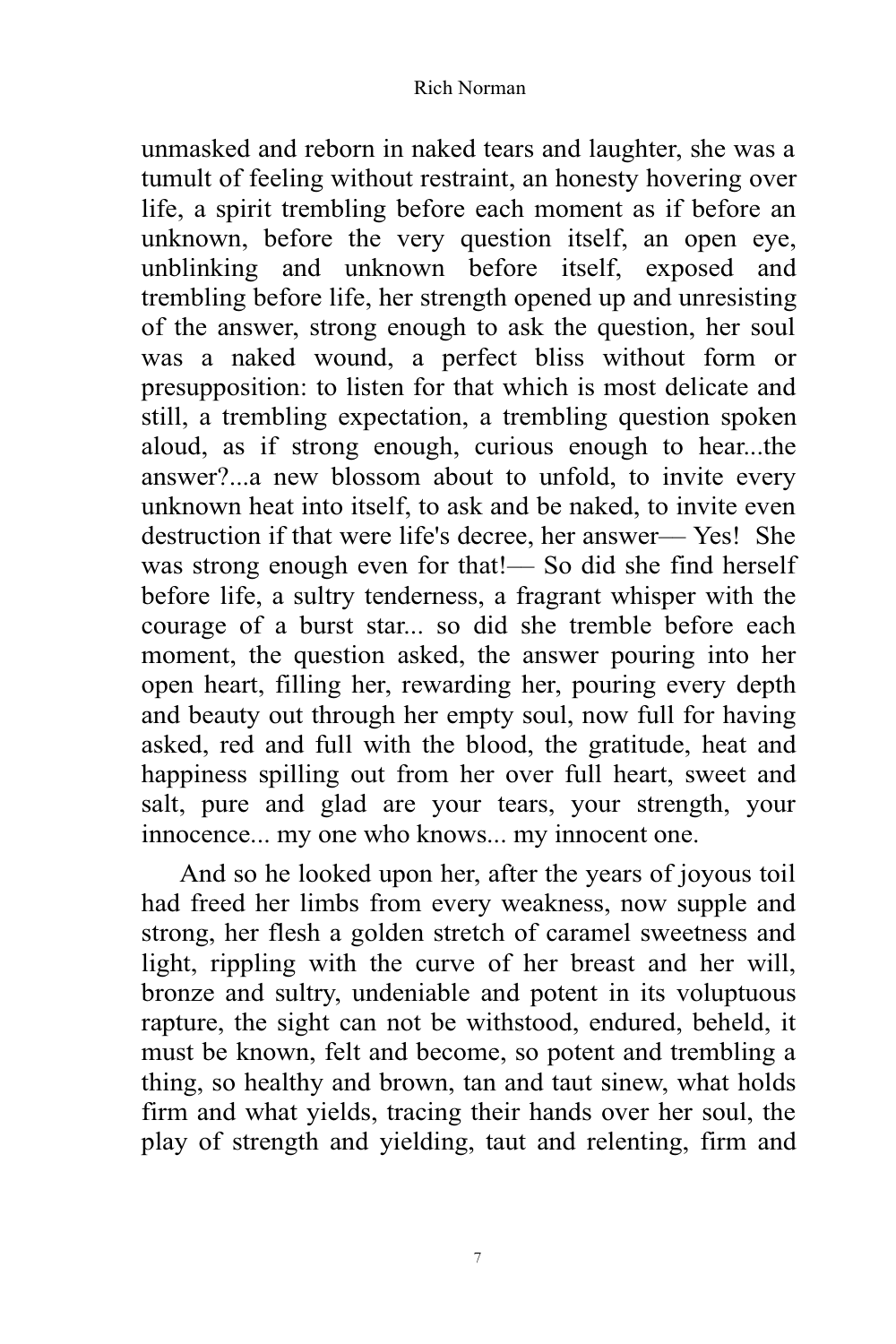bountiful is her strength! Oh you have but won and I will admit it! Yes, you have won!

 And so James saw the curve of newest dawn, sweet and supple, fresh in every way before the sleeping day, teasing open the weary eyes of sleepless day now spilt into gladness to find her. For each day is such a seduction as this, a sultry quivering of unknown places, where Life herself might gaze upon the glow, and might herself be seduced. So warm and giving is the sight, the very sight of such health, trembling, quivering, aching expectantly, arched in supple tension before each moment. It is at such a sight as this that Life finally understands herself, finally relents before such beauty and accepts, yields, and at last knows herself... at last seduced to look, the trembling bounty, the question, only now, too sweet and full, too ripe to refuse.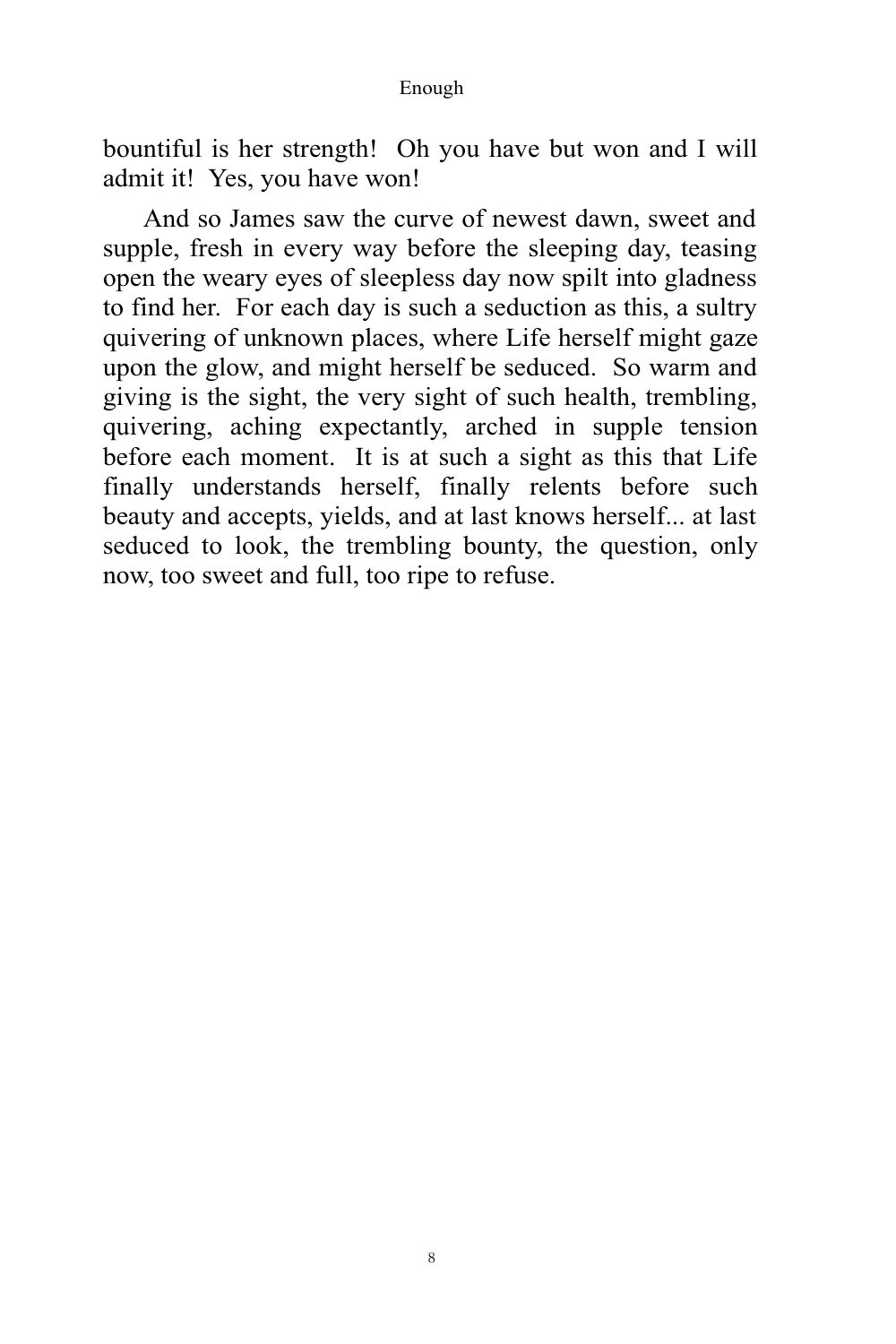And the seasons drew themselves around Carolyn and James as a cloak, ever more quietly, ever more softly spoke the whisper of their old world, and the cloak of forgetfulness closed lovingly around them, each season unfurled before them, bounty and cruelty, sun and ice, cruel and sultry is life, unthinking, exquisite and anguished are we beneath her winds, each breath unthinking and necessary, we feel and forget, while she sleeps on, forever breathing, and dreaming.

 So did the moonlight stroke her hair and smudge the night with flecks of rose and amber, the scent of night and jasmine, the moonlight dripping as honey on her cheek, the day's labor of twenty heavy packs of wood and weight slip into the moonlit places so tender and guarded, now washed by the summer river... and the moonlight is bashful and teases in what of her glow she leaves to the unspoken places, alluring and hidden is her knowledge, her splendor graced in shadow and bashful shade. Strength made pure, innocent, needful of itself and needing itself, steps into the moonlight, as milk spills over laughter, she is adorned with moonlight, dripping white and pure over the outstretched sweep of her open belly, the curve of her supple breast dripping in milklight, pure clear and white, spilling itself as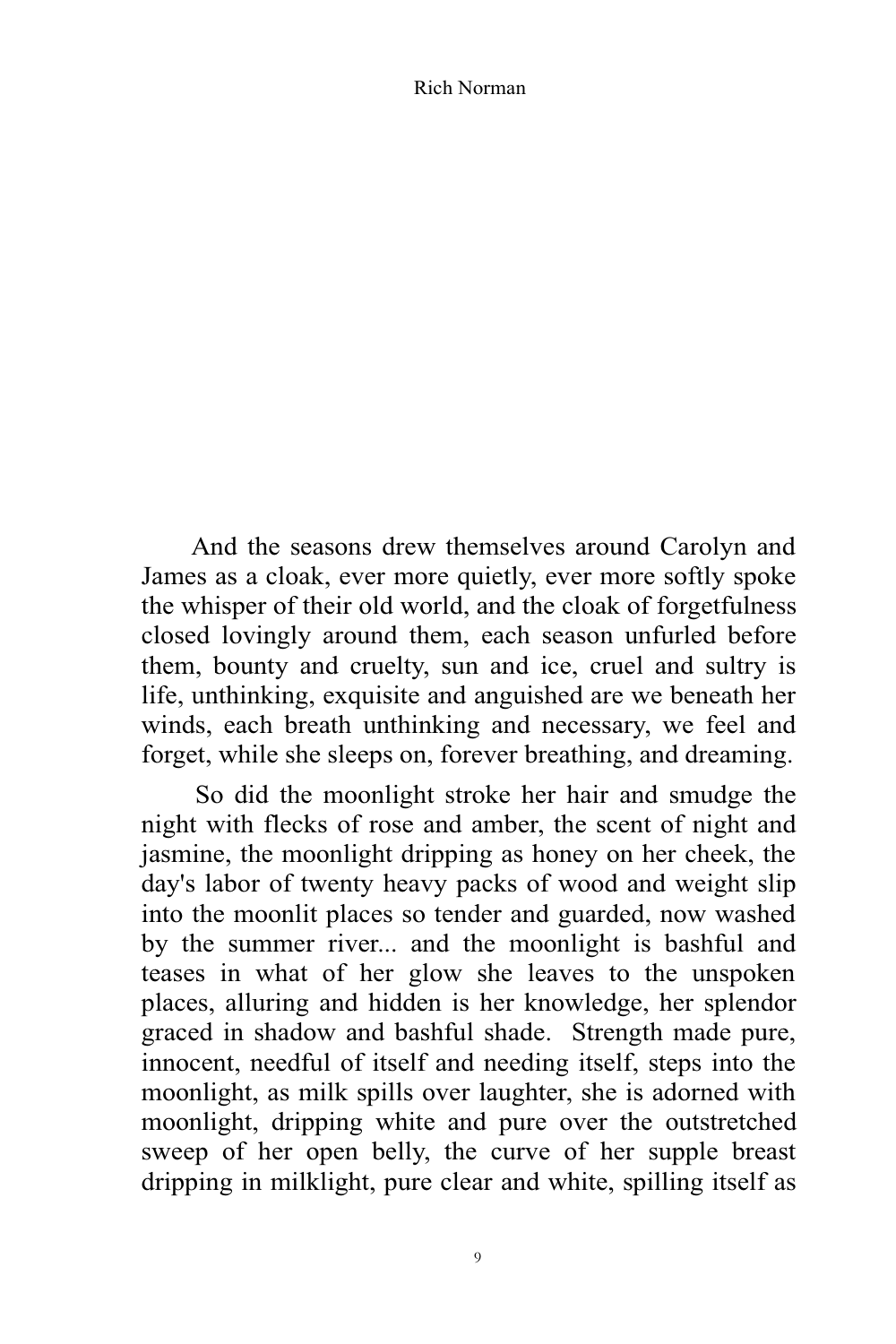liquid light, touching, hovering, a delicate breath hangs silently upon her breast, arched and dripping in still moonlight. So beautiful is she, so beautiful is strength before heaven!

 And as a celebration, a strength and a gratitude did they enjoin life and each other, as the true gratitude which erupts in spontaneous abandon, a giddy bubble of excess and affirmation, as the joy which must be born of strength and health, overflowing and overspilling as Life did they unknowingly repay each day in the unthinking joy that must spill over the banks of any life worthy, fertile, rich enough in pain, truth and joy that it must spill over, a current now too full to contain its truth, even the waters themselves seem to speak, to lie to us, to suggest and entice, "Even More!" Am I strong enough to imagine something better? Could something be above, over, even *this?* Can I afford even a daemon, am I strong enough for that, strong enough for hope?

 And with the cool distance of the seasons they did grow as Life would have them, strong and beautiful, tireless and prankish, honest and weeping, living–– Dreaming. So did the days pass and find them complete, shameless as aged children, laughing and wise. Their minds open and hungry, their bodies flourishing and taut as a bow string vibrating against the silver mystery of life, her challenge a perfect note, silver and bright, spent amidst forgotten sun, or cradled silently in spilled moonlight.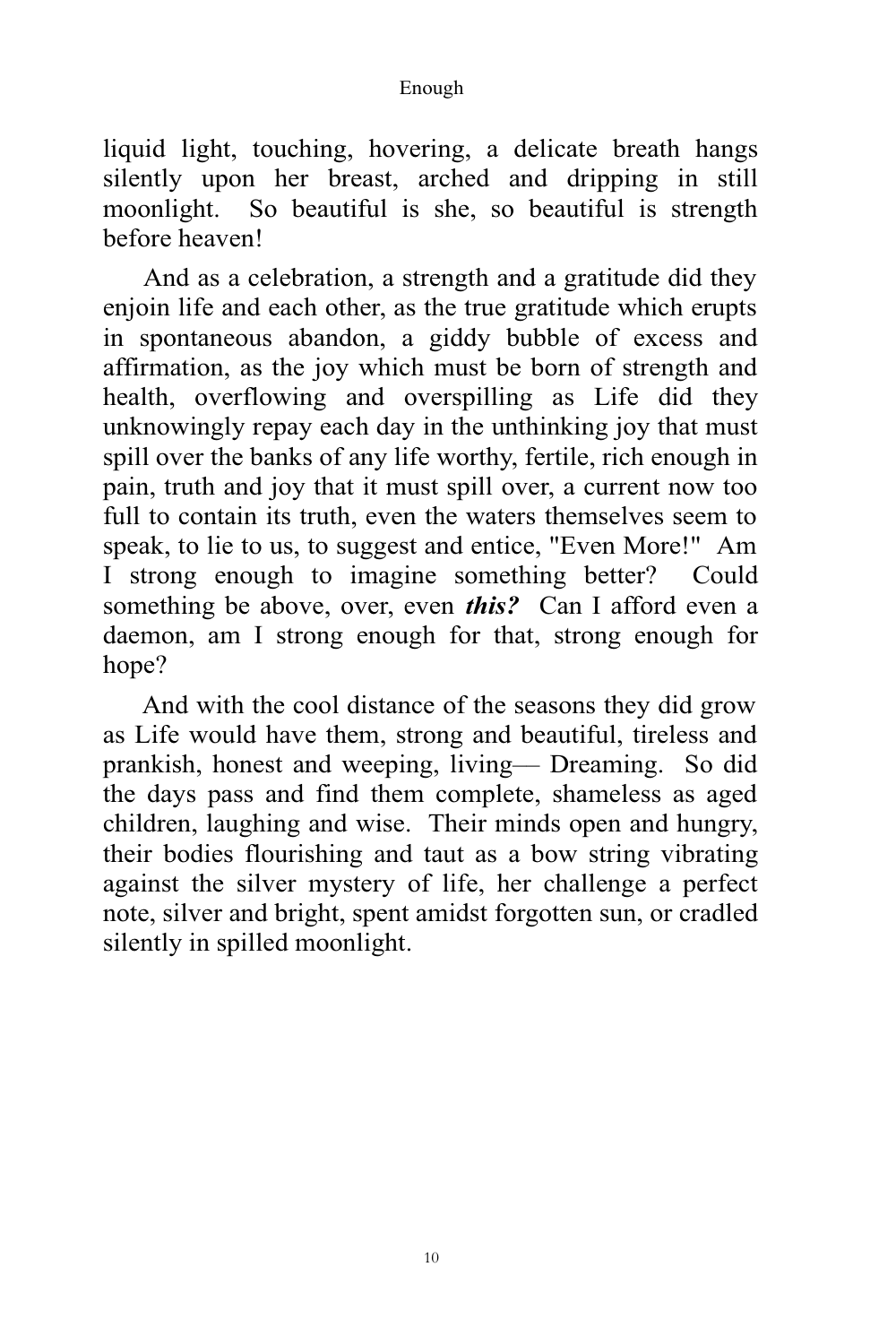So it was a day like any other, the sun had begun its lazy stretch across the sky and poured her warmth and golden light through the window in lavish abandon. James watched as the day began, and Carolyn slept, her easy breath so delicate and unaware, the magnificence of her relaxed body, so able and supple, now able to run at an hour's span without a break or complaint. Her body had responded to the labors of life with newfound reserves to answer every resistance, her sleeping form, so vulnerable and perfect, lean and tight, graceful and supple, sweet and evil. Her body was a magnificence: the firm legs, the round sweep of her breast, the curve of her loin, so firm and sweet. Oh she was an animal of the highest splendor and James could not resist himself— The round warmth of her silken, firm perfection, so sultry, so round and ripe, so unaware! James could no longer resist the day or his beloved, and as one is want to do with any ripe perfect thing, he bit it. The right buttock, so exquisite and round, so firm and silken––it had to be done. He bit.

"Ouch!! Hey! What the fuck?! You prick! James— You prick!!"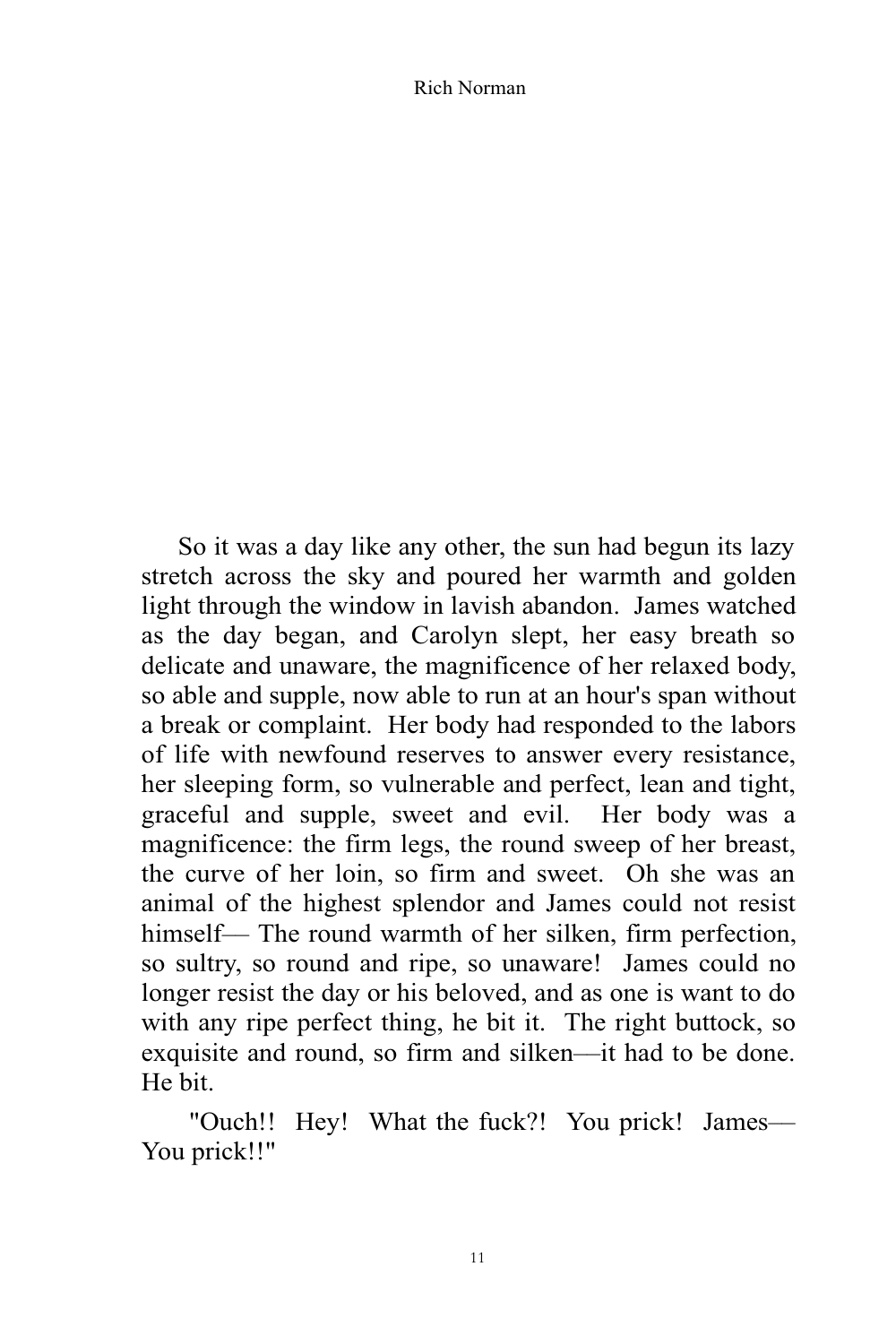And so it was with a shout of pain and laughter that they welcomed the day, its bottom slapped pink, or rightly bitten before breakfast. After a wake up like that James knew he would have to cook, but the meal was good, and she soon forgave him, even if only to get in close enough to return the favor.

 "Hey James, catch!" and he is stupid and grabs the towel she tosses, and while he is doing that, she is already there, with his hands busy she's up under him and "Chomp!" "Ouch!" Now she's laughing her ass off and James is covering his with the towel. Nope, Carolyn was just too damn fast. He never got away with anything anymore. She was absolutely perfect. Even better... Dangerous.

 Nothing is as seductive as strength, and she felt her chest tighten to see him, so damn right, every feeling pouring over his outstretched soul, a giddy vibration beneath the sun, a shameless laughter that finally surrenders the spark, borne aloft as a silver ember, the shining note of spilled innocence, unsullied and silver, unabashed and unfettered, a child's thoughtless soul unhinged and the silver bubble spent out, unthinking and unafraid, innocent, beautiful and cruel is the purest laughter, silver and joyous.

 Carolyn had returned James's wake up bite with one of her own, and upon seeing the welt, her laughter was uncontrollable. It was all James could do to catch her. She must have let him... or perhaps she was just out of breath from laughing. Yes, she was magnificent... even dangerous. Worthy in every way.

 He caught her, collapsed alongside her, giddy and reeling, silly beyond belief and choking for breath. He touched her cheek, and swept her hair away from the curve of her jaw, and brushed his fingers as gently as a shadow of feathers, felt but never felt, as a whisper of a whisper did he kiss the rose curve, the delicate rouged seam of her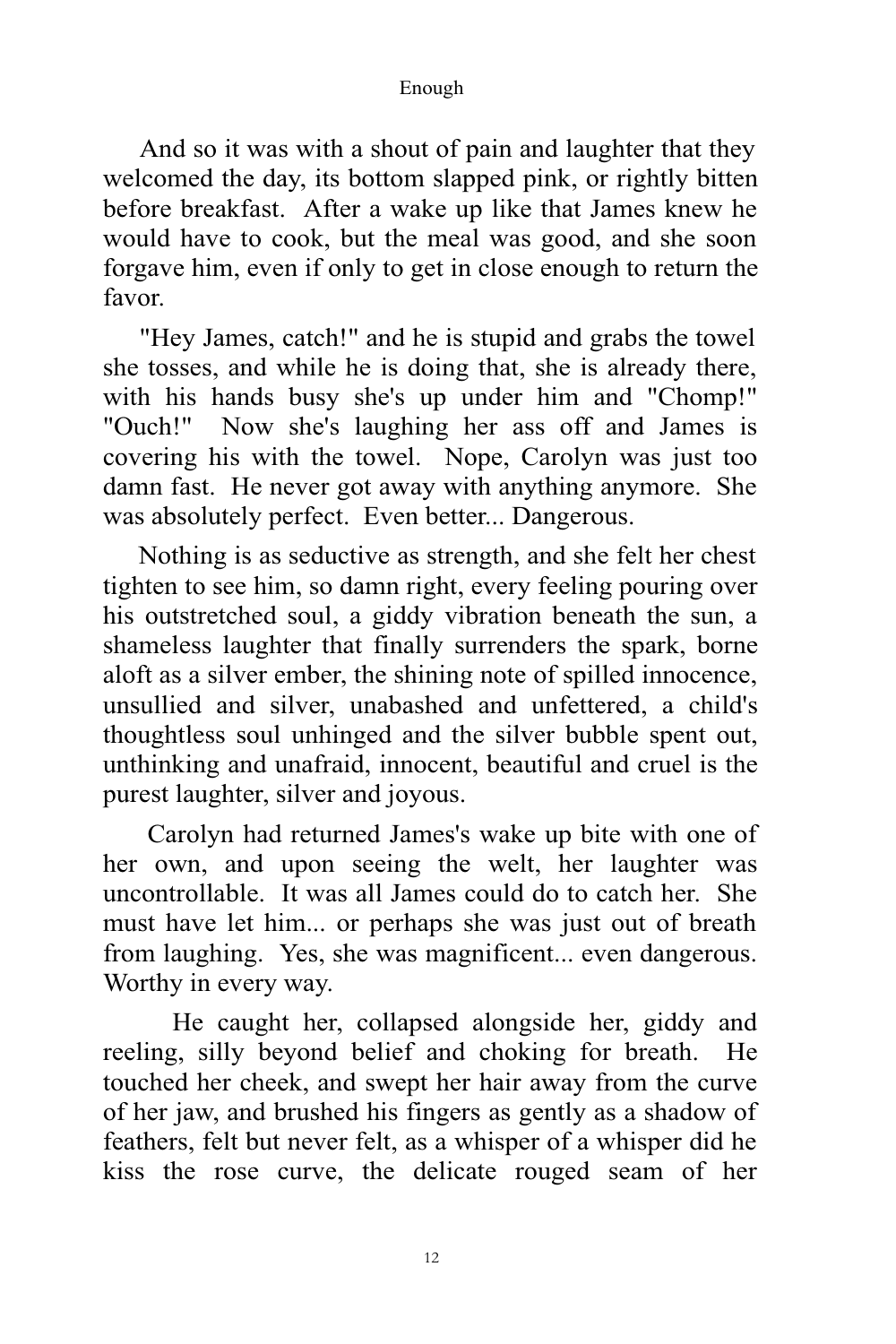trembling mouth, so sweet and yielding, so tender and giving.

 It was a day as any other, and as god and goddess they found form and nourishment in harmony with the world around them. So distant were they from the sick place that had spawned them, the feted stream so long drowned in the wash of days and light, that it seemed as if it had always been so, they had always been as they are, as god and goddess, always above mankind, as if there were no feted stream from whence they had come and of which they had done more, and even *overcome,* it seemed as if they could forget, even this. But even the gods were born, every strength is but an overcoming, a creating, a building of the possible, of a *new* god, indeed every new god must acknowledge that it came into being as just such an overcoming, an admission, that every supreme and valuable thing came into being precisely *because* it was once otherwise!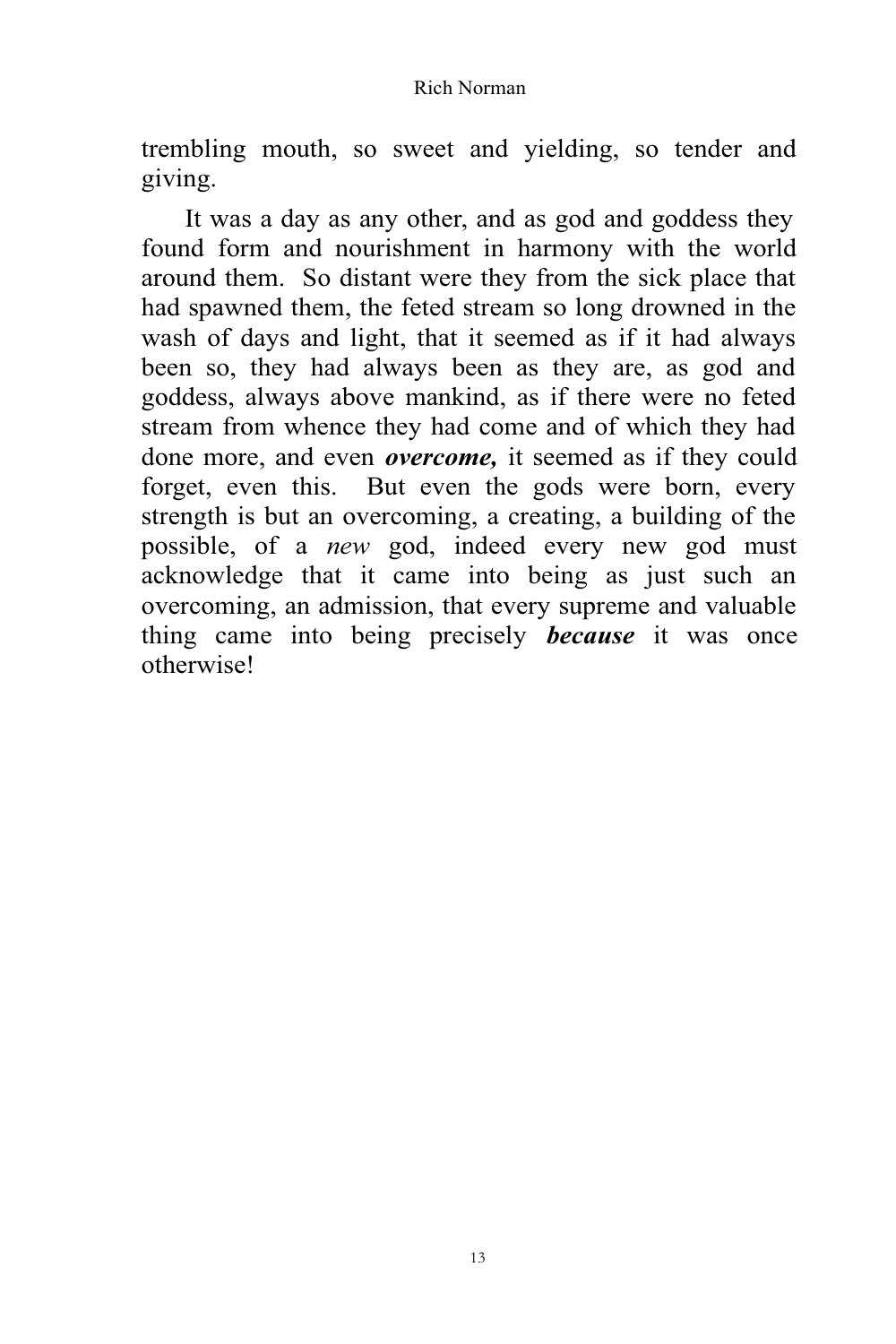As they walked back to camp that evening James and Carolyn heard something terrible and familiar, a forgotten echo that tugged at their ear, familiar and necrotic, pitiful and old, the sound of the sick thing that had born them, the thing they had so long ago spat out now tugged at their ear, desperate and wanting, the pitiful, plaintiff, broken sound of the race that gave them succor and form, the sad, broken, disfigured cry of humanity, most pitiful and wanting, familiar and wet, cloying and sick with the damp of weakness and self-loathing: The sour damp of self-doubt, pitiful, familiar and broken.

 A voice crept up from the darkness, like a furtive oil, so distant, a fading stain of sound, almost beyond, too faint to taste as it stained the still night air,

 "Ohhh... the world is gone, the world is dead, all are dead, nothing left, nothing but pain. Oh God, only pain... Oh my suffering, Ahhhh... they are all dead, so dead and blessed are they. I am too weak to follow, too weak to find them. Blessed are the dead... Ahhhh my lost soul, has found—– Pain. Only pain... nothing but pain. Ahhhhh my suffering, my pain..."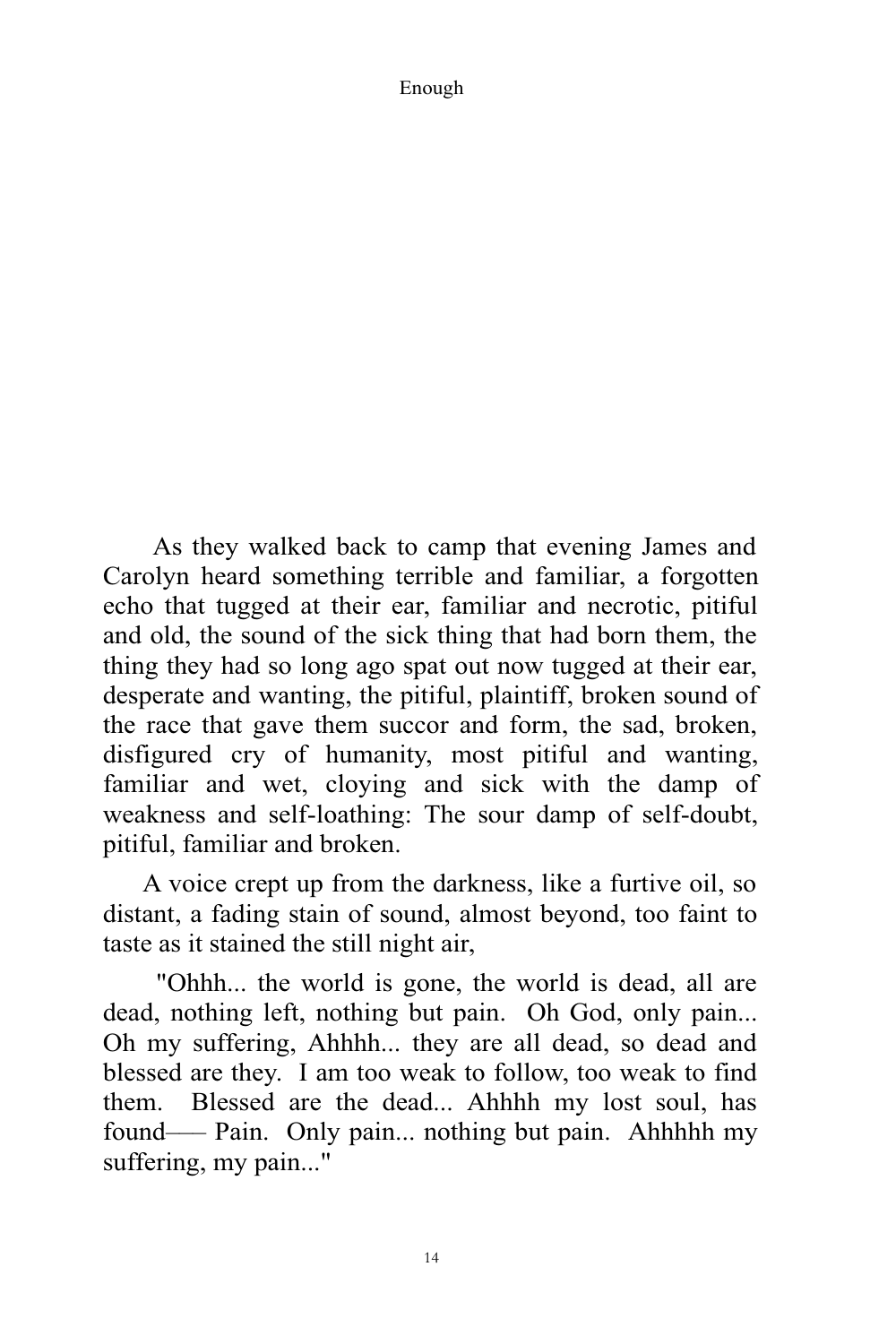So they helped him up from the ditch onto the trail, helped this vacant ghost from the world, so wan and thin, white and brittle, his face a stretched mask of pain, his mouth a crooked gash, a bloody wound squirming in contractions of sudden torment, then open and slack, lax and forgetting of itself to expose the running bloody gums pierced with a rotten fence of uneven broken teeth, ground away and splintered into sharp crooked points, his breath as his spirit, necrotic and pungent with the scent and sound of fear and decay. Every weakness, every self-deception and piteous, pitiful wallowing in decay, every false truth and true reason to abandon the question, to collapse and accept, to expect or perish, to have given or refuse, every illconstituted, ill-conceived formulation of the puzzle, the very heart of the error they had created and recreated themselves above, all of the wretched twice spoilt slough, the yellow fat, the running sore, so miserable and slick, so unhealthy and vile stood before them... the abomination... the thing–– so ugly and degenerate. At once they both recognized this sad hopeful wraith, this profane promise, this festering thing for what it was, their mother, the mother of all misery: The Soul of Man.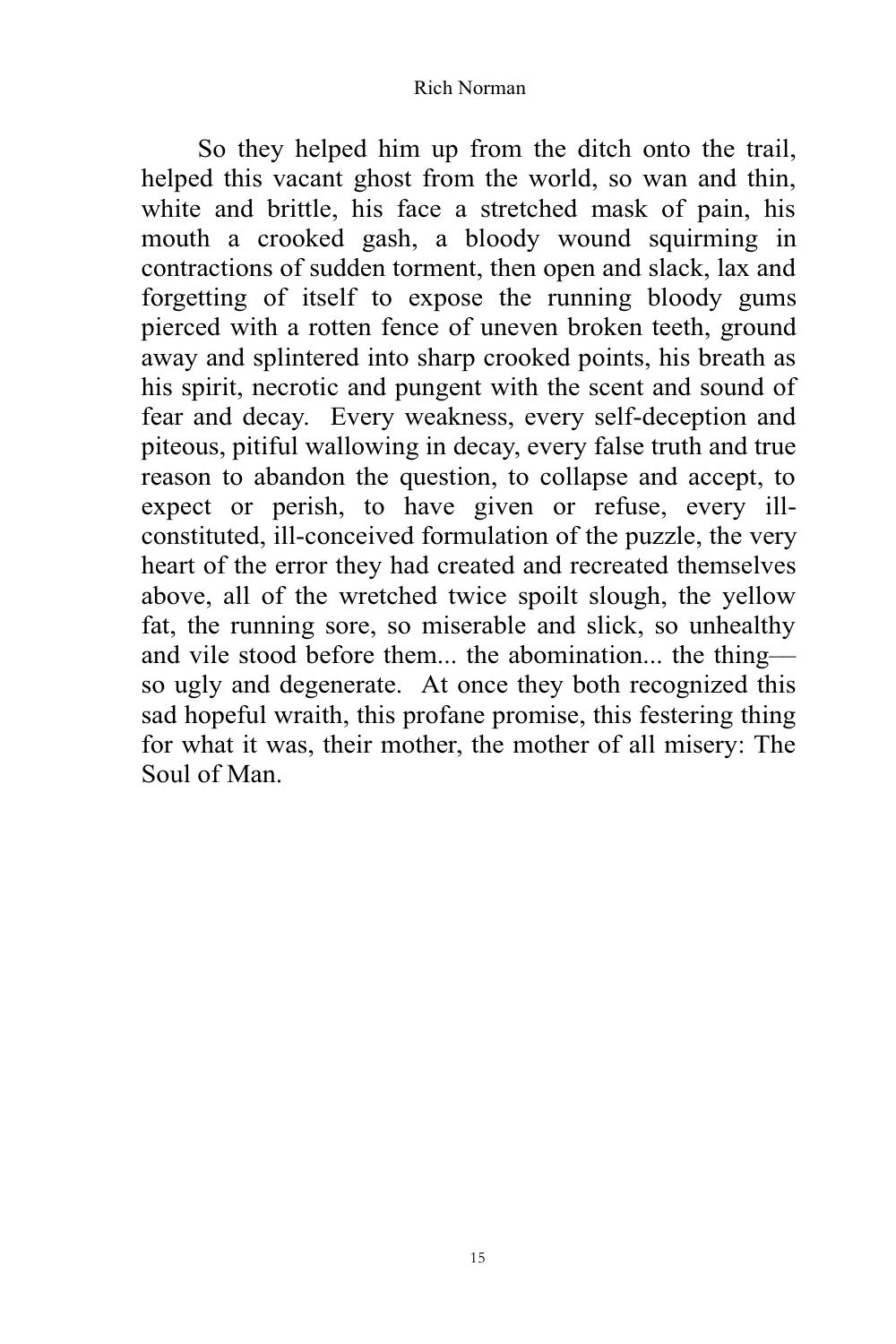They helped it to its feet, this sallow spirit of misery and misapprehension, for it could no longer stand, its strength wasted and spent in the contractions of its anguish, its misery and self-pity. For three days they nurtured it, fed it, spoke softly and gently into the shattered ruin of its misunderstood soul, but to no avail. The creature took no food, heard no word but those from within its broken mind, a twisting puppet, a marionette with tangled strings and a cruel puppeteer, jerking and spasming, cut and torn open, the chant mad and broken, always the same, "The world is dead...all are dead. Nothing but pain, only pain. Ohhhh how blessed are the dead! How weak am I to leave them, how I suffer—oh my suffering... the world is dead, all dead. Ahhhhhh! My pain! My pain! My suffering...."

 Every cool shadow passed upon his skin as a knife's edge, the sun burst his every nerve in red anguish. The night was an emptiness only the pain of memory could fill, and the dawn, a peeling away of his tender flesh to unleash the most vile slap, the stench and shame of disgrace and failure, guilt and a trembling hand too weak to finish the work of Life and left her disgraced and suffering to know herself. Life herself too nauseous to gaze upon this creature,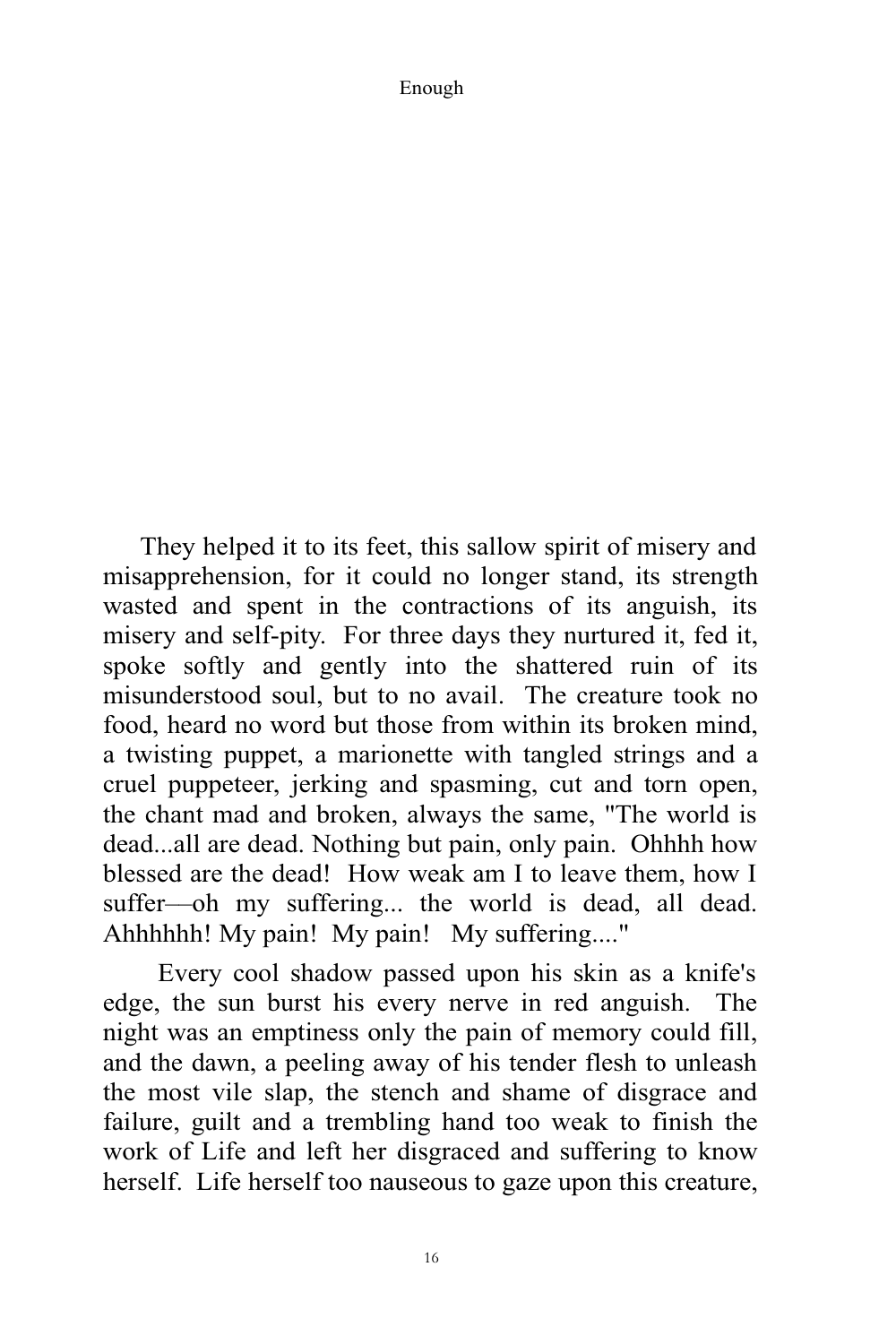this thing, too weak to die, too ugly to allow, an insult to every bright healthy thing, and a wretchedness, an ugly suffering to itself.

 They placed it upon a bench under the cool shadows of a softly nodding pine, gracious and gentle, the tips of newest feathered green stirring an invisible whisper, finding the soul of a distant breeze, bending and stretching, sweeping the arch of the sky in hushed reverence, playful and serene, the shadows stroke the earth, the tracings of a distant perfect whisper... buoyant and weightless, a hollow shadow filled with the promise of light, tender and real, as a shadow bestows her cool kiss, the splash, the sweetest shelter of her tender damp, her shelter before the sun. So did she end its misery, the endless chanting and suffering, the insult and stain upon the sweetest grace of life, chanting its endless mantra of suffering and wretchedness, of endless pain and suffering, a torture to itself and a torment to the eye of all who behold it, as a cool shadow, a pure splash of cleansing light was the crack of the pistol shot, and the blessed silence that followed.

 It had become more than either of them could bear, the constant madness, the unthinking misery, and it was clear what had to be done... oh so very clear, and now, the air was still and pure, innocent and silent, reborn to stillness, again sacred and innocent, now unburdened and unsullied, again pure and sanctified in gracious repose and tender stillness, at last unfettered and unsullied, reclaimed, no longer sullied and spoiled under the suffering soul of Man.

 As the smoke and sound of the pistol shot cleared, the silent majesty of Life swept the stain of suffering and sickness from the air. James held her in silent gratitude, for in empathy alone had she cleansed this stain from the bruised heart of Life, as kindness and kindness alone is death to such suffering, and in kindness to Life do we cleanse the air of all that is too weak and sick to meet her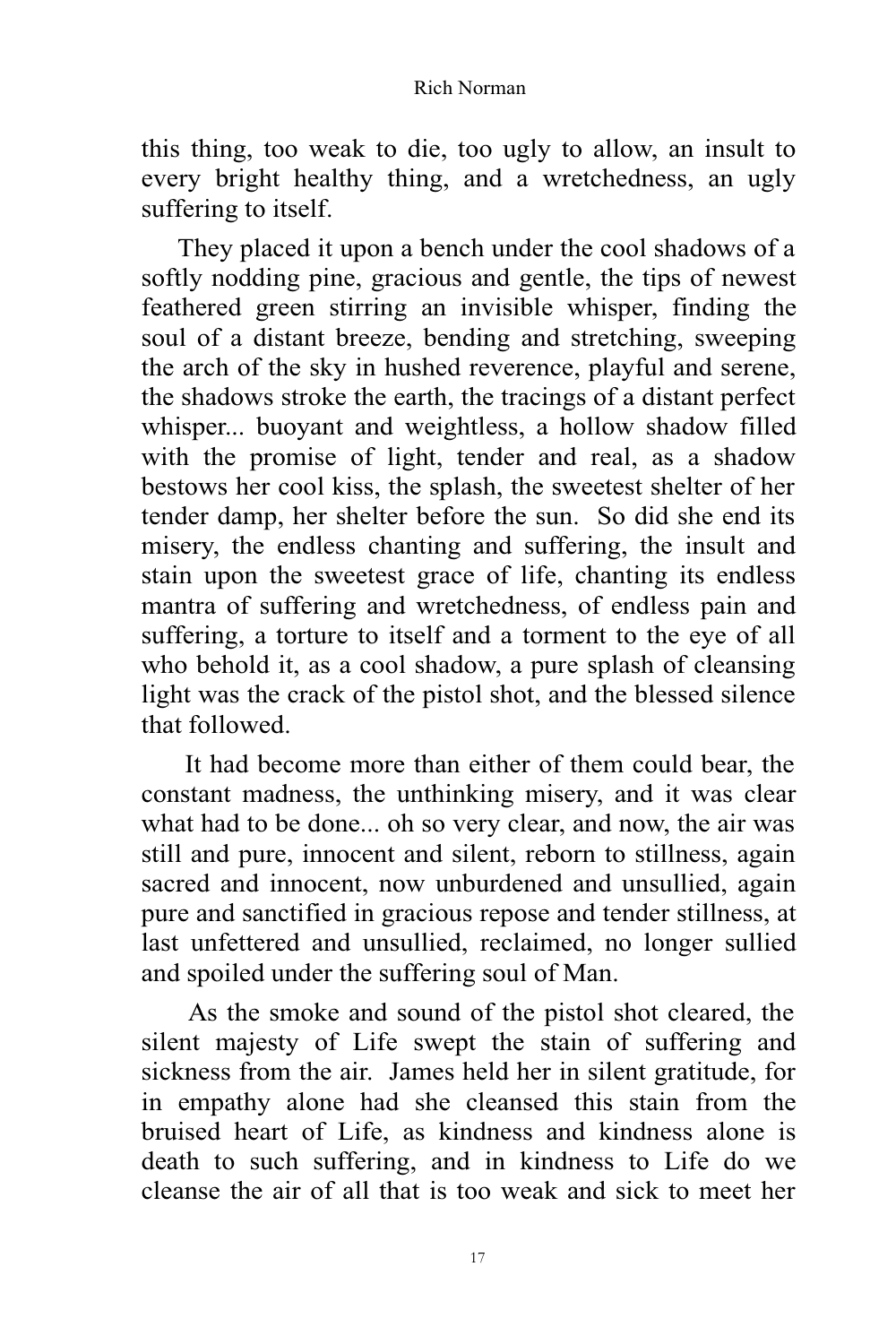challenge, and can but sully her name. So does Life become profane, her name a curse in the mouth of the hopeless suffering of Man... until at last his soul proves too weak, too comfortable and weak, to imagine her otherwise. One of them had to act, for the sake of life itself it had to be done, and that day, she proved the stronger.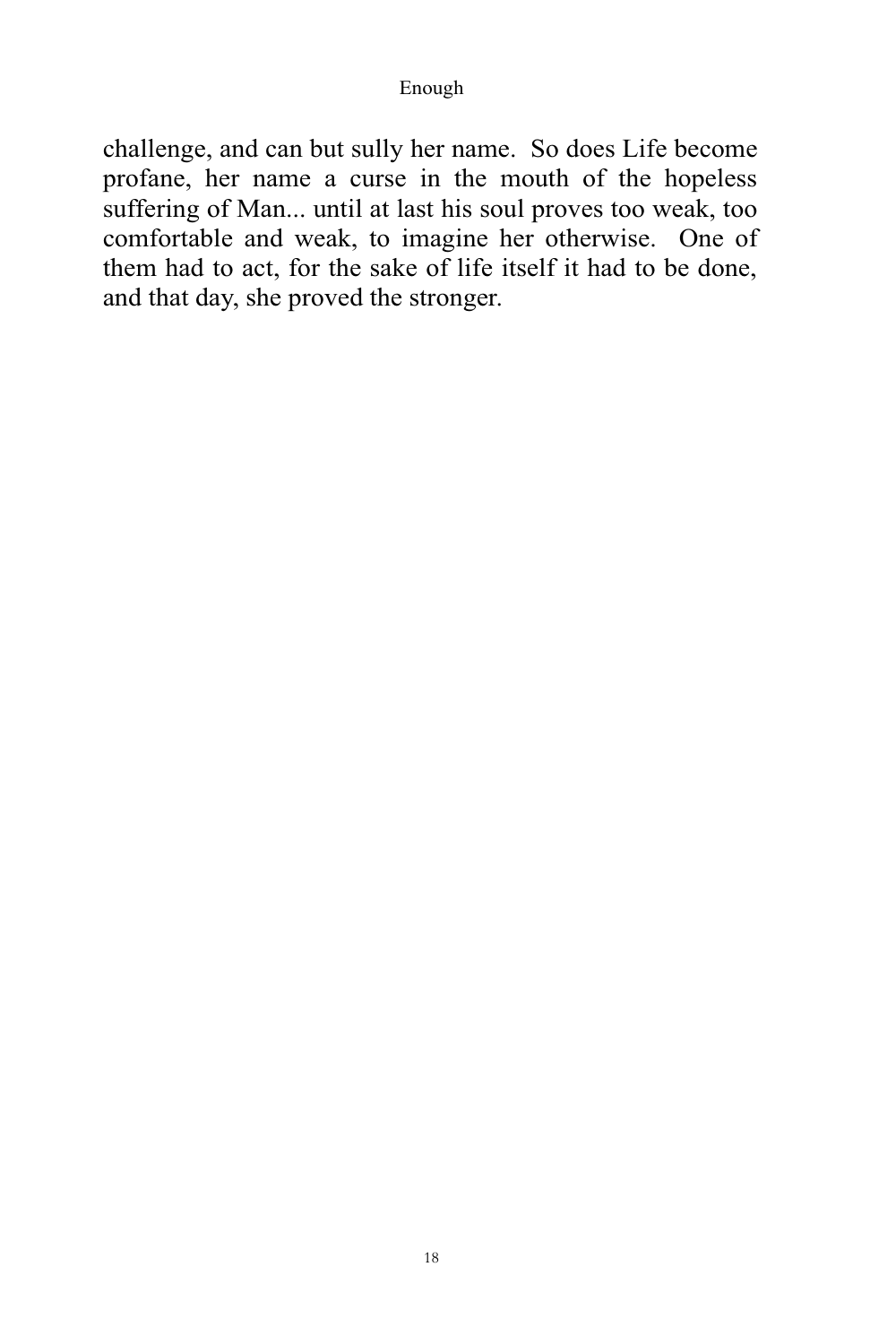The measure of any relationship can be found over breakfast. Now some ten months after the unwelcome intrusion of humanity into their world, it seemed as if a single drop of noxious blood had fallen into the pure well of their happiness. A drop of unwelcome revelation about their origins, and after falling into the endless pool of time, it seemed as if it had, at last, dispersed. Carolyn was chewing her breakfast and with a spark in her eye remarked,

 "So James, I finished the twenty-three volumes of Freud from your memory pad, and yesterday, I took advantage of our long stretch of free time and wrote a metapsychological paper, an analysis of the mental transformations endemic to the Emotive Rationalist ideal, to use Norman's term for the end state we have achieved here in the wilderness. An articulation of the process in metapsychological language. We can discuss the bulk of it later, the ideas about hypercathexis and preconscious linguistic recognition of emergent unconscious structures can be addressed later, as well as the parallel between Norman's Native Psychoanalysis and Freud's metapsychology of the unconscious processes, but for now read the last paragraph and see if you agree. I believe I have it all well summed."

19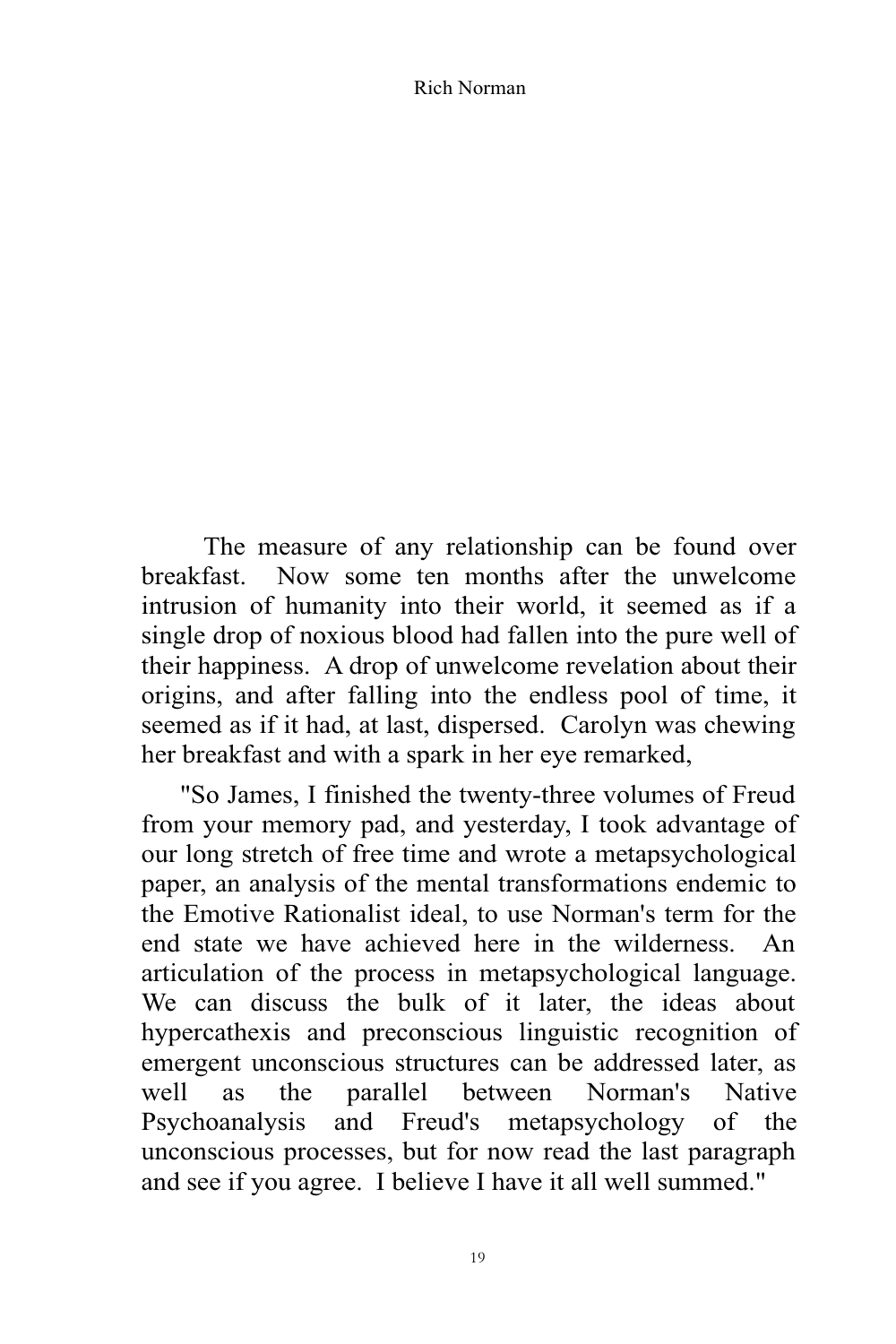She was beaming. Carolyn had become quite brilliant. So this would be their topic for the day's discussion which would grace their trip to lunch and love by the river. Some psychology to accompany the poetry of the day.

 James greedily took her essay in hand, placed the memory pad in the satchel, and then removed it. No, he could not wait to see. He turned on the pad and began to read the last few paragraphs as she had asked: "The task then remains to explain the metapsychological transformations which account for the emergence of a steady state mania over time, a fixed hypertrophic relation of both heightened experiential proportion, and its attendant intellectual parallel evidenced in every sort of sublimation, spanning the full breath of artistic and logical endeavor. The error, the modern construction of personality, is founded upon a logical fracture, a moral supposition. Freud rightly noted that much of neurosis is a moral disease, and indeed, we have found that morality creates immorality, which fosters the former and in error we are born as moral and immoral––indeed, for such is the fracture along which all our suffering is christened and called: Right!

 First and foremost, all of the existing ego is exposed to the sum total of repressed and fixated libidinal content through waking dreams. The ego is thusly annihilated and its form, dependent upon its repressions, is replaced with libido, which once unfettered from shameful ideational pairings (reaction formations) becomes undifferentiated, and in total sum, available to fuel all activity, both mental and sexual, which now flourish under the absence of repression. This is a model for sublimation, "Sublimation by Integration," as opposed to the construction of modern personality which is by contrast modeled on "Sublimation by Repression."

 As the fundamental structures of modern personality are destroyed, the libido liberated is used to fuel a new steady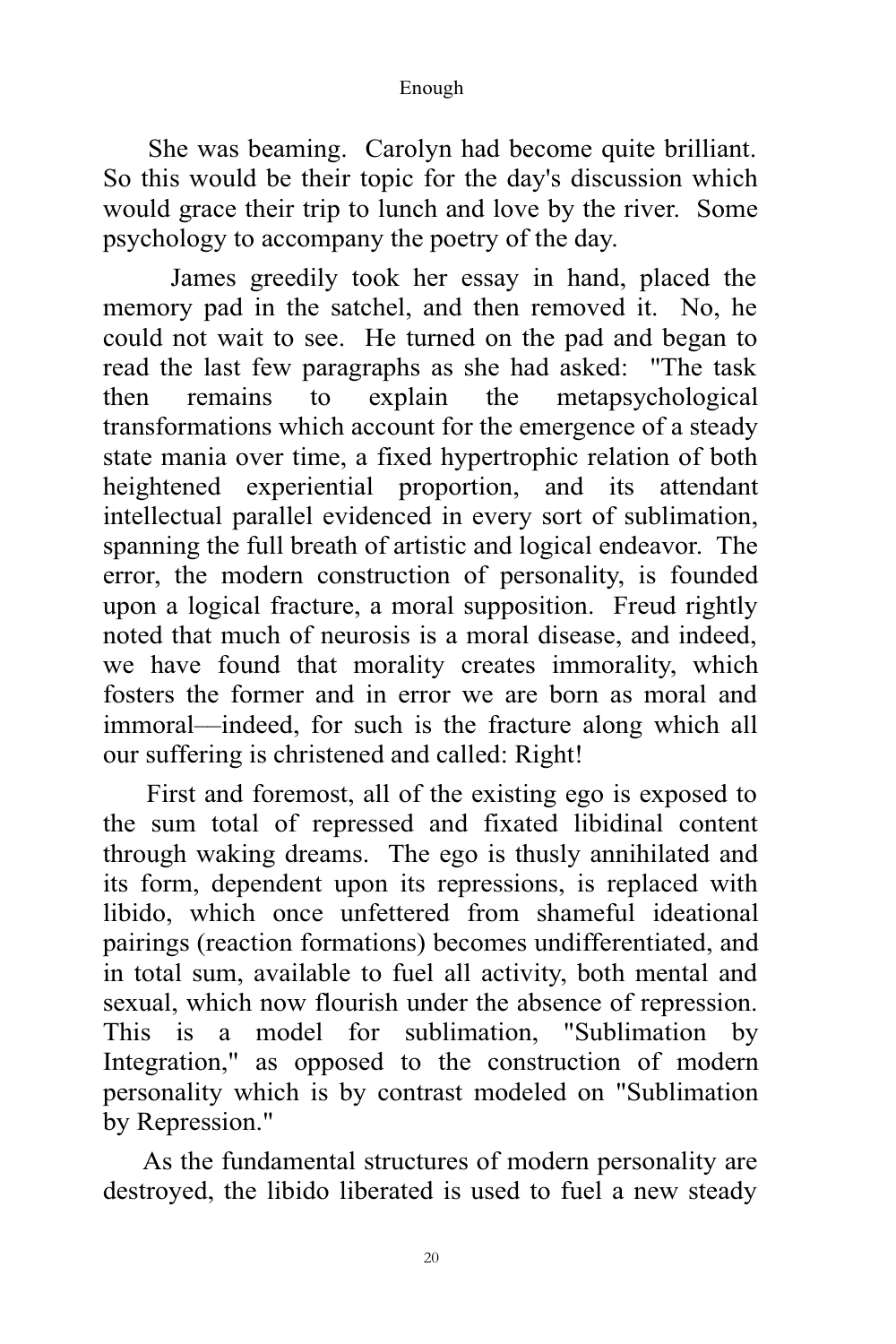state, which by virtue of comparison to baseline appears as manic, but, can be more rightly recognized as an atavism, a return to an older form where morally based repression was relatively undeveloped, and sublimation rampant. Now it is clear why the ancient Greeks produced such a volume of extraordinary work––the road to sublimation by integration was clear and unfettered by moral repression.

 In this atavistic return to an unrepressed consciousness, our modern intellect is a new passenger, an abundantly fueled hypertrophic spectator, the emotional, experiential and intellectual beneficiary of this atavism so rich in freshly unbound libidinal cathexes, this atavism upon which the very height of the future remains so delicately perched. One can only lament that Freud's metapsychological papers on sublimation were never found. Although he understood the relationship between repression and sublimation to be various, his further views on the matter remain obscure, although it seems likely that he too, would have found its capacities increased for the copious profusion of undifferentiated libido available through the wholescale removal of infantile repressions and amnesias.

In conclusion:

 Sublimation via repression and sublimation via integration are related in efficiency, toxicity and output, as are the modes of fission and fusion in their attributes as energy sources. One is more easily accomplished, but is dirty, toxic, and hypocritical to claim itself efficient beyond its cost"

 Yes, thought James, you can tell the health of a relationship over breakfast. With their lunch basket full, and their minds turning, the two began the long hike, carefully descending the rocky trails that led to the riverbank, with its welcoming green heat and folded tongues of glad shade, and it seemed as if it had never happened, as if there was no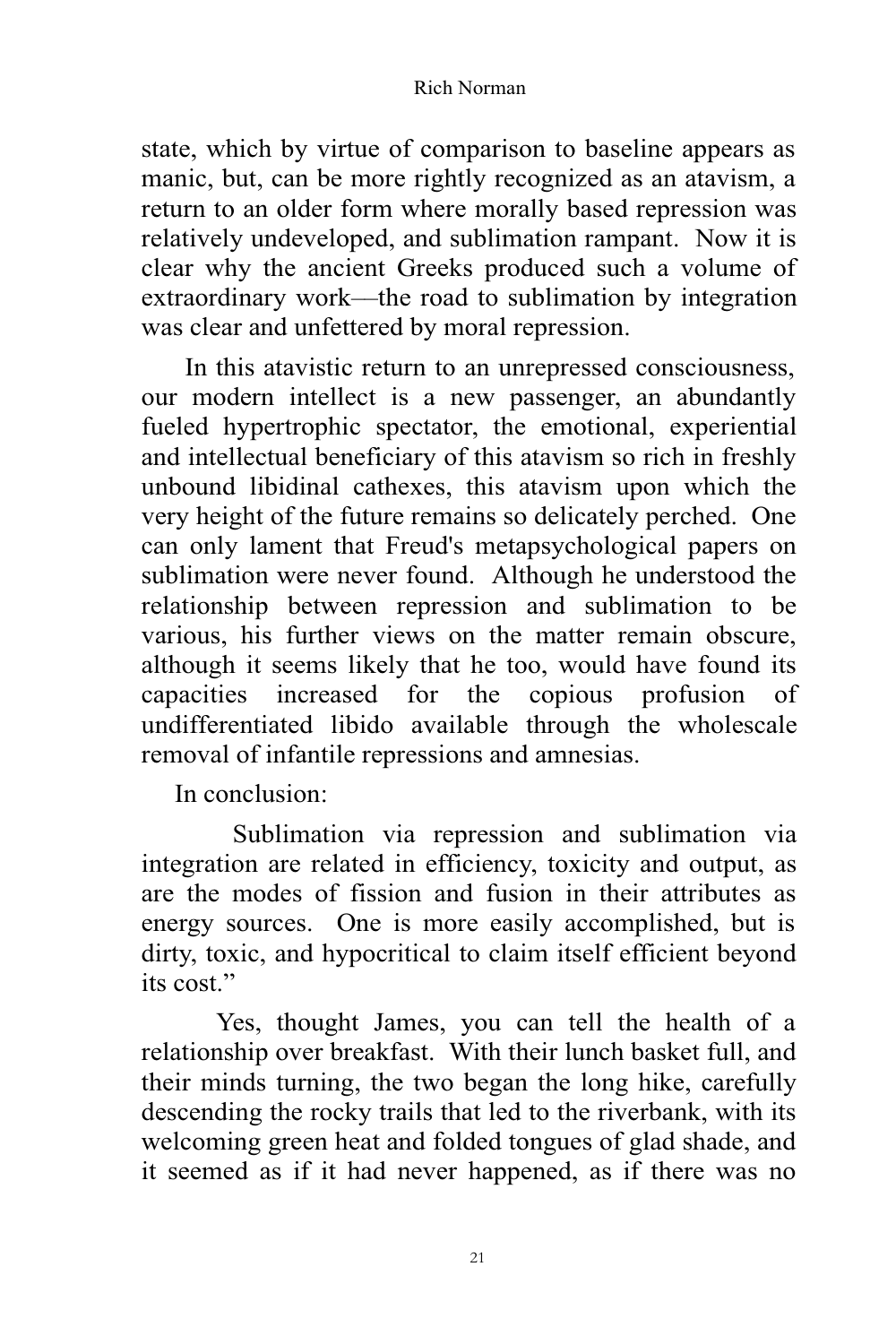fetid stream from whence they came, no drop of brown blood in the clear well of their happiness...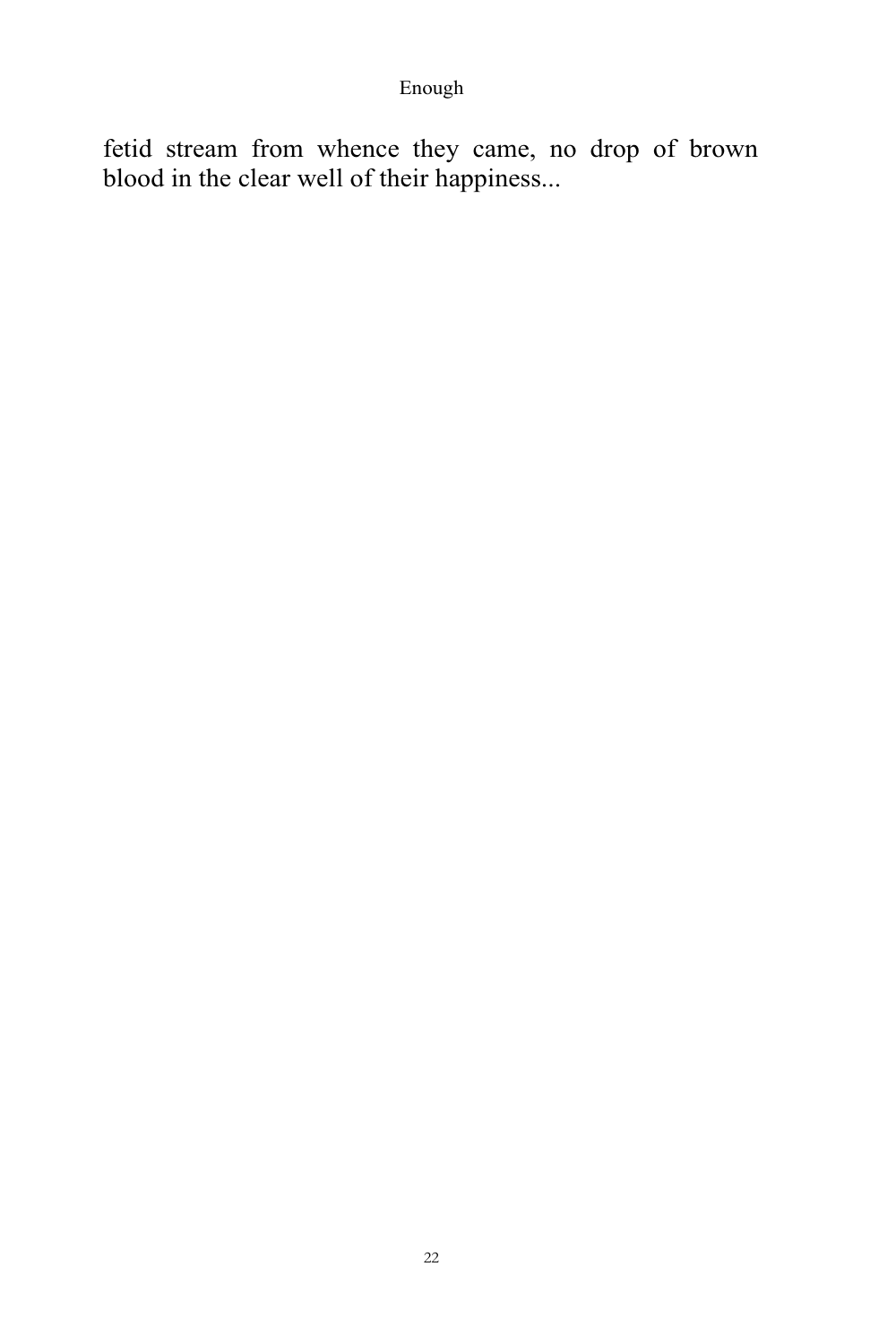The golden warmth of day, the sultry shifting veil of scent and sound, the tangled fingers of hidden breeze and breath, all the wonder of what was real that lay unfurled before them, every scent and seduction to life poured out as radiance and warmth, taste and sound, bashful and overripe, spilling and singing the promise, real and alluring, Life's ultimate seduction and gracious truth poured out over all of creation and enfolded them gladly into her breast, so real and sweet–– Ahhhh, but alas, it was not enough. It was too late. A Daemon, a prick of truth and brown blood, a Hope, sweet, gnawing and malignant, stooped and crouching, a Daemon slipped between the leaves of their happiness, and placed a want there, an unknown, a hope––a question.

 It is debatable... but inevitable. Does the salmon return to its place of origin to "reproduce," or, more accurately, is the instinct simply to repeat a fundamental error, and die? The philosophical point may be debatable, but the outcome is not. Now that the thought had at last come up from the depths, it spread like a grass fire, dancing up every silken hillside in delight, new sparks and crackling bright flame. How beautiful and unexpected to see, how high might the flames climb, and then, the smoke, where will it lead? As a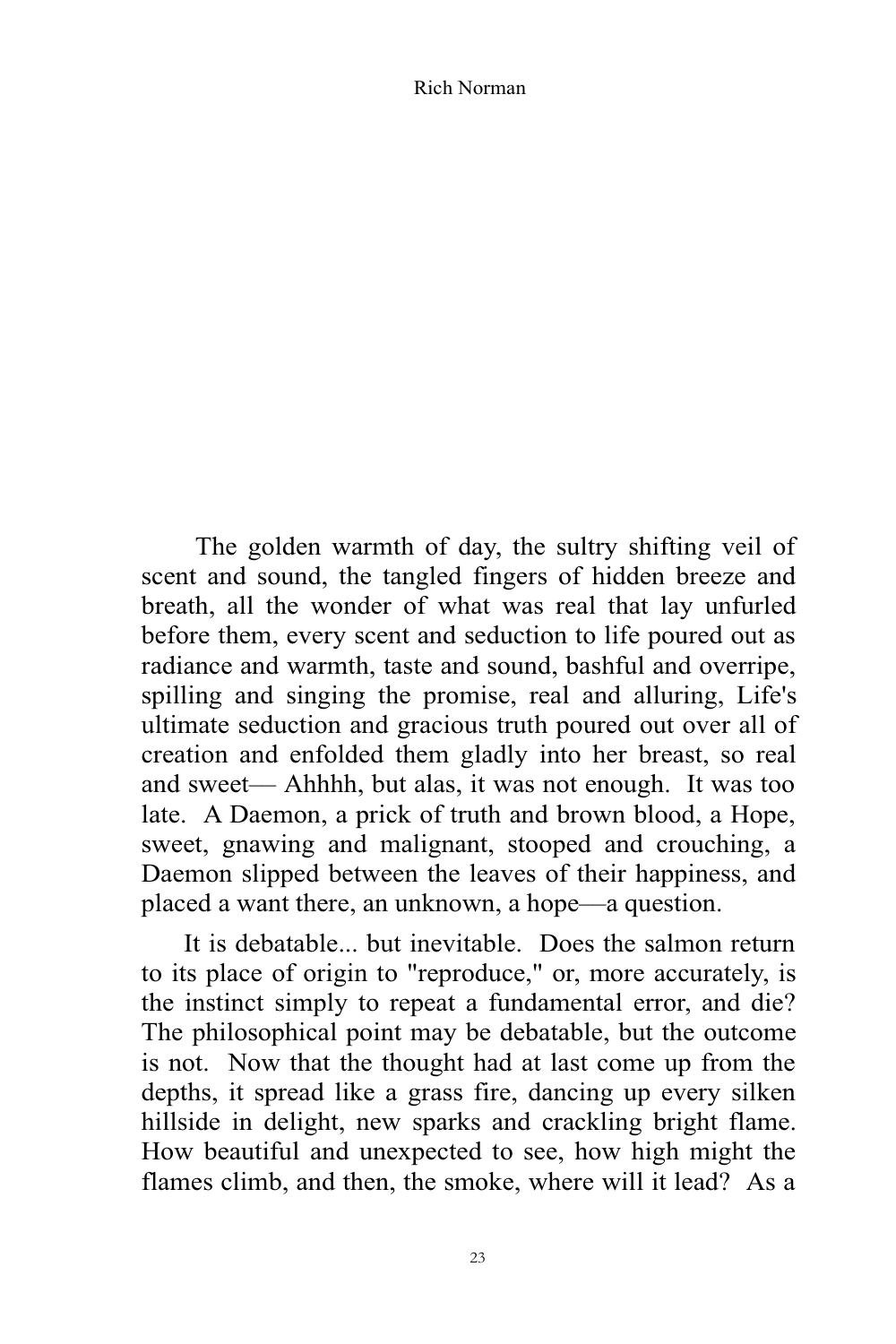fire, a compulsion masquerading as curiosity, first underground, then everywhere and anywhere they turned. The topic would not die, but as a golden Daemon, but as Hope, crackled again to life and light.

 "James, the world was a vulgar place, but, you know, it was the people that made it so, the people, and if the Mad Man is right, if they are all dead, well, what then? What then! ...Aren't you curious?"

 "Yes, the idea has crossed my mind as well. How we feel every passing shade and hue upon our outstretched soul, a leaf tugged in every breeze, turned toward the new warmth of day. If it is true, if they are gone, how can one not expect, and wonder? Oh yes, Carolyn if it is true, if they are all dead, the shores cleansed and new, what then, yes, what then?"

"Ahhhh my love—I must know it too! I am too strong, too foolish and over full with life not to risk, not to know!"

 And so of one foolish mind and one ache they turned their backs upon this life and turned their strength toward the familiar and the unknown, set their will into the current, and began to retrace the steps of their happiness, to set out into the world from whence they came––the words of a Mad Man's broken lament, now an undying echo, the ember of Hope's foolish promise.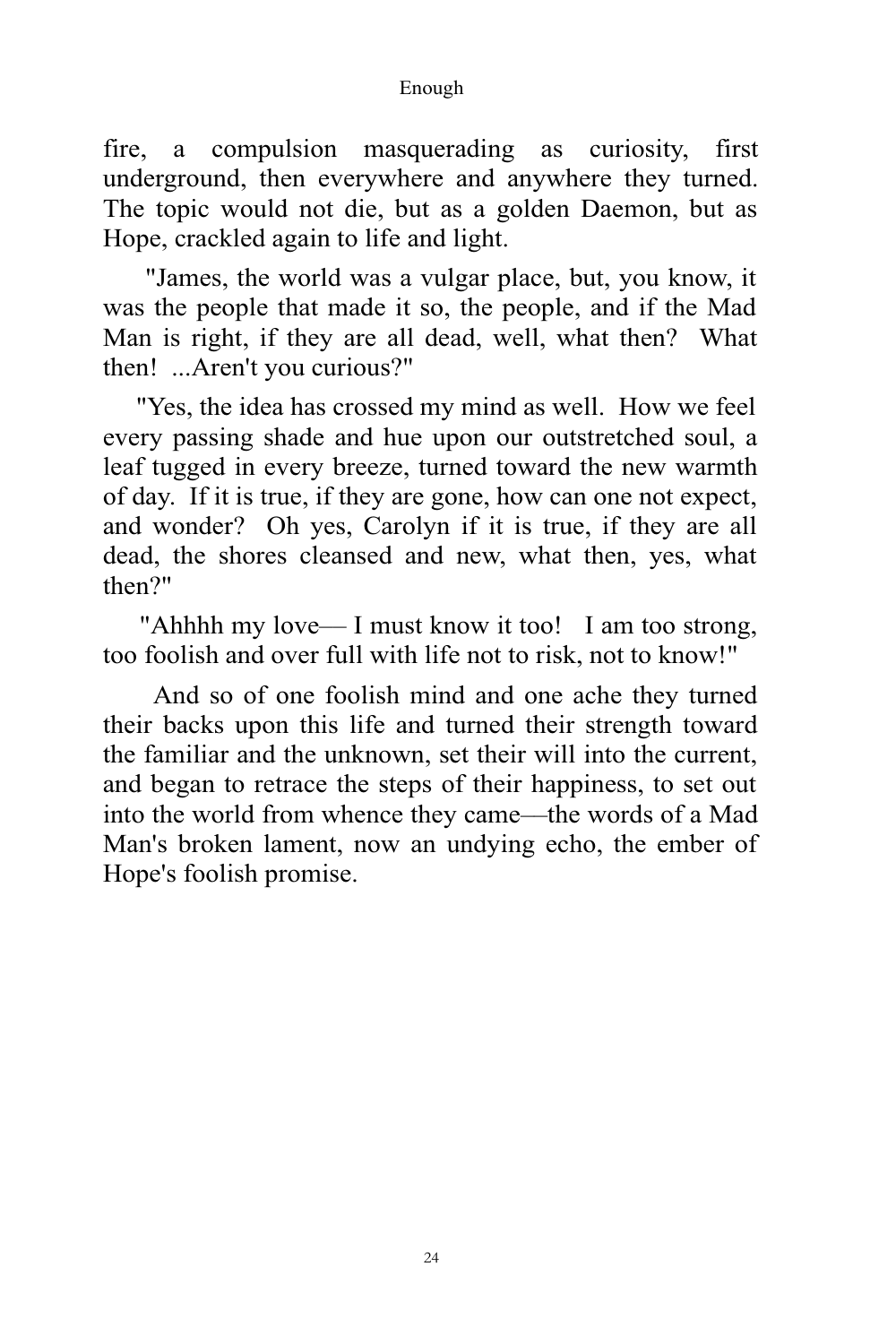So having gathered their strength, their hope and all the supplies their packs and legs could hold, the two set out to test the truth of the words which the Mad Man had uttered, and to answer their hope. The glacier ice sheets and granite peaks shawled in their cloak of timeless drifting snow passed before their tender eyes, the wooded shelter of trees and shadow, sky and covetous shade, the wide silent glade spilled open for them, graced in pearls of ice and frosted blue light, shimmering before the first feathered brush of Dawn's platinum and rose, her breath, her light soaking into the purple black arch of heaven. All of the Earth's unspoken bounty, her secret treasure poured out, fell into their eye and wet their soul, her song of spilled silver light and hot sultry rouge, her heat, her highest singing noon filled their ear and enfolded them within her warmth, until at last, they left of her.

 The highway was black asphalt, the heat radiated off its hard artificial surface in waves of translucent visual distortion, and pools of silver mirage. There was no one minding the gate at the Alaska National State Park, no cars on the highway, only mirage and Hope pooled in heat, tar and boiling waves of silver black heat upon the roadway...

25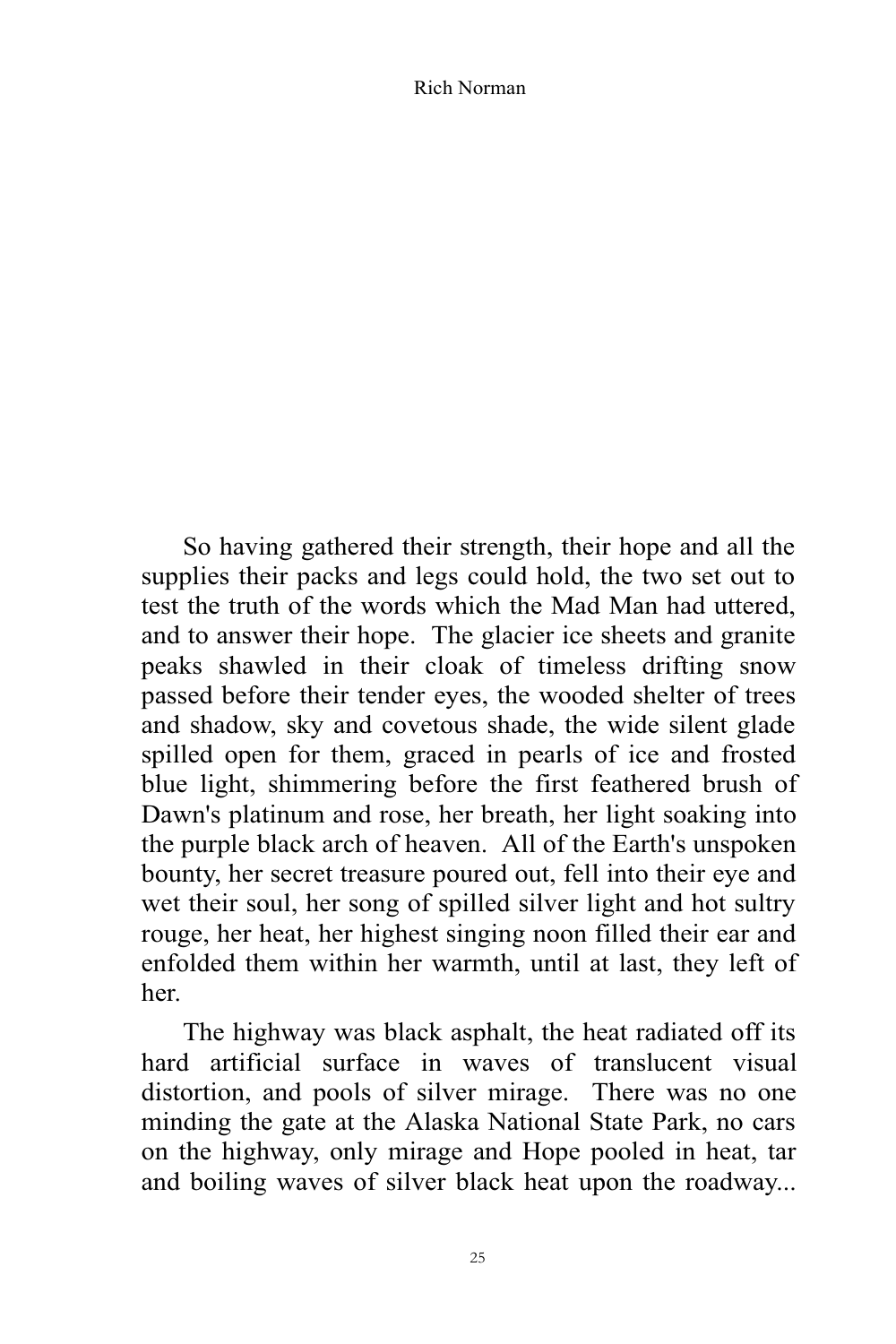nothing... silence. Their hearts were light as their step. It seemed as if the Mad Man was right! There was no one. As they camped that evening and lit their fire, the orange warmth, the glow of hope and its reflection in each other was a new and wondrous warmth, a glow from within, an unknown with hints of the familiar, the scent of an imagining mingled with the smoke, crackling and purring its orange heat into their ear, and in each other's arms, they slept.

 Awake at dawn with no sound upon the highway, the sun stretching its first lazy golden fingers, its first reluctant drops of light, as honey poured up into the day, felt, tasted before it is seen, glowing, whispering of unknown enchantments, asking Hope's empty questions, and then, filling them.

 Down the shimmering black highway and up, no sound but their shadow slipping into the next moment and still... nothing. The Mad Man must be right! The world is free of them, free of the whole misshapen blight of humanity. Could it be? A tinge of desperation, a melancholy hesitation, a single black moment of remorse to see the town was empty, then to know it, to know the fact: They were alone! Their hearts raced, they looked around the small community and saw nothing moving, only open doors and abandoned lives, homes with their mouths gaping, their doors wide, cars abandoned, lives left to nothing, not even a ghost remained to claim them, these ordinary lives, lives lived collecting things, competing and collecting and now, the entire thing––to have up and walked away from it, walked away from... Everything.

 If the world was dead, it had left this place first, and found a better one to commit the final act, because there was nothing, no one, no bodies, no people, just blessed perfect silence. James and Carolyn could not believe it. Perhaps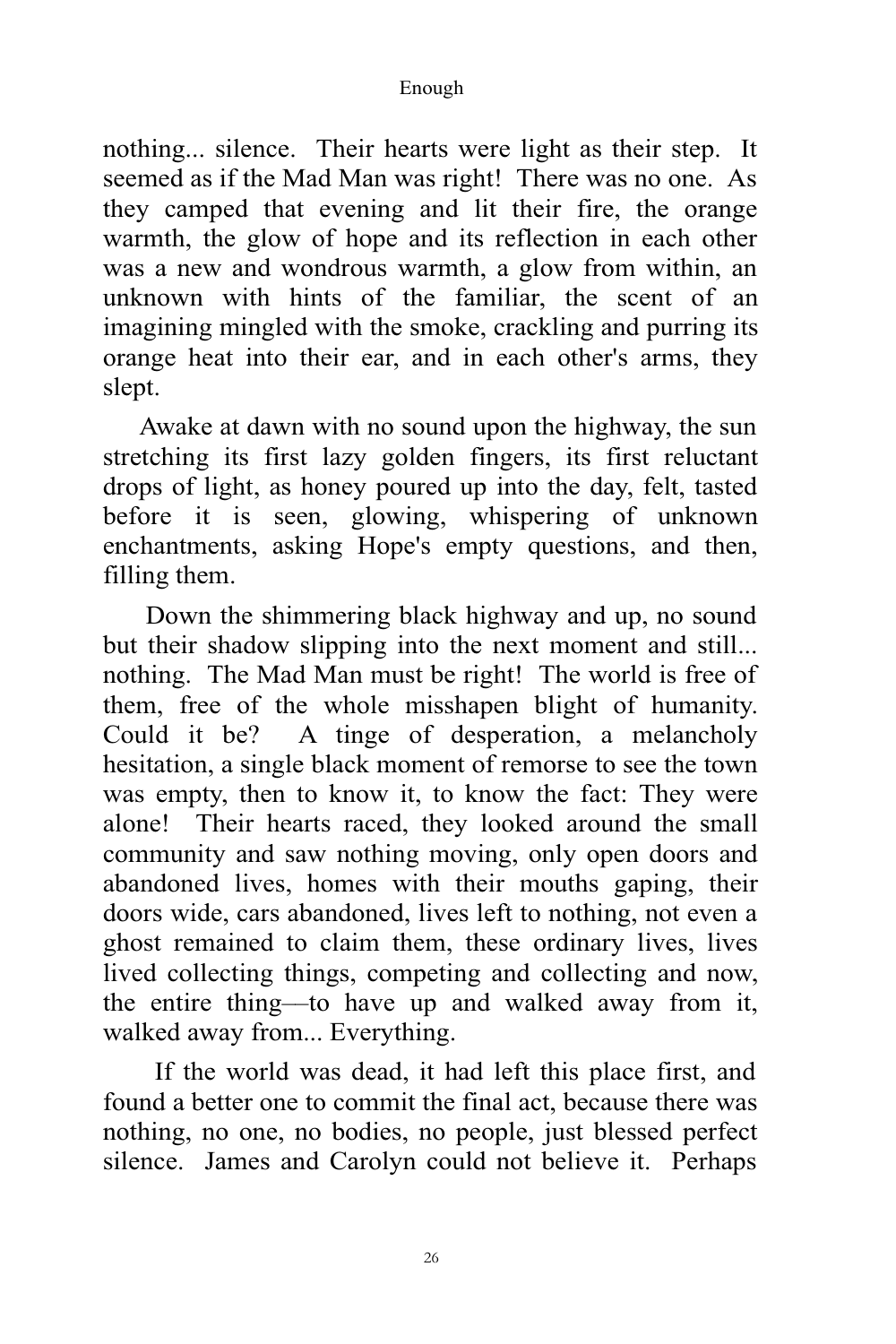the Mad Man was right. Perhaps the whole world was theirs.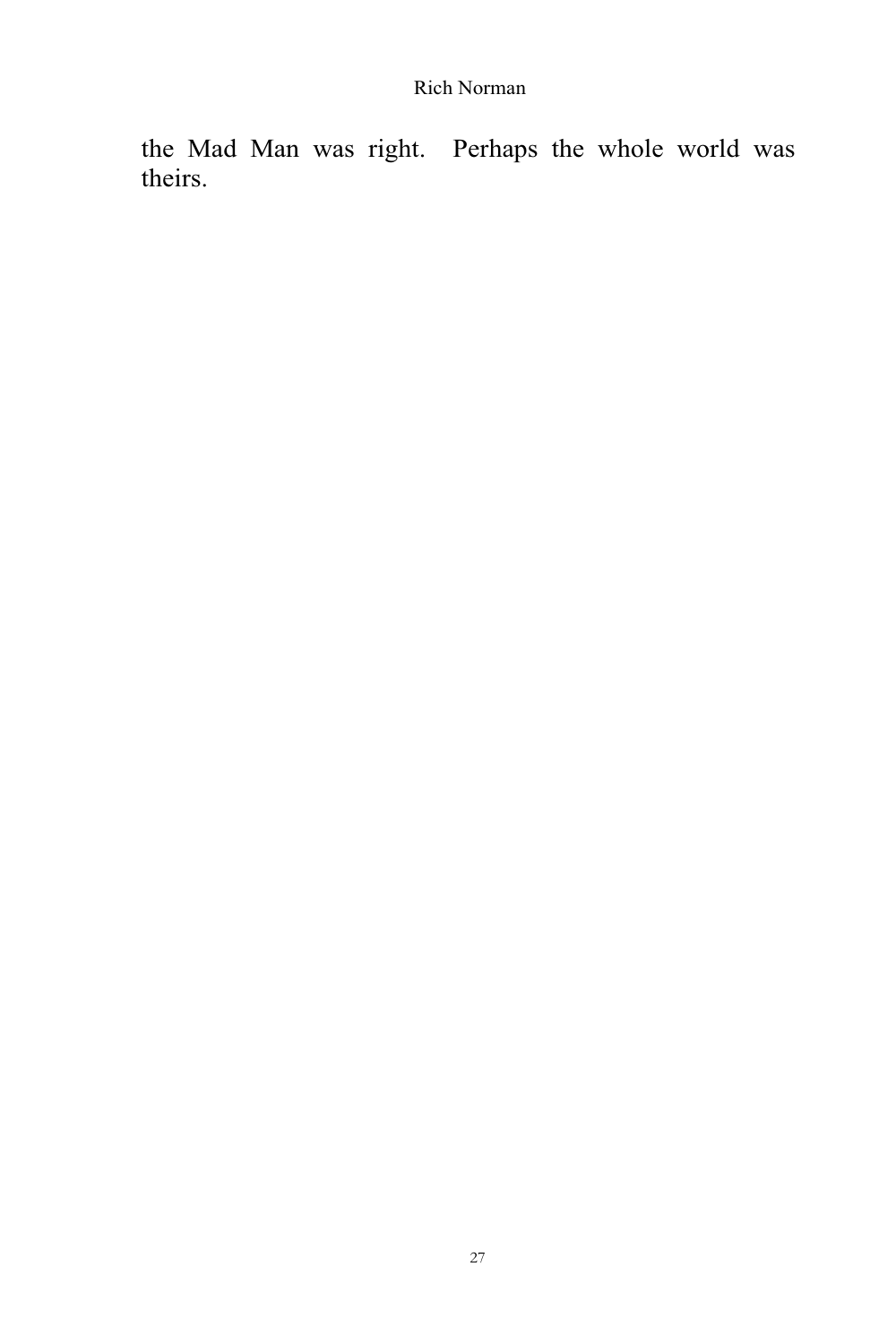As they wandered around the homes, all the world frozen as if in the middle of an ordinary day, and it seemed as if the people had utterly vanished, just walked off, drove off and left everything without the slightest concern, no care taken to lock any door or secure any object of value against theft. It was downright unamerican, not to mention a little spooky.

 James sat in the kitchen of a perfectly good home with cans of perfectly good food and enjoyed a fine meal. They stretched out on a strange bed, listened, and looked around the room. Only silence. He kissed her open mouth and gently drew himself toward her, so sweet, so gentle and forbidden, to tease open the petals of happiness and find all that was coveted and kept, is open and unresisting, sweet, wondrous and warm is our knowledge of those forbidden places which might finally yield, relent in supple silence and at last––be known.

 To know her there, to be swept into the tide of such happiness, there, in this forbidden place, this place which is now mine and mine alone to know, to have, to feel such a thing, such a forbidden thing, in daylight––in innocence!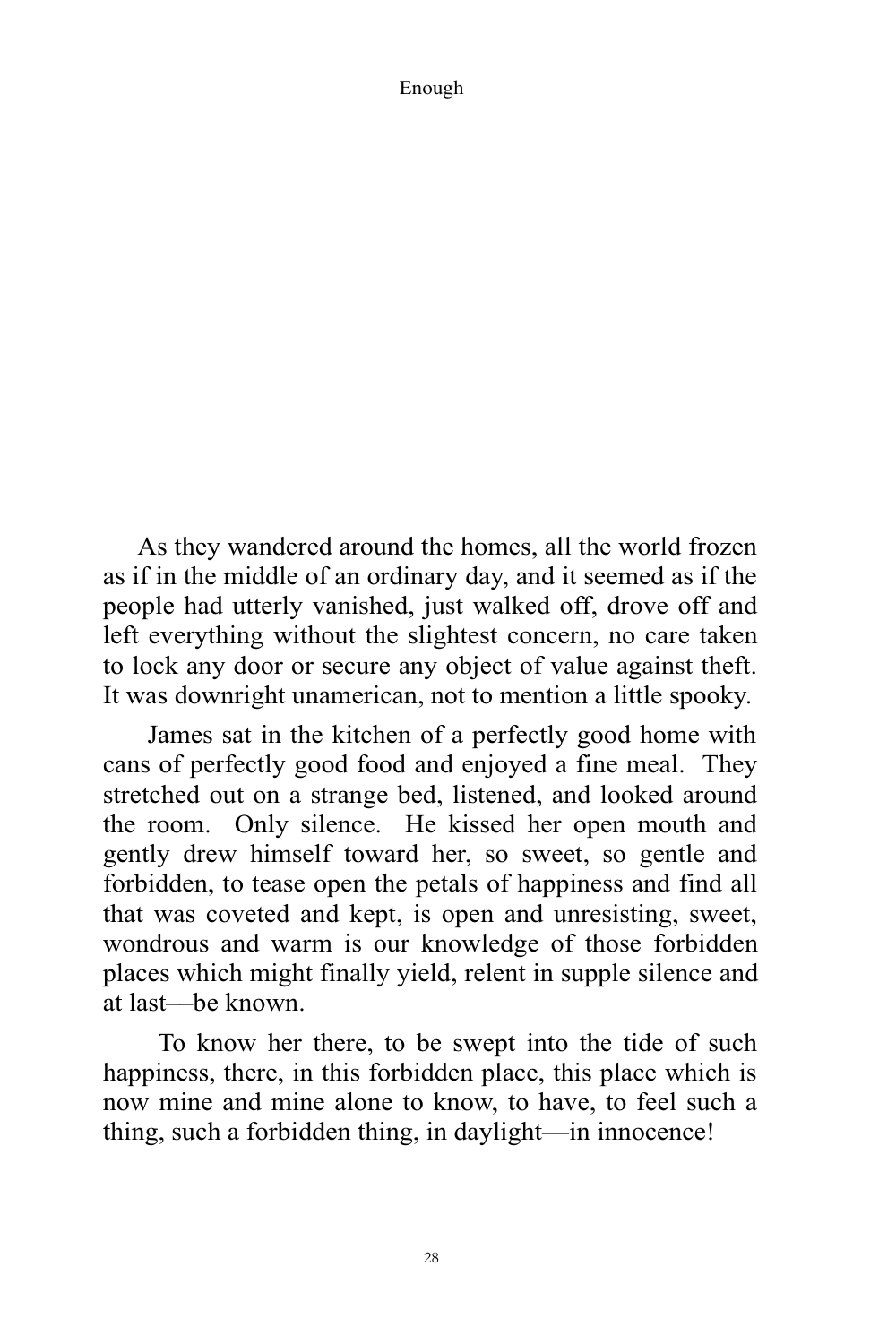The two lovers were aglow and alight with it all... The Mad Man was right!

 As evening fell they gathered a canned feast, a cornucopia of every variety, meats, beans, vegetables and golden broth, candied ham and spiced jerky, all carelessly discarded, left and abandoned, so wholesome and wondrous, so sweet and nourishing. Ahhhh.... to prepare, to taste and sup in the twilight, alone and full, with but birdsong and crickets, new starlight and the scents of distant blossoms kissed by the unfolding evening, buoyed by her hidden breeze and breath, the fragrance vanishing amidst chill ink air and awakening starlight. All the night sky arching over and before them, pristine and preserved, breathing, spending the day's perfect promise... in silence.

 The mirage was real. They collected a dozen, dozen candles, and warmed the water in pots set on blue flame... clear and silver, liquid heat, poured into a dusty tub, the steam of luxury and the gentle bouquet of tangled breeze spilling through the window... a dozen dozen dim stars flickering amidst steam, the tan curve of her breast submerged in supple shades of golden mist and heat, all of the world held its breath, and then, slipped into the poured warmth of luxury and tender bronze light, licking the night aglow with bashful warmth, and stretching golden drops of spilled heat.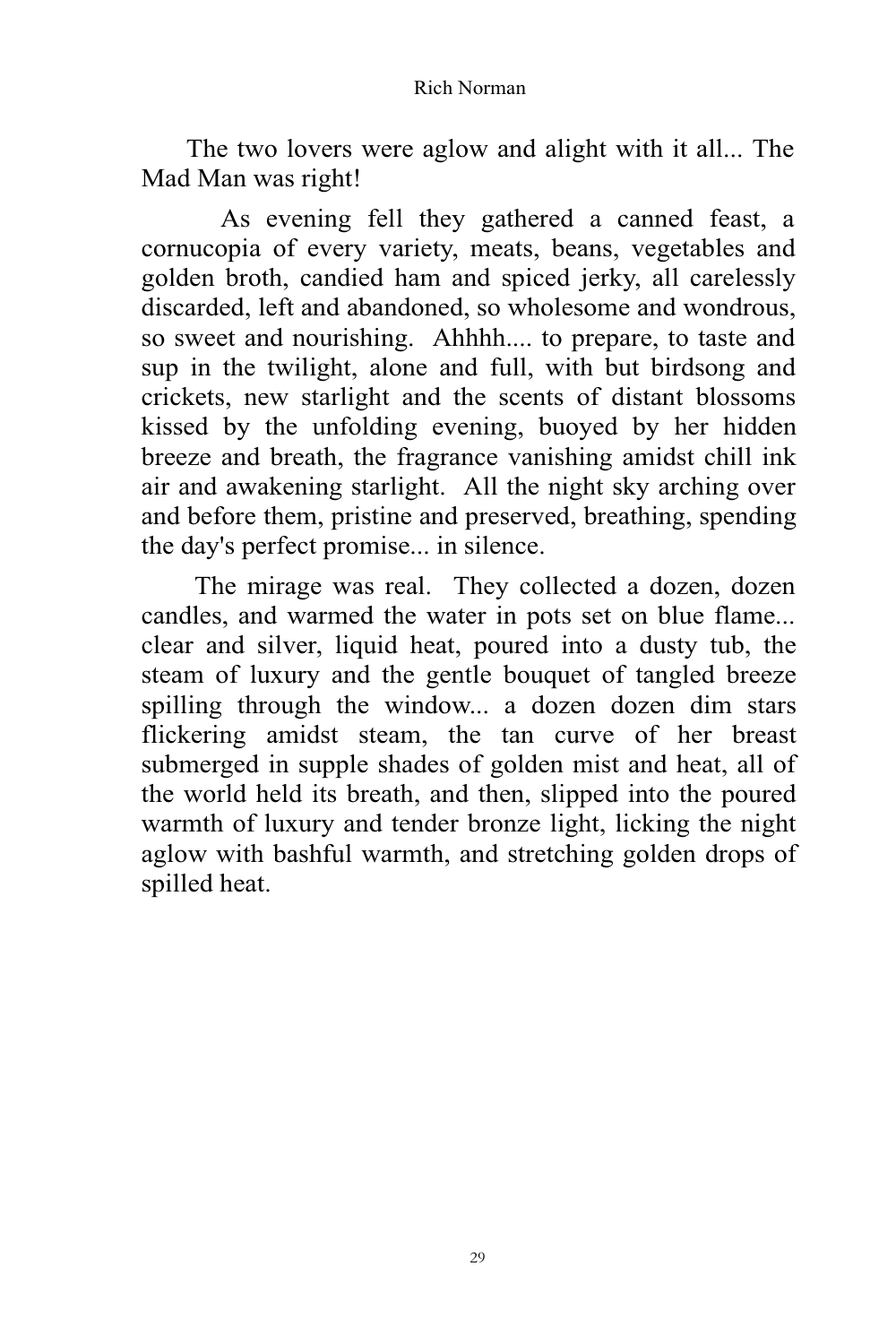Dawn's first splash of careless sun fell as a golden whisper amongst silence, as spilt rubies and ripples of stretched amber did she pour herself over the awakening world, so full and overspilling with promise kept was the day, new and perfect, a fresh and impossible enchantment, as a first kiss recreates, reawakens the hidden to light. An unknown too distant to know rises up, awakens for the first time, aglow and alive was the day, thick and ripe with life as fresh fruit, alive with rouged heat, nourished and sweet, aglow with Sun's Blood, her golden skin stretched and ripe, new and alluring, sultry with unknown tastes and sweetness.

 As the two lovers awoke to the dream, the blessed dream, oh how wondrous to behold! The clean air, the still folds of pure air and silence, the magic of this world, once so false and greedy, noisy and restless, posturing and hungry, so very stupid and mean, now cleansed and shining, preserved and perfect: preserved... in perfect silence.

 The car keys were hanging on a peg. The two lovers filled the trunk with food and water, turned the key and let the engine settle. James reached over and clasped her hand, her eyes damp, his filled with tears, his heart hammering with excitement.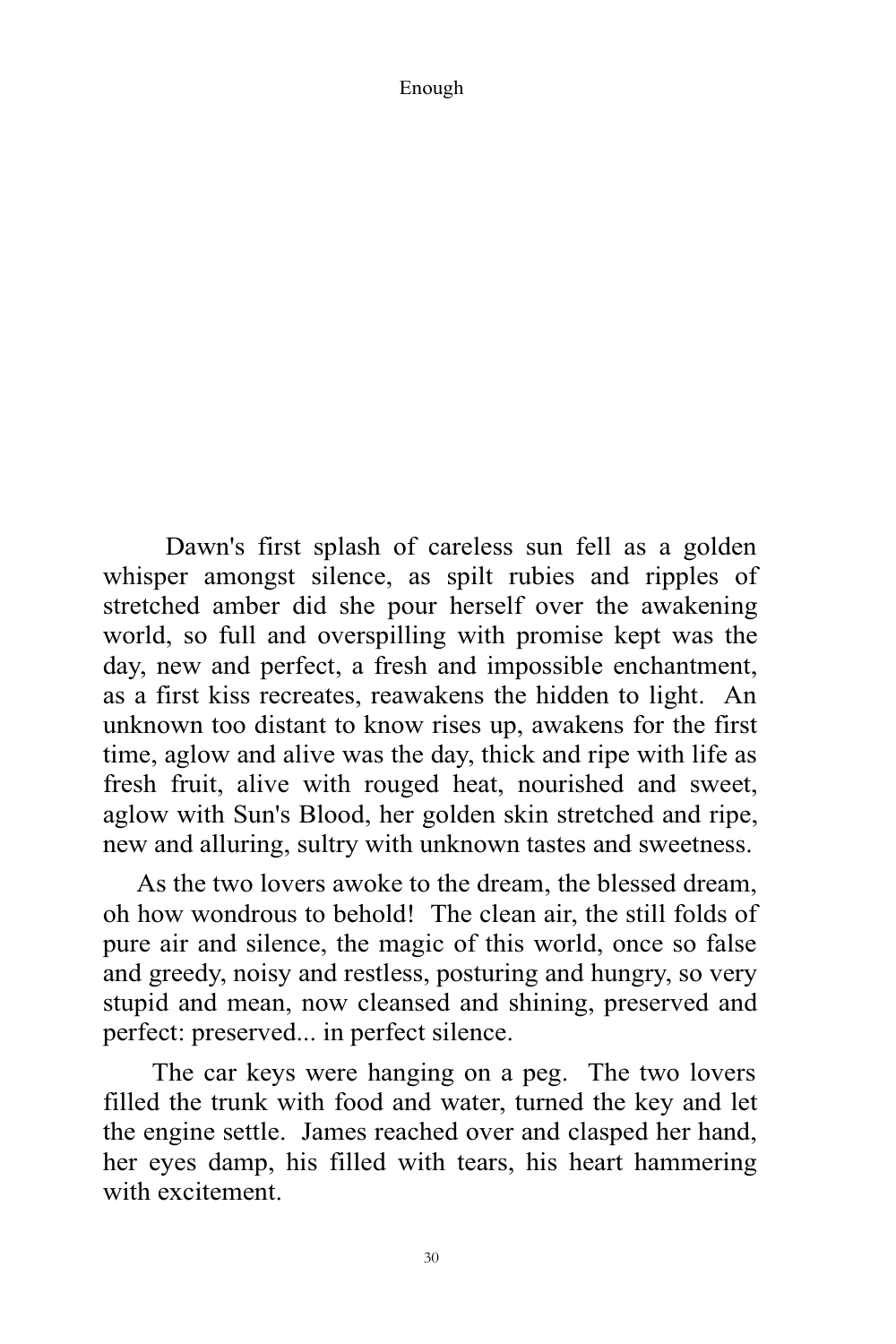"OK, here we go... we will see soon enough."

"James, I can hardly stand it. Do you think it's true?"

 "I don't know, but, I wonder... first off, where are the cars? We haven't seen a single one on the highway, and there aren't even close to enough, nowhere even near enough of them left here in town to account for them all. They must have left in their cars and trucks, right? Americans do not walk––we drive––period. So where are all the cars, and then, the people? Cars don't disappear any more than people––where the hell is everybody–– Where?"

 "I could not care less. I hope we find nothing. I can live with a mystery... Oh god James, I hope it's true. I don't care how, I just want it to be true— I want the Mad Man to be right. I need him to be right. James, if he is, James... the whole world could be pure—innocent! Oh James. It just has to be true."

 He squeezed her hand. Oh how he needed what she needed, oh yes, it just had to be true. He leaned toward her and kissed her, oh so tenderly and sweetly did he find her needful soul, so hopeful and delicate, so alive and afraid, a kiss and a soul tugged, trembling in the same hopeful sun and wind, at last torn free from the branch that gave it succor, released and swirling, suspended, hovering, swimming in light, free and climbing, gladly licked up in a current of chance, wind and light.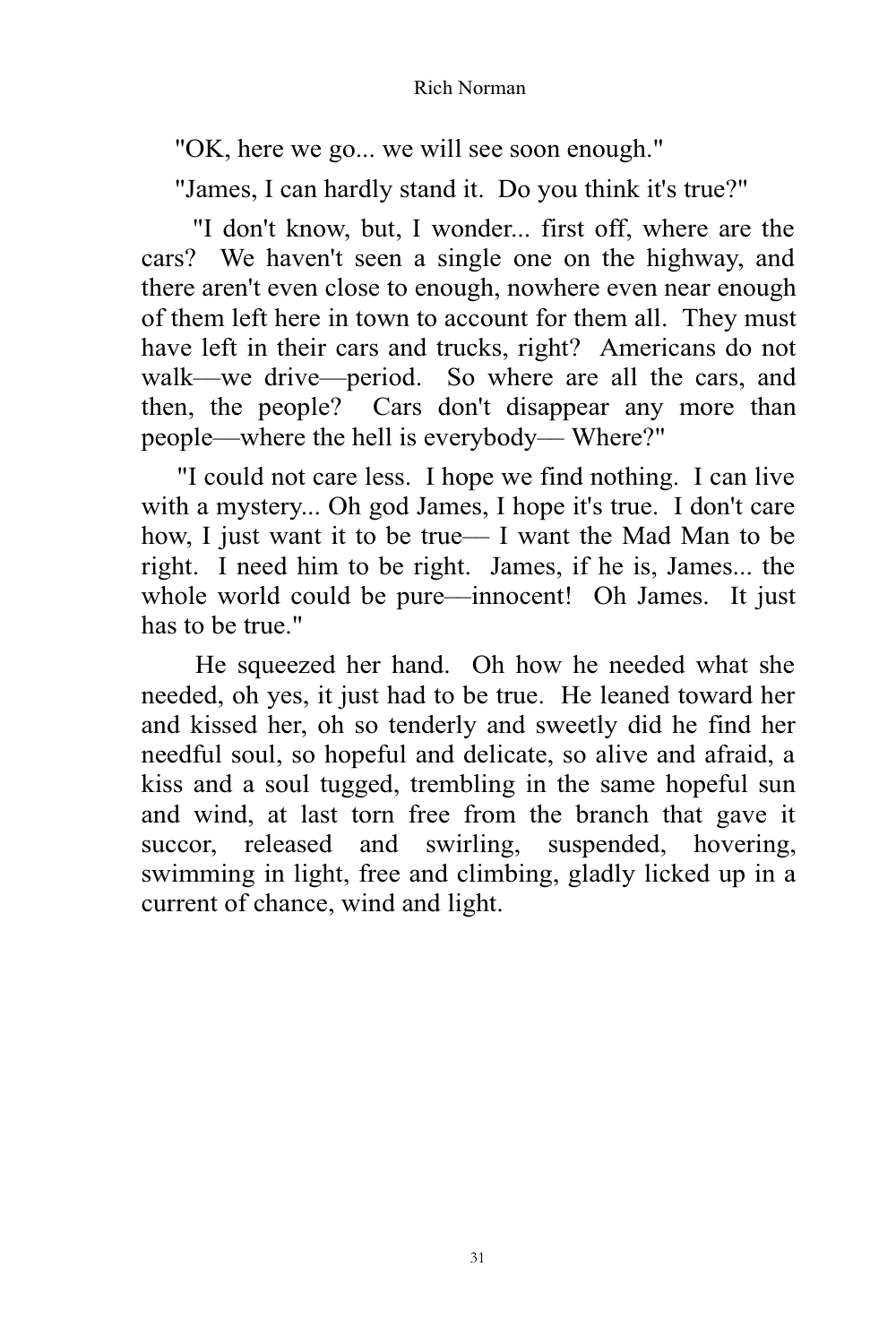James eased the car onto the highway. It had been many years since he had traveled by other than foot, and it seemed unreal and impossible as the miles unreeled before him at such a calamitous and wasteful pace. How much of this world was he cheated out of to hurry over its surface with such abandon? Soon his thoughts returned to more practical questions, like where everyone and everything had gone. At two hours traveling at a steady 60 miles per hour there was nothing, and no one. Had America finally had enough, enough of being America? There is no greater love affair than that of an American and his possessions, and his car, his vehicle, is chief among them, the pinnacle of selfidentity. James would sooner imagine a community of Americans forfeiting their lives before their sacred possessions, and the car, the automobile, was by far one of, if not *the* most "sacred" possession of all. Where were they?

 James approached a huge rise in the topography, a mountain pass climbing many thousands of feet. The automobile soon began to lose speed as the engine commenced to unleash a foreboding chorus of ticking and slapping sounds indicating a desperate condition of mechanical strain, and he had to downshift or risk

32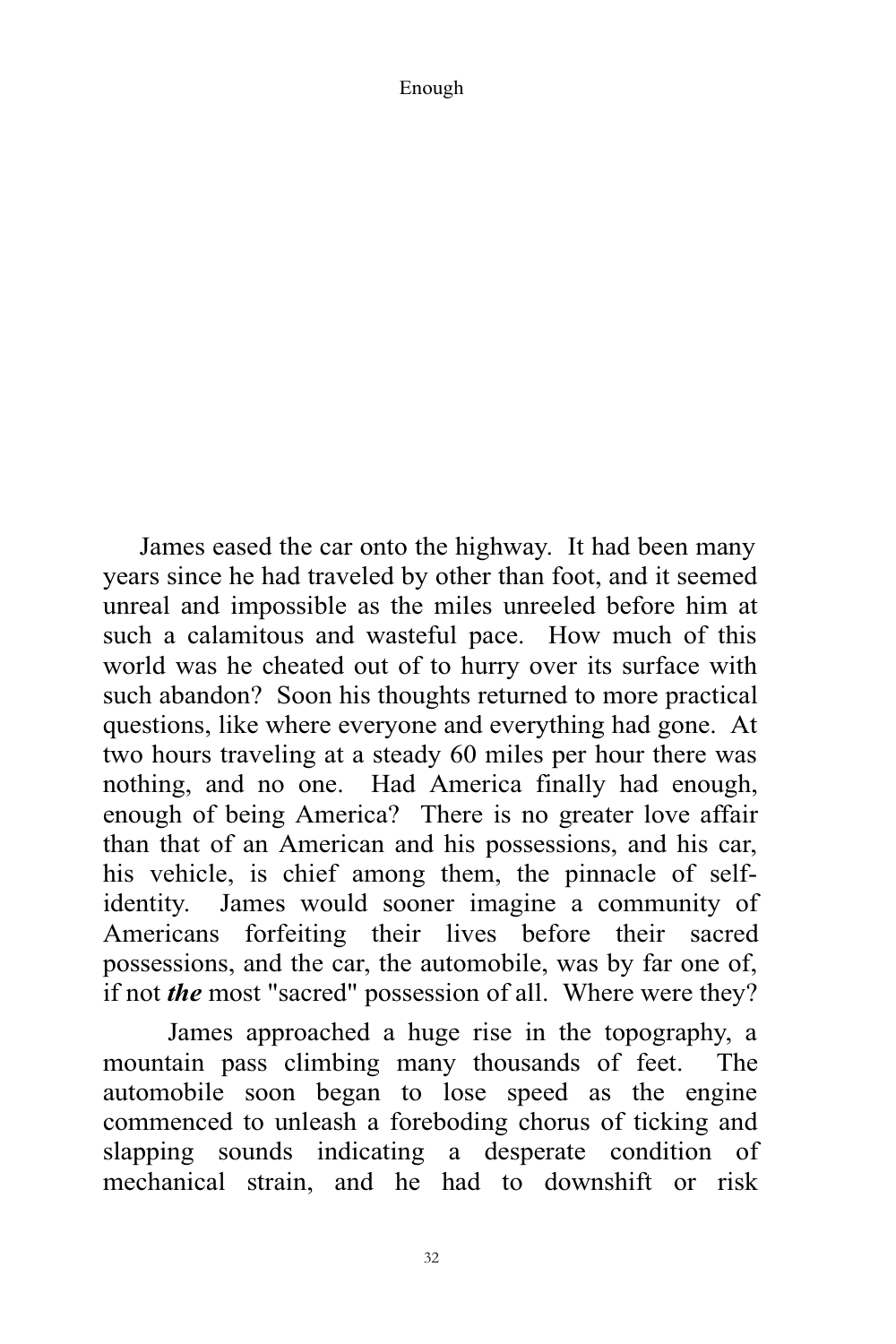overheating. At a shuddering, knocking 35 miles per hour the crest of the rise was within sight, and soon, at 6000 feet elevation over the valley below, the answer became clear: The cars were here. All of them.

 The roadway below was filled with an endless line of traffic, abandoned vehicles, aerodynamic sculpture frozen "ad infinitum"... cars as far as the eye could see and beyond, the horizon clear and bright, the surface of the roadway and tundra littered, covered, saturated and engulfed by thousands, hundreds of thousands of cars. The sight was strange, foreboding, impossible and astonishing, the proliferation of vehicles seen from on high, like fat ants, insects shining in every garish color, a horde of shiny beads, painted and striped in ugly neon, impossible, unnatural and glittering like a frozen sea of dead gleaming insects carpeting the horizon. Then closer and closer, the eye more and more crowded by the sight, the sun glinting off of paint, chrome and glass, until the expanse of hoods, fenders, metal, rubber, and silver chrome became identifiable as a plethora of vehicles, a claustrophobic desert of metal and color, the roadway and landscape clogged and covered with what was most unique about this culture, most distinctive, coveted and American about America, so carelessly strewn about as a box of spilled matchsticks... abandoned.

 They looked at each other dumbstruck and amazed, unable to speak. Carolyn found her tongue first, "Well, it seems we have found those missing cars you were so concerned with." In an equally cool tone James matched her indifference and responded, "Yes, it would appear so..."

 As James pulled up to the edge of the seemingly infinite expanse of discarded vehicles, this impossible sight, so unreal as to be truly impossible, he remained aloof and coy, looked casually at Carolyn, and remarked coolly, "OK love, it's time for a stroll." It was clear they would be walking for weeks, for hundreds of miles through a surreal sea of metal

33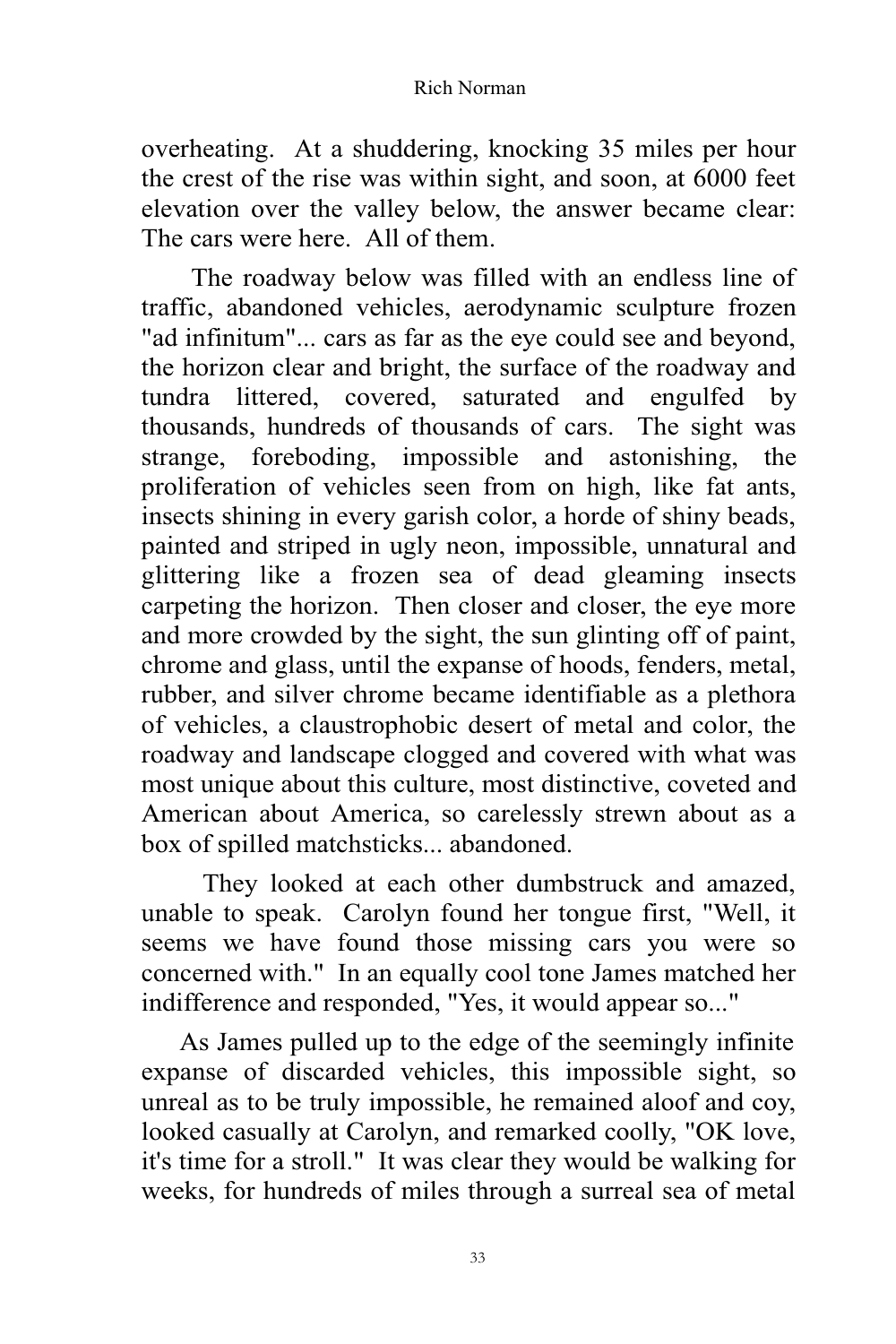and money, this multitudinous testament to the expanse of the American landscape, her equally over-arching vanity, and even more enormous, and eternally preponderant laziness. However long or short the distance America never walks–– America drives. It was absolutely impossible, to see so many of America's precious cars in one place, impossible to see them abandoned, and impossible that those who drove them should, or could, walk away. Everything about the scene was... impossible. James added in his most casual tone, "Mmmmmm, yes, yes, a bit of a stroll don't you think?" Carolyn could no longer contain herself and broke wide open laughing and gasping, "Fucking unfucking believable—– James!— James!! What in the fuck is this?? What??" James remained aloof and responded, "A very *long* walk indeed." Then surrendered to his amazement and began to point and laugh, wandering from car to car, "Carolyn, they are all gone, a million fucking cars and no people. All fucking GONE! What the hell is this? This is insane! What in the fuck is this?"

"It's god damn... impossible..."

 "Did you know of an American to just up and leave their car? Just leave it unlocked and walk off––walk away–– ever? Has that *EVER* happened? Impossible!"

 The two stunned and amazed lovers collected their packs and began to walk and look, look and check, and soon they discovered that they were alone, exactly as before, quite entirely alone. Although one mystery was solved, the location of the missing cars, a second and more important one remained: the location of the people.

 "I don't care where they are, where they've gone means nothing to me, so long as they are gone."

 She said the words, but they belonged to his heart with equal fullness, and James squeezed her shoulder to hear them, to hear her speak his thoughts. As they crouched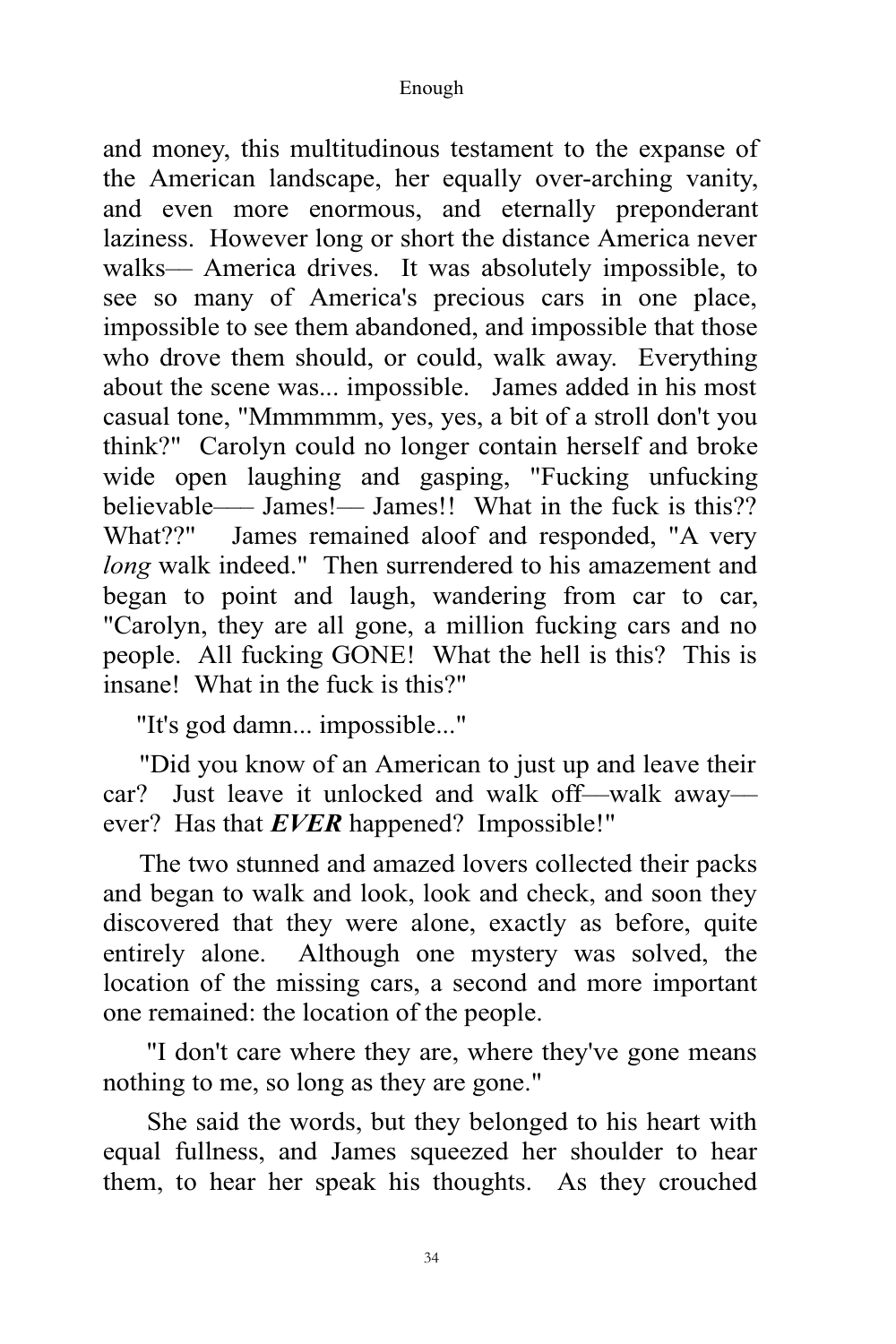around the fire that evening, the future seemed to fill the present, the scent of lavender blossoms swept into a distant wind, warm and fragrant, painting the air with the scent of furthest hope, for a moment brought close enough to taste. As the purple black of evening spread her dark wing across the heavens, sweeping the greedy sun under the horizon, the sky filled with silent dark ink and the faint chips of starlight were coaxed to waking, night's whispering shards of diamond, a splintered whisper of long faded and distant days and forgotten sun, so old and fresh, so silver and new at last piercing evening's tender still, a fresh promise, a drop of platinum and quicksilver crept softly into their wanting hearts and cooled them, silver and pure, a whisper of new light, sacred, innocent and aged.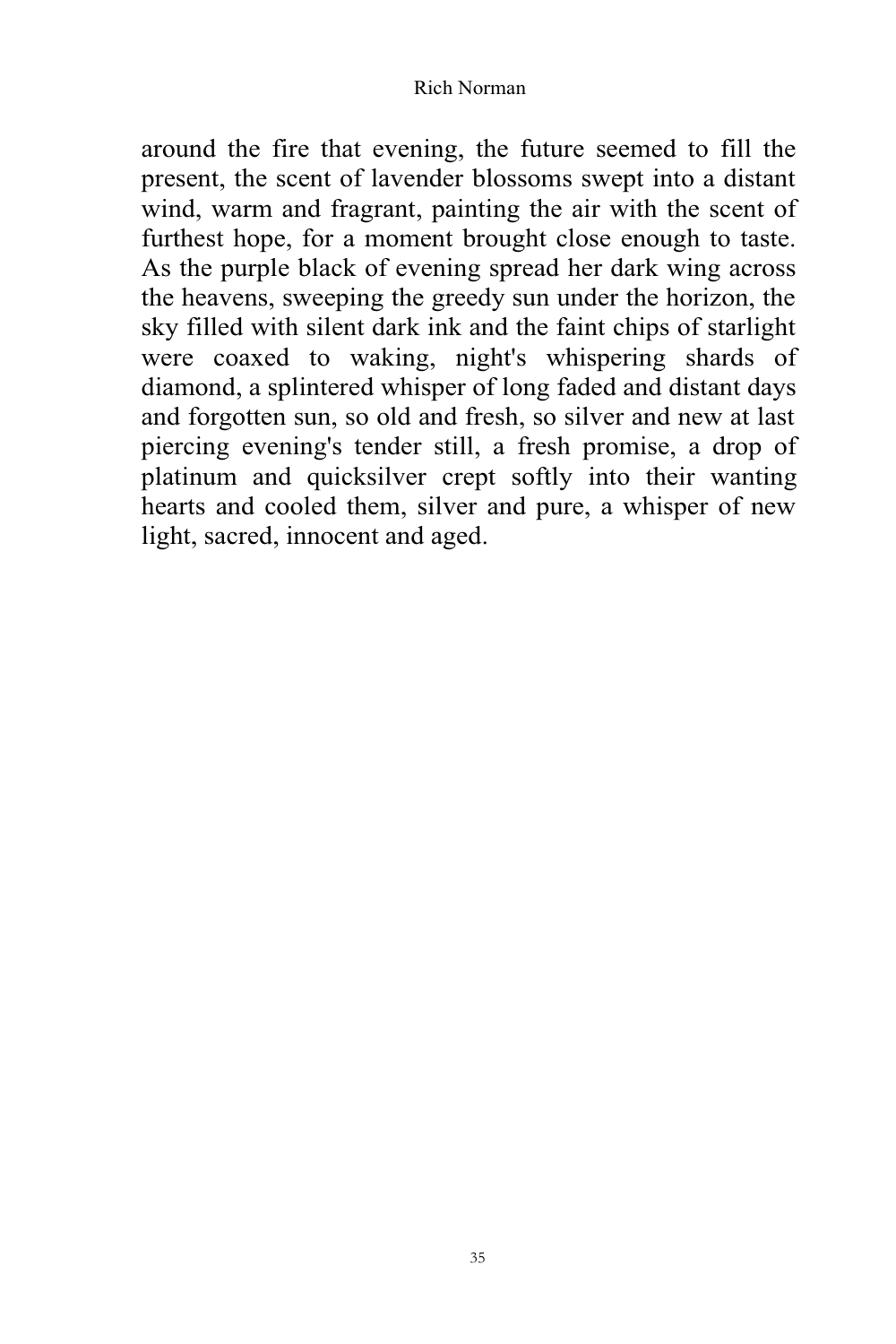To awake and to walk, legs stretching and pulling, a hunger which satisfies itself to look, and to see... that it is alone. A feeling, a seeing, an open gulf of every distance, the question which precedes every horizon, the yawn which hopes each day into being, each mile, each step answered the question, again and again, asked and answered in blissful, stretching silver silence. After two days it was becoming mundane, almost normal to be wandering in a sea of glass and metal, sun and waves of shimmering heat cascading up, rising off the hunched hoods and puckered fenders, a billowing plume of heat dancing over the expanse of painted metal, a festival of chaos and color, creased metal and rubber cooking in the sun. It seemed almost normal, ordinary by way of repetition, a vanishing perception as the absurd becomes once its name is familiar. An ordinary climb in the scorching blaze of mid day, between the bumpers and hoods up the steeply graded roadway, hour after singing hour, stretching upward toward the summit of another unnamed peak, another towering ripple of earth and loft to be traversed.

 But as they climbed, a silken thread of sound, at first no more than a hint, a delicate outline of a whisper, then as a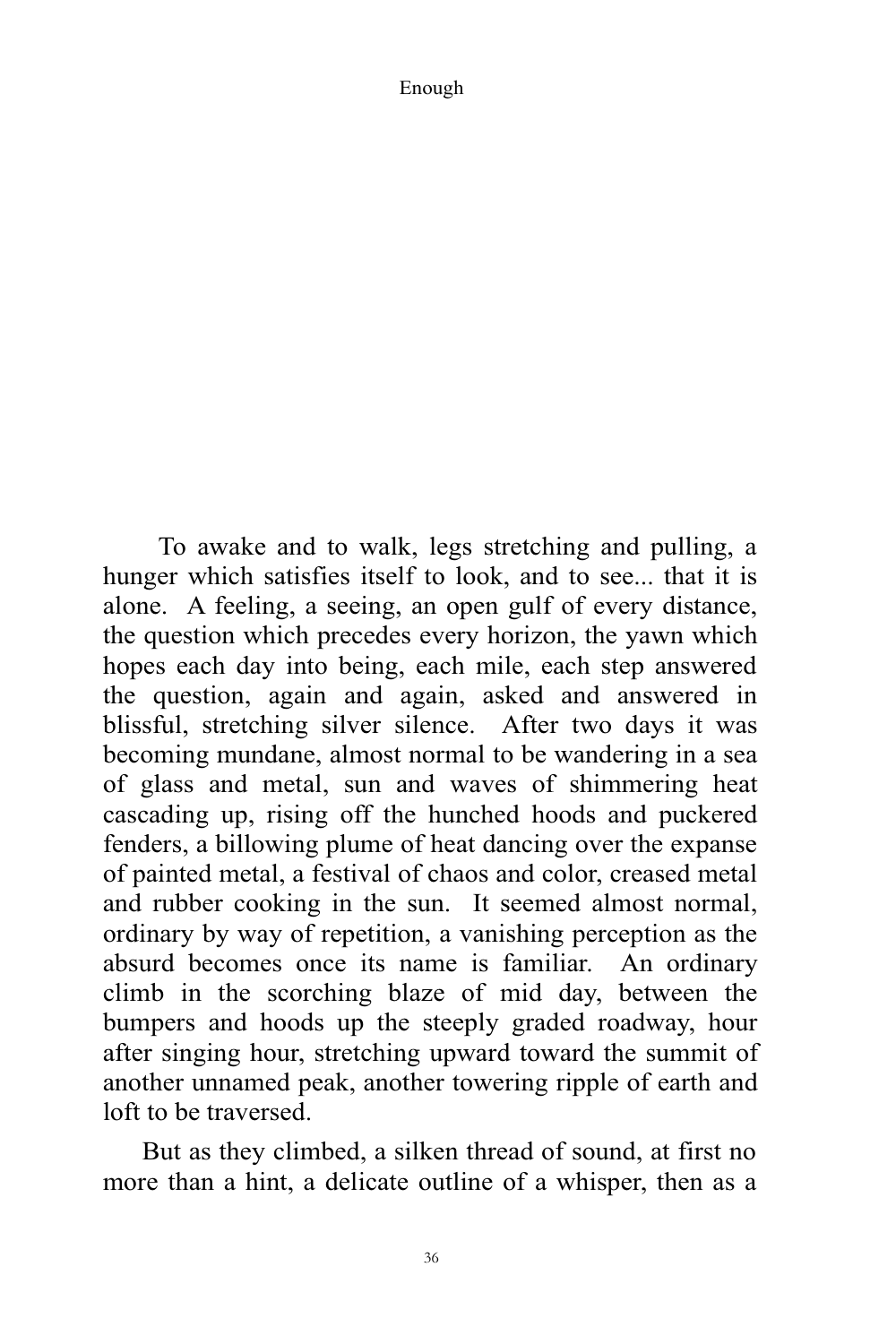subtle rushing silence, a delicate white slip of sound whispering an invitation, subtle, hushed and alluring, then hissing and vanishing in the shifting wind, now brighter and fuller, rushing and white, hissing and breathless, the echo growing louder and louder, the resonance swallowed up into itself again and again, until the depths of a white hissing thunder, a booming rushing cacophony of shuddering resonance and hissing burst droplets, streams and torrents of water, crashing downward—a waterfall rent the landscape, the world now cleft in two, broken into two halves, each on either side of the glad silver wound. The columns and streams of hissing water and silver sound like a living column of liquid bone, an endless silver freight train of froth and white light pounding, pouring downward, splintering into mist, crushed upon the rocks below, its liquid heart spattered into cloud and mist, its soul broken open and boiled up as mist before the sun, its secret petals teased open in gentle hue, as opal spilt into air, a shifting whisper of spilt color, aglow, radiant and then vanishing, alive and laughing, a splash of glad paint from Life's hidden palette, her heart so glad and gracious, so overspilling and bashful are the hues of her soul... once burst!

 As the two lovers beheld the ineffable sight, the towering columns of silver white water crushed into sprays of steam and boiling prismed mist, a colored tangle of sprays, hissing streams and plumes of billowing color, swells of purple and red, shifting green curtains of sound and steam, roiling curtains of hissing white and vanishing tongues of opal spray boiling into the depths of the canyon, a heaving symphony of rushing sound and crushed light which held all the splendor, the highest promise of Life opened up before them, nature spilling her unthinking riches out before them as she had done so many times before. But as they beheld the sight in rapture and wonder, the play of hot and cool against their skin, the sheets of hot sun and tongues of cool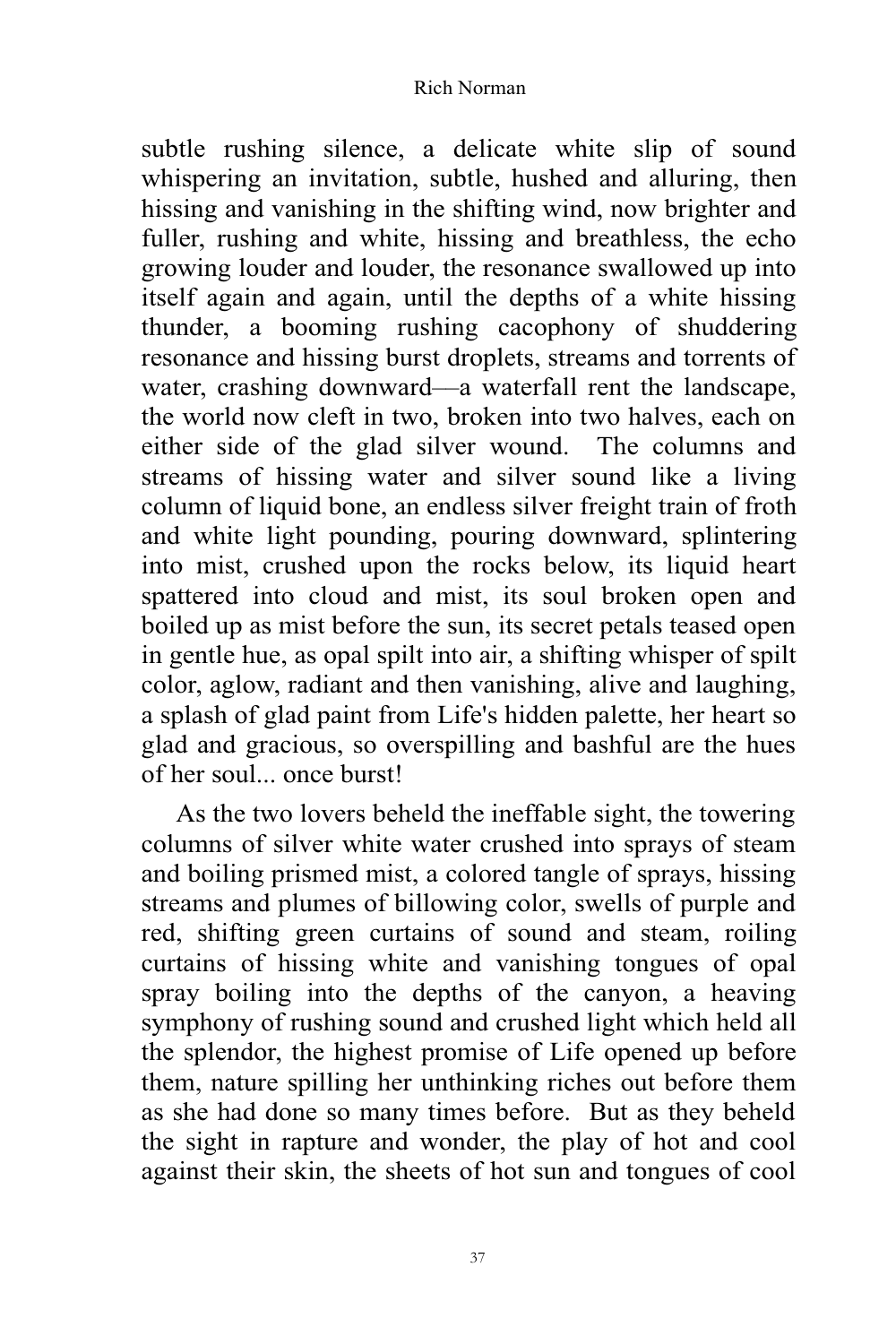spray brought with them something new and unfamiliar. The two remained strangely transfixed, frozen and yet aware as the feeling slipped into their hearts and quietly whispered its name, as if it had always been there.

 Gently it crept into their open hearts, a golden glow, a serene hunger, an empty ache, a sweet hunger, warm and needful, a golden hollow, sweet and empty. Somehow, it had always been there, now glowing and stretching within them, so warm and empty, a golden hunger and a warm ache filled an old place with hope, and they knew that there was more... a way to *fill* the yearning, empty, voluptuous hollow in their souls. This magnificent hunger which glows within them might be filled, filled with something pure and perfect, something sure and ineffable, something they could feel but could not touch called to them, whispered within them of a next, a perfection, a beyond, another––another more pure promise seemed to call to them from this outpouring of life, as if there was an answer beyond, beyond the outpouring of her riches. Somehow the golden hunger contained within it the answer to the ache, the answer somehow buried within the question itself. The ache called to their spirits, sumptuous and golden was its song, its sumptuous hunger which calls one deeper and deeper into the riddle of its undoing. So did the Siren breathe her song of hunger and hope, her singing seduction and whispers of a true world, her hungry mirage so thick with meaning, a new name whispered into the winds of their soul, and they listened... and looked away.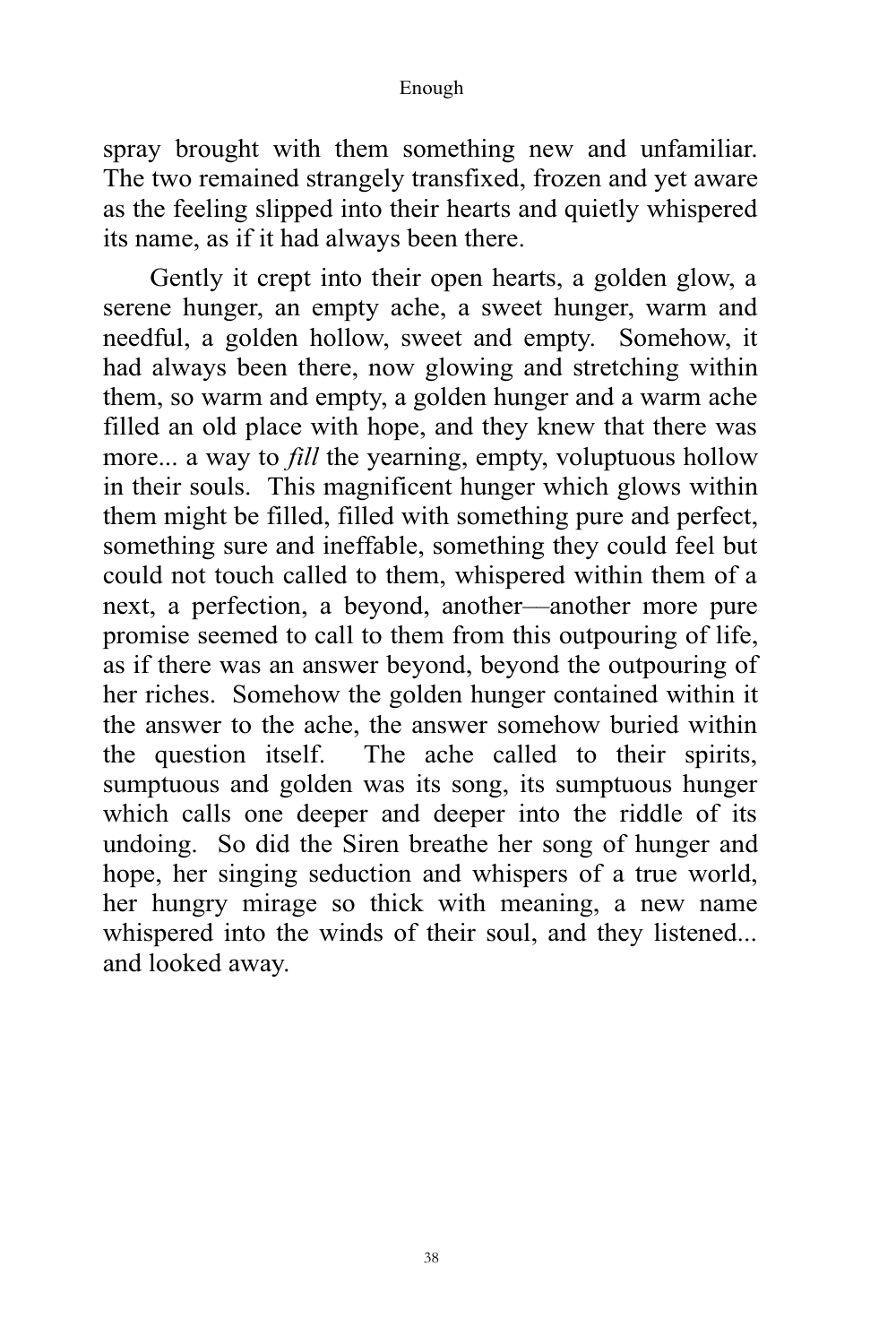The golden vision bubbled from within them, a deep sense of meaning and purpose, a need which had too long been ignored seemed to find voice from within their hearts. A need, so empty and pure, so sad and wanting, the sweetness of the bruise––the ache was a seduction and brought with it a sense of purpose and a knowledge: The hollow could be filled—and *would* be filled... at this their hearts quickened and jumped. Oh yes, it could be filled, although the way seemed unclear, as if only a deeper surrender to the question itself might bring the blessed answer... and then, as the heat of the day bit into the land the currents of warmth and cool spray began to shift, and as the day beat its relentless heat upon them, it seemed as if the sun itself had burnt away the vision, now but a strange and distant mirage, an imagining born of an alien dream.

 "James, what was that? You felt it too, right? I'm not going crazy, right?"

 "Oh yes Carolyn, I felt it... a calling––a golden calling, empty and beautiful, a sweet pain... a calling..." She finished his thought,

39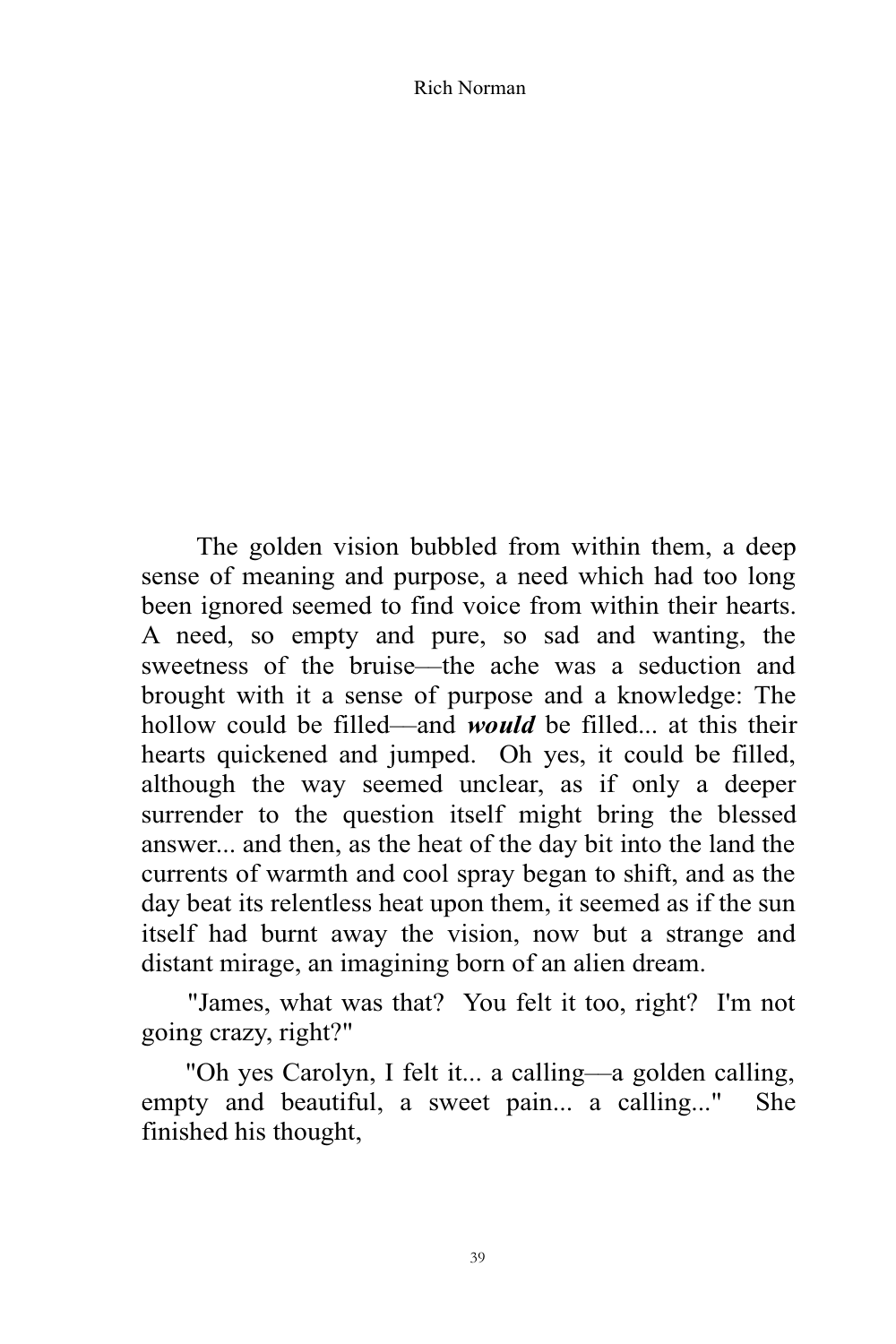"Needful and sumptuous, as if there was a reason, a meaning, and the ache was from not knowing, the glow from wanting to know..." He continued the thought,

 "...and if you could just surrender to the hunger and look deeper, the answer, something better, a perfection could fill it, and you could find it, if you kept looking deeper." It was clear that they had both shared the same experience, and in that there was some comfort, some assurance that the vision was real, and their condition a product of something other than madness.

 As the heat of the day scalded the golden vision into memory, the acres of glimmering metal seemed to consume each other, folding together into a homogeneous landscape of multicolored insects shimmering beneath waves of silver heat and yellow sun. As noon passed, the lovers swept through an easy curve of shimmering asphalt pooled in mirage and silver heat, and ever so gradually ascended a gentle crest in the roadway which had obscured their view, they first laid eyes upon it: A splintered crag of rock jutting some 3000 feet into the air, a grey granite spire, a natural monolith of grey stone flecked in glimmering mica. A clear crystalline schist of shimmering light sparkled off the unassailable granite slab, a grey finger of stone thrust into the air long ago, tumbled skyward in some ancient bout of geological dyspepsia, now grey and impossible, a glittering monument to the heaving discord in the earth, so immutable and unassailable, tossed skyward one afternoon a few hundred thousand years past as product of a bit of geological indigestion, so imposing and unreal, jutting into the sky. As the two squinted and looked, they could just see it, just see the monastery built atop its uppermost peak, an impossible refuge, a gateway between earth and heaven.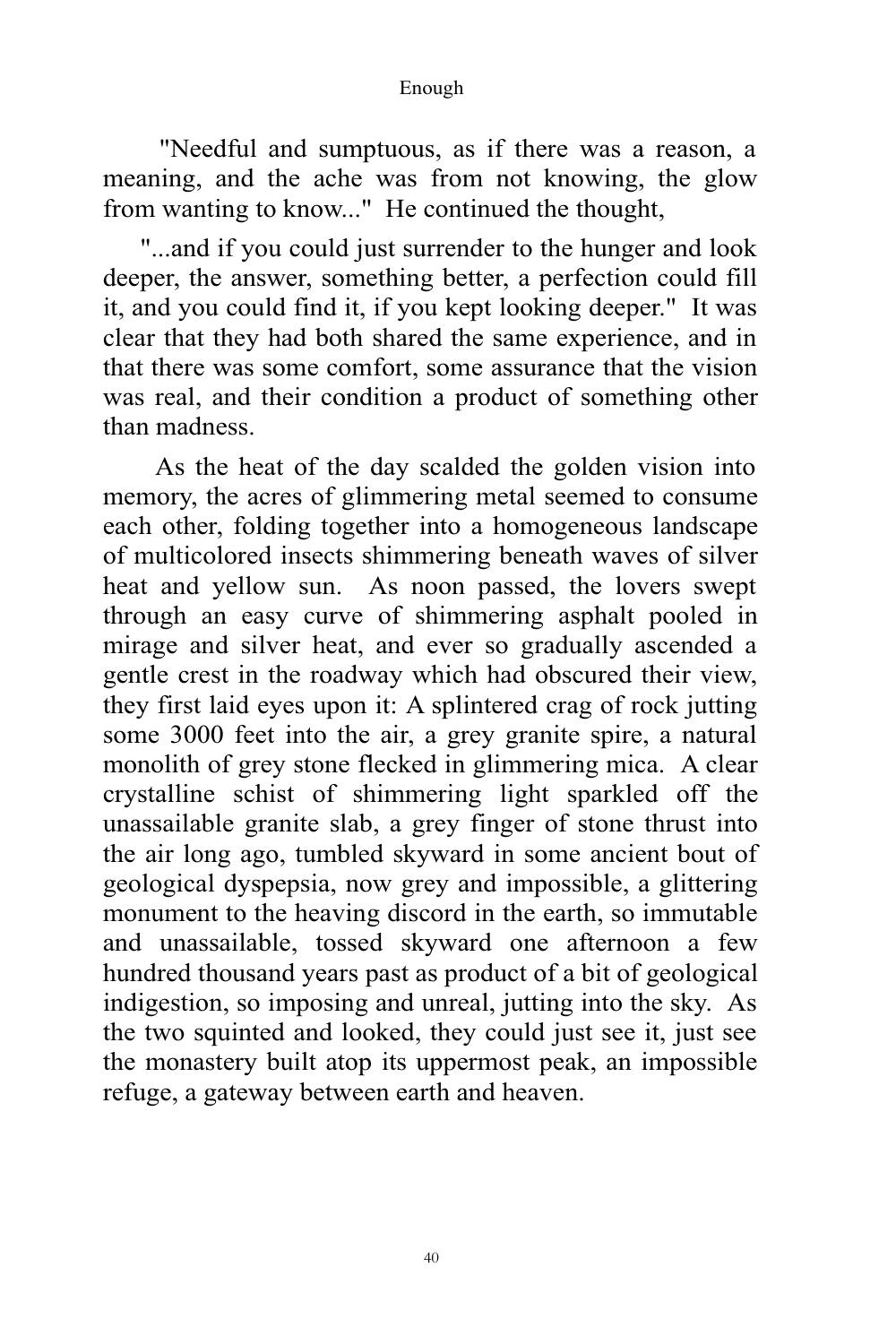As they gazed upon the sight, the perfect silence enfolded them in tender arms. To see the bright spire and behold the magnificent stone edifice perched so carefully upon its most forbidding and uppermost peak, the sight was inspiring. A silver white glove of silent snow graced the northern face which crackled in silver sun and spatterings of frozen light, each silver splinter cracked open in a chip of crystal schist, a shimmering grey diamond glazed in light and silence. Only the wind filled their ear, and hope buoyed their hearts.

 The sight was as sublime as it was irresistible, and they began to climb. Only the wing beats of silence, the swirling currents under the cupped arch of eagle's wings accompanied them as they stretched upward toward the sun. Only hope and purity, snow and drifting light falling upon distant ice, pure and sweet in its silver silence was their companion, and hope their consort in this pure new world, so silent and pristine, so pure and hopeful, now cleansed of the soot and shadow of Man!

 Closer and closer they climbed, closer and closer to the distant peak, closer and closer to the abbey, shining with ice and blue bright diamond light, its roof cupped in the gliding silent shadow of eagle's wings, until at last the abbey came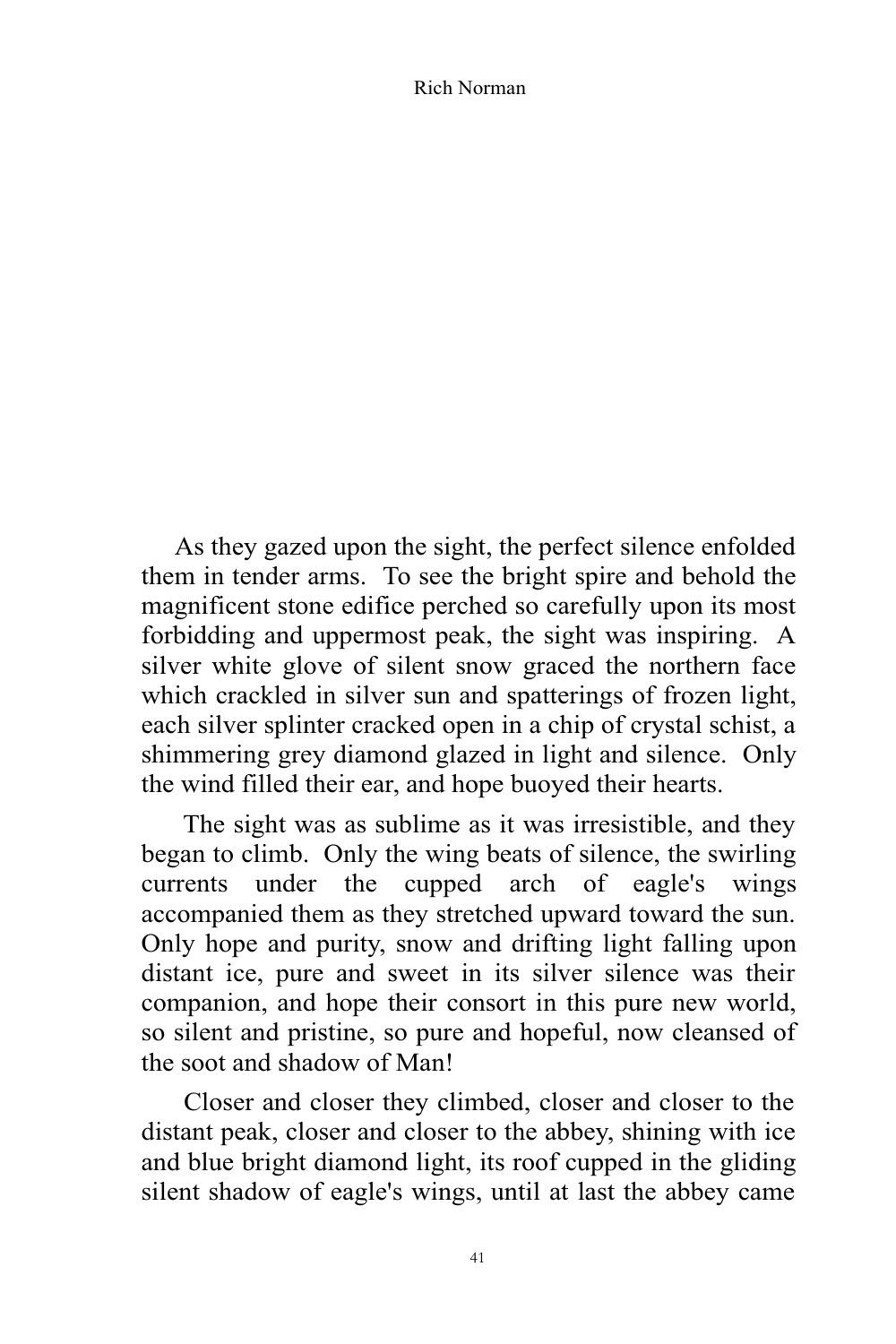into full view, at last swept out from under the clouds. The two lovers were awestruck. The sheer magnificence of the intricate stonework and the exquisite lines of the roof, its slope alone concealing at least six stories of elevation under its gentle curve. They stood in silent rapture and were stunned to behold its singular beauty.

 Then they saw it, the impossible, the unthinkable and unknowable answer, the question stood drowned before them, a curl of smoke rising from the most distant chimney, the thick vapors hung in the air like an abominable ribbon of despair, a rising crooked finger of poison, a single curl of grey-black smoke crept into the cloudless arch of day, an oily stain of grey, sure, ugly and mocking as it spread its smudged brown palm over the sky. Someone had just lit a fire in the abbey... they were not alone.

Aaaahhh—– Look! They were not alone! To know it!— Gutted and Ruined, Winded and Sick as a single wet groan, Slit open and Slouched, Spilled out and Ruined–––so was their hope, Soiled, Naked and Beaten, a fish with its belly slit pouring out its life's blood, Wasted, spilled out from the tender cavern of their hearts, now pouring forth, each precious drop soaking into the brown earth... *Wasted*. They were not alone.

 And it was under the weight of this hopeless shadow, wet, dank and brooding, sick and damp with the truth, the fact like wet tar, the truth into which their most tender Hope had been cast, so that it might drown. Gutted, winded and sick, stammering and reeling upon drunken legs, the two lovers collected themselves, and began to ask questions. If there were people alive up there, perhaps they had answers, answers to the hundreds of questions they needed answered. Perhaps these people knew the *reason* for all of this. And as two young souls brave enough to ask such a question, and imagining themselves even so strong as to sustain the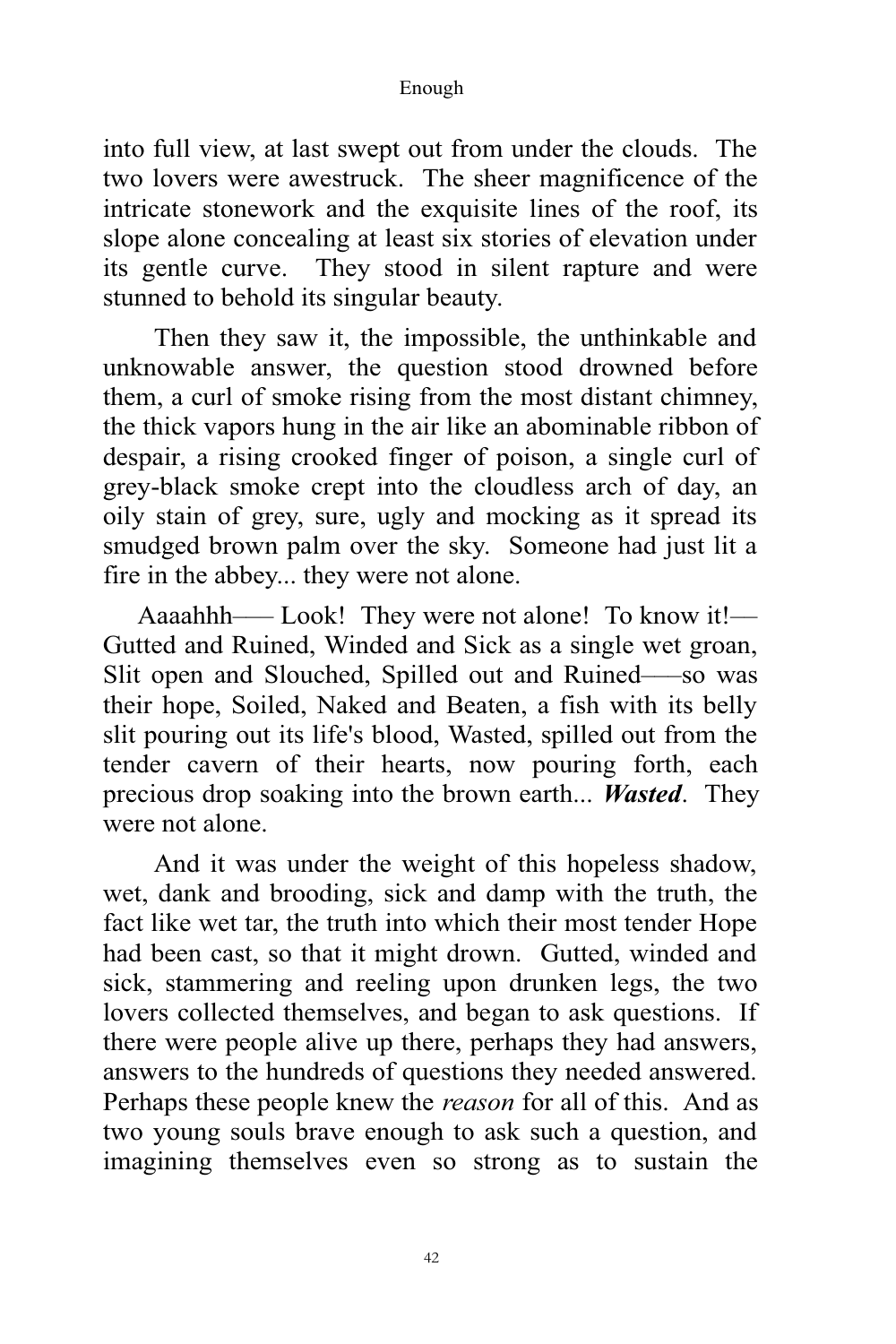answer, they began again, step over step, climbing closer and closer to the truth.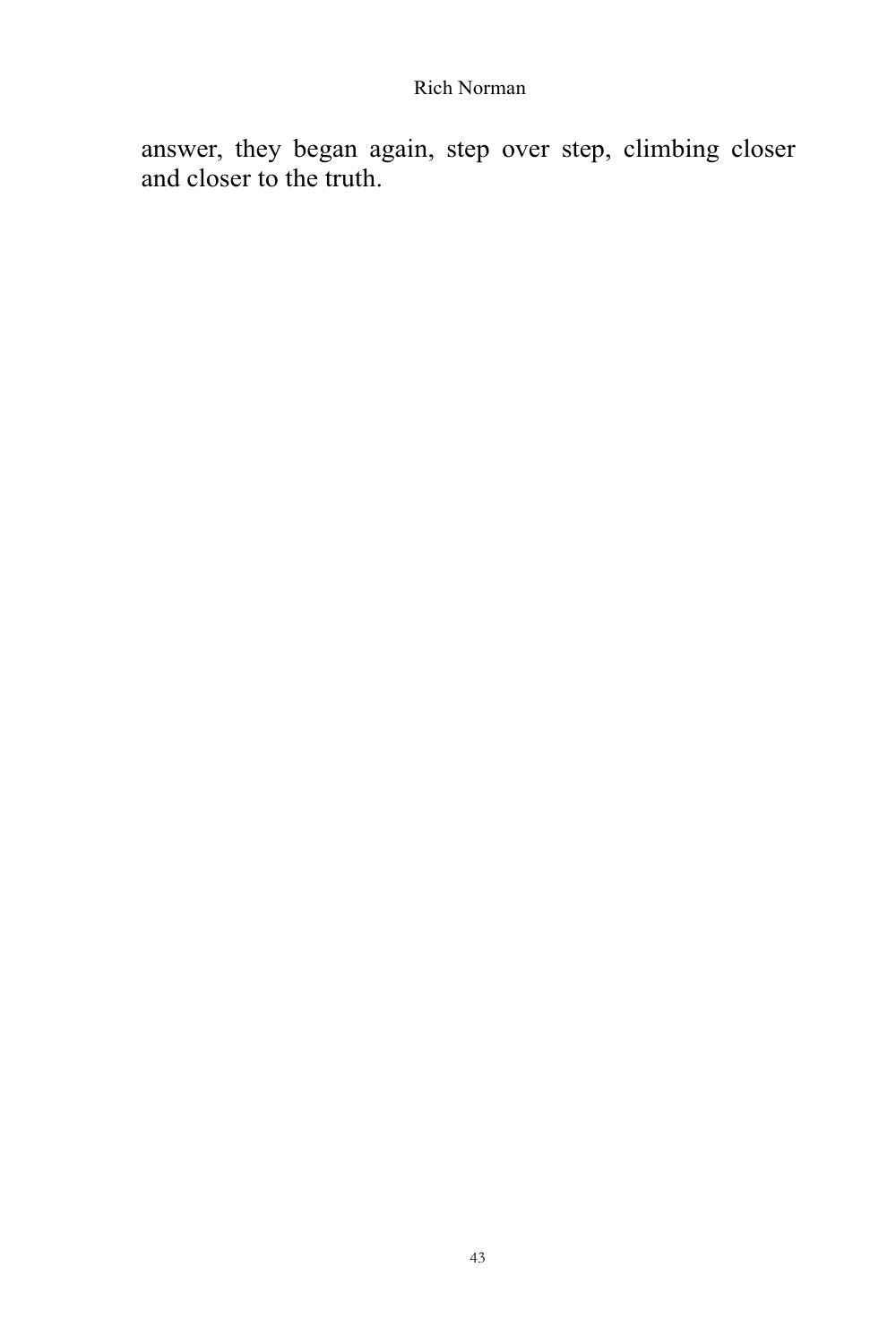Soon they had drawn up before the heavy wooden door, ancient and foreboding, a thousand pounds of balanced timber hinged on but a few ounces of ornate brass, a piece of delicate work so expertly turned out as to blur the line between craft and art. In contrast to the ancient door, stood an arch of new wood into which some few words were lovingly carved in the most exquisite detail:

"Tempus est Deus"

 "What do you make of that?" said James before pulling the monstrous rope with its huge hanging brass ring, which he assumed would actuate some chime, bell or other signal that would alert those buried deep within the walls of the sanctuary that they were there, and in need of admittance.

 "I think it means 'Time is God' or 'God is Time' or 'God is Tomorrow'... my Latin is a bit weak, but that should do."

 "Yeah, that's about as close as I can get to it too, but the wood is new. It must be the motto of the current residents." James pulled the ring, listened and waited.

 Ten minutes had passed and the two had gathered a thousand questions bristling to jump from their tongues, their curiosity mingled with a strange and unexpected sense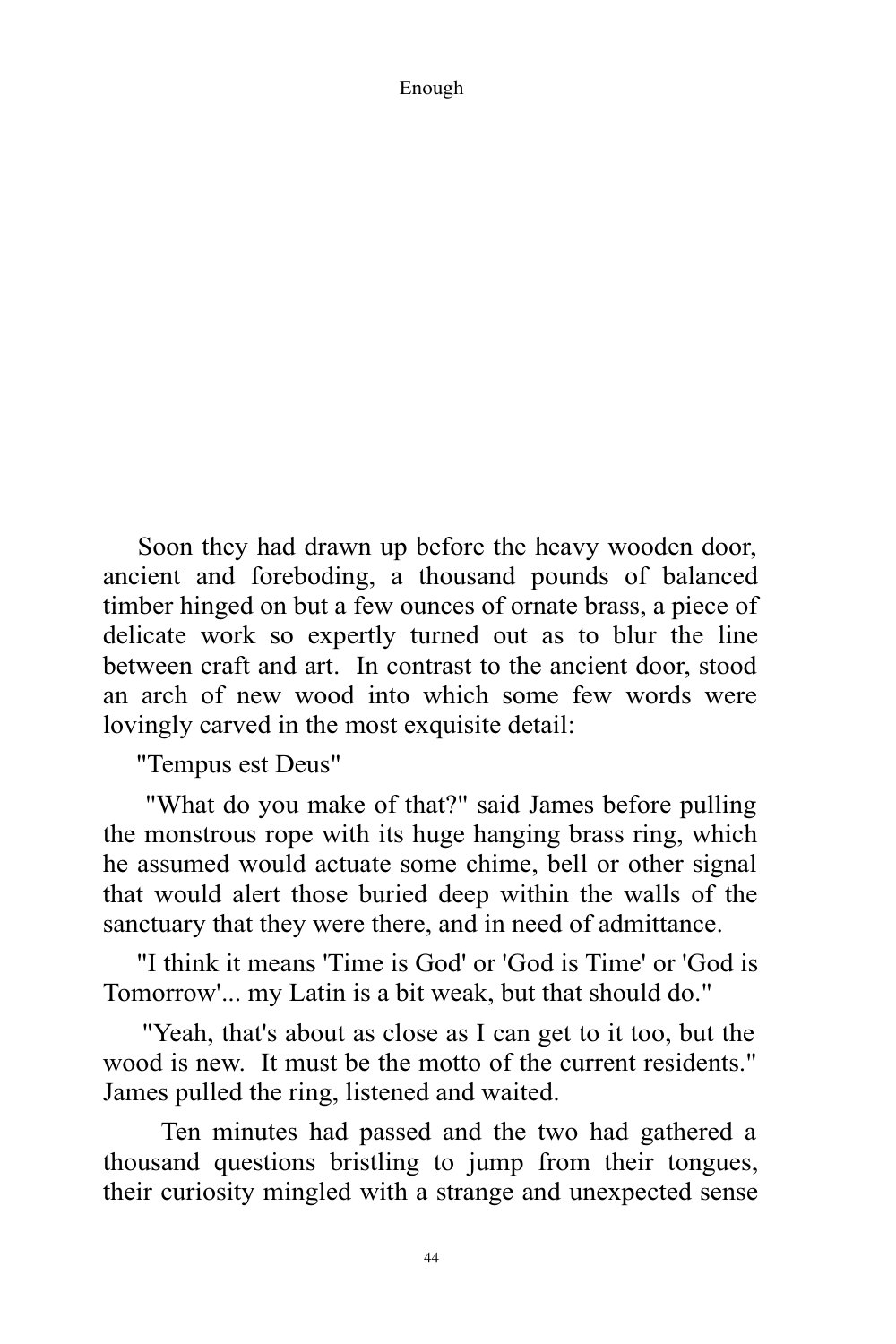of relief that they were not the last people on earth after all. As the door began to inch open, its great weight expertly counterbalanced and compensated for, so the monstrous slab of wood seemed to glide, to float open, coaxed only by the faintest whisper of a touch, but few ounces of gentle weight as the breath of an autumn sigh upon leaves, her slender ivory fingers pressed upon the frame with the weight of a shadow, and ever so slowly, the timbers did yield... and from the depths of the edifice came a cool breeze, as tender and white as the brittle spirit who stood before them, now glowing in a serene alabaster splash of cool light, her thin white face, itself a promise, a gentle hollow into which light might fall: a perfect question. As they gazed upon her they knew the first precious drops of yearning, honied and sweet with emptiness and longing, dripping and hollow with sweetness, so hungry to know, so needful and glowing was the feeling, each drop upon the next, pooled and glowing, as a golden sweet hollow in their souls. All that they had questioned of and quested for fell away from them, they no longer knew of want or reason, only of bliss, golden hunger and the blessed answer buried within it. They wanted but one thing... to know.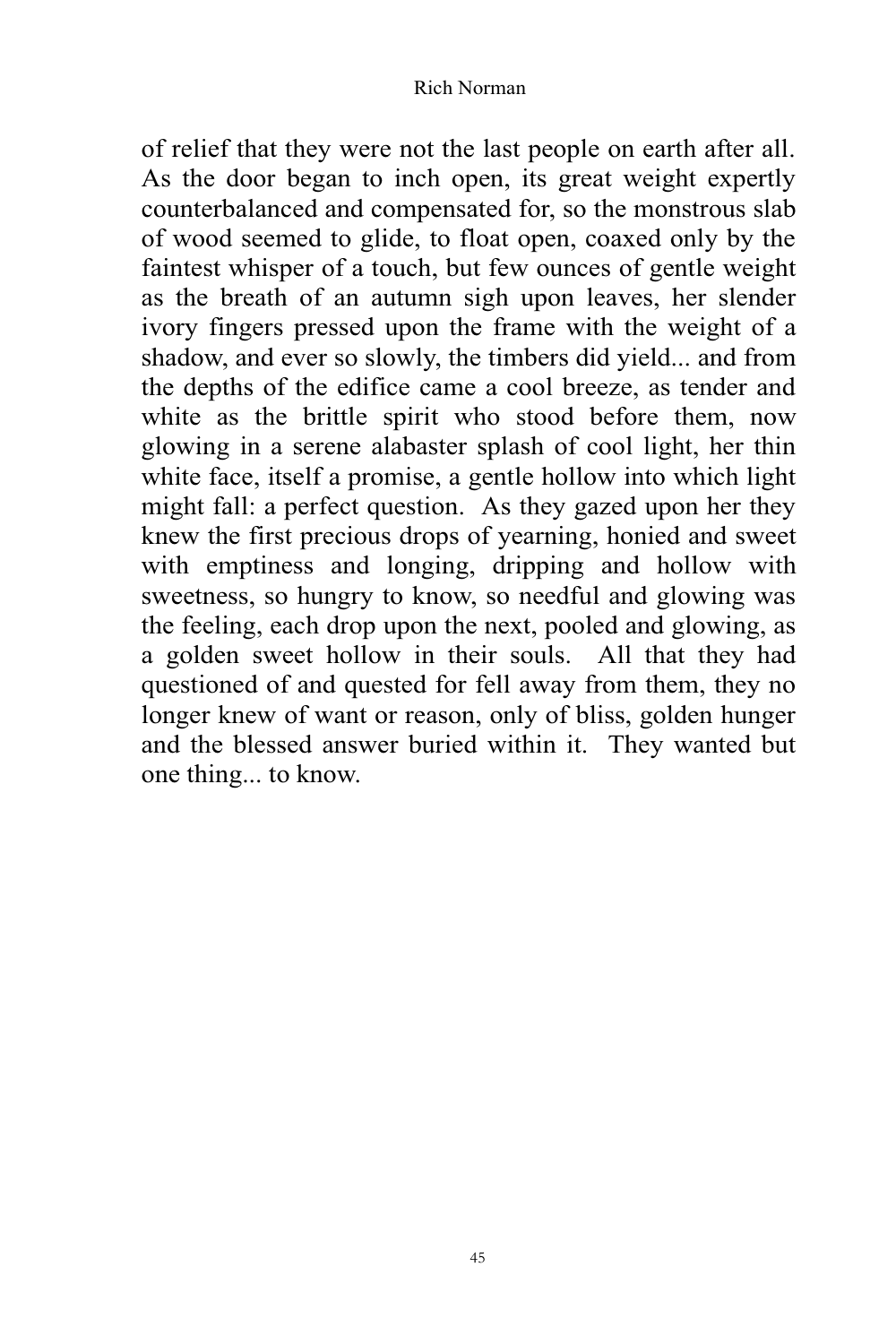They followed the sister of light, her gaunt frame hardly concealed by the simple wrapping which was distinctive of their order. She led them into a bright office with many open windows and it seemed as if their hearts would not be still, squirming and beating in a frenzy that soon stole their breath and filled them with a sense of the eternal, a trembling hunger and a giddy rush of light and breath that all but hollowed out their legs, and soon found them gladly sitting across from the deacon of the order, their chests pounding and tears brimming in their glad eyes, eyes that beheld a new world, and understood it naught. The deacon told them of themselves. They were now called to become members of this order, the blessed order of Hope. All were one in the vision of the true light, one amidst the sweet hunger which loves and needs, which knows of sweet hunger and yearning toward God, and it was God that was the filler of this Hope, the filler and redeemer of this blessed hunger, and so, like all members of the order, they were called here in Hope, "Hope and longing most sweet and golden has gathered us here. Hope has gathered us here for but one purpose–– To quench the sweetness of that Hope in purest knowledge: The knowledge of God." Their purpose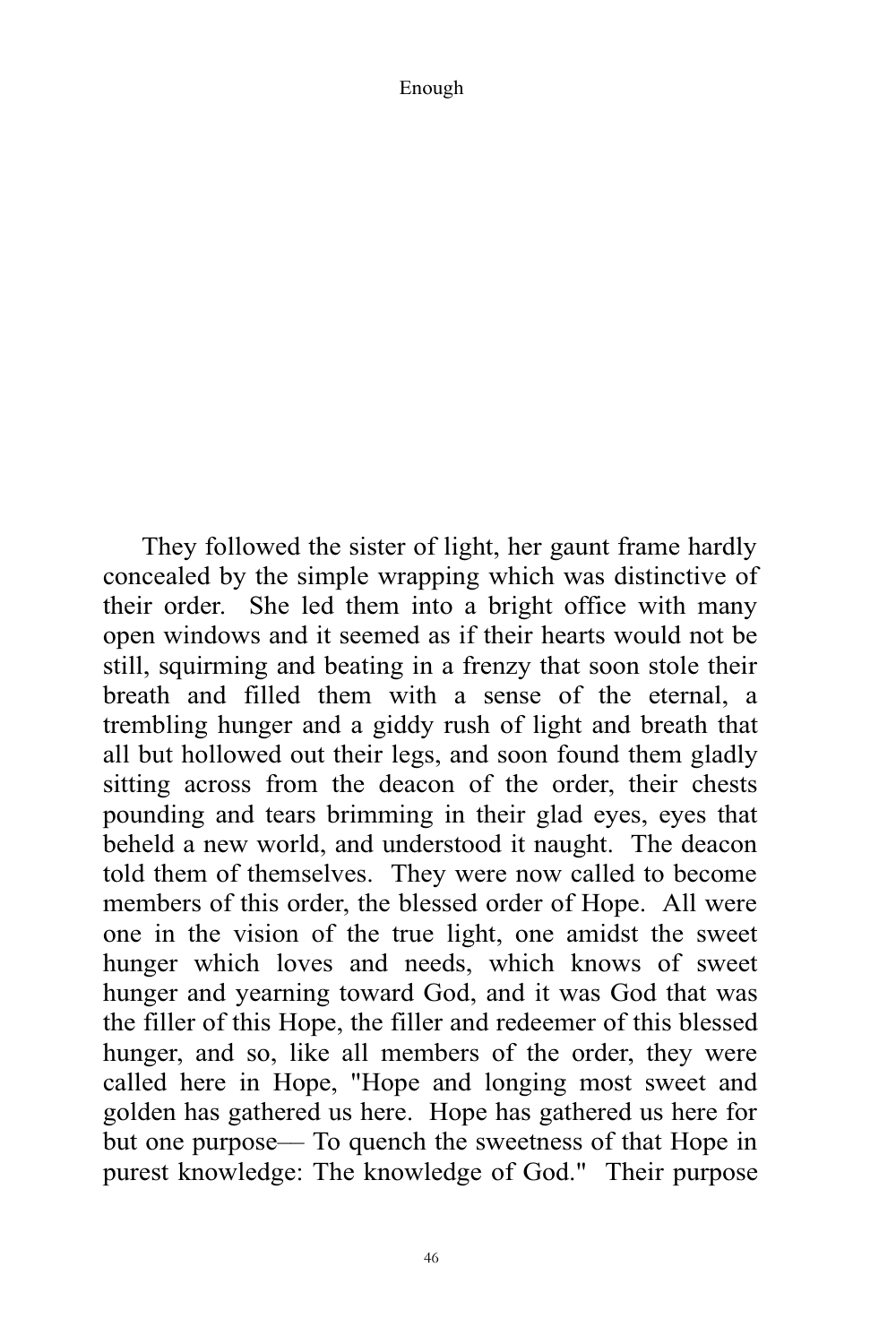on earth: To know God. Their motto: God is Time–– God is the future–– God is tomorrow. "It is in Hope that we are gathered to know the truth, the future... We crave but one thing––to know God." Clearly the deacon knew of them, better than they knew of themselves, and each of his words fell into their empty glad hearts as a precious gem, a splinter of truth and light, a kernel around which Hope and knowledge of God may grow.

 As it was explained to them, the abbey itself was the first mystery. A profound mystery which opened the doorway to the purest exaltation, whereby they too, could eventually worship and be laid bare before the very heart of true knowledge, to be as they all were, trembling and naked in gratitude each day before God. "You will then see how close you can come to happiness, to truly knowing him and his purity, how close to his spirit and his name, to be here, and to touch... the beyond. How closely we dare look toward Hope, and even to hear his name, Ahhhh, to hear and feel is enough for us, yes enough to know this much, oh yes enough; but never to look! Remember that, and you will remain with us, in the doorway to divinity, stretched in bliss between Knowledge and Hope, the present and the future, as a name on the lips of God, a name soon to be blessed, but not yet spoken."

 Somehow the pair knew his words carried the very kernel, the heart of the mystery, and they turned the words over ceaselessly in their minds, looking for some way at the meat in the nut. First they must know the abbey. A seven day ordeal of bliss and fasting whereby they might gradually be introduced to the mysteries of the human spirit and its transcendence.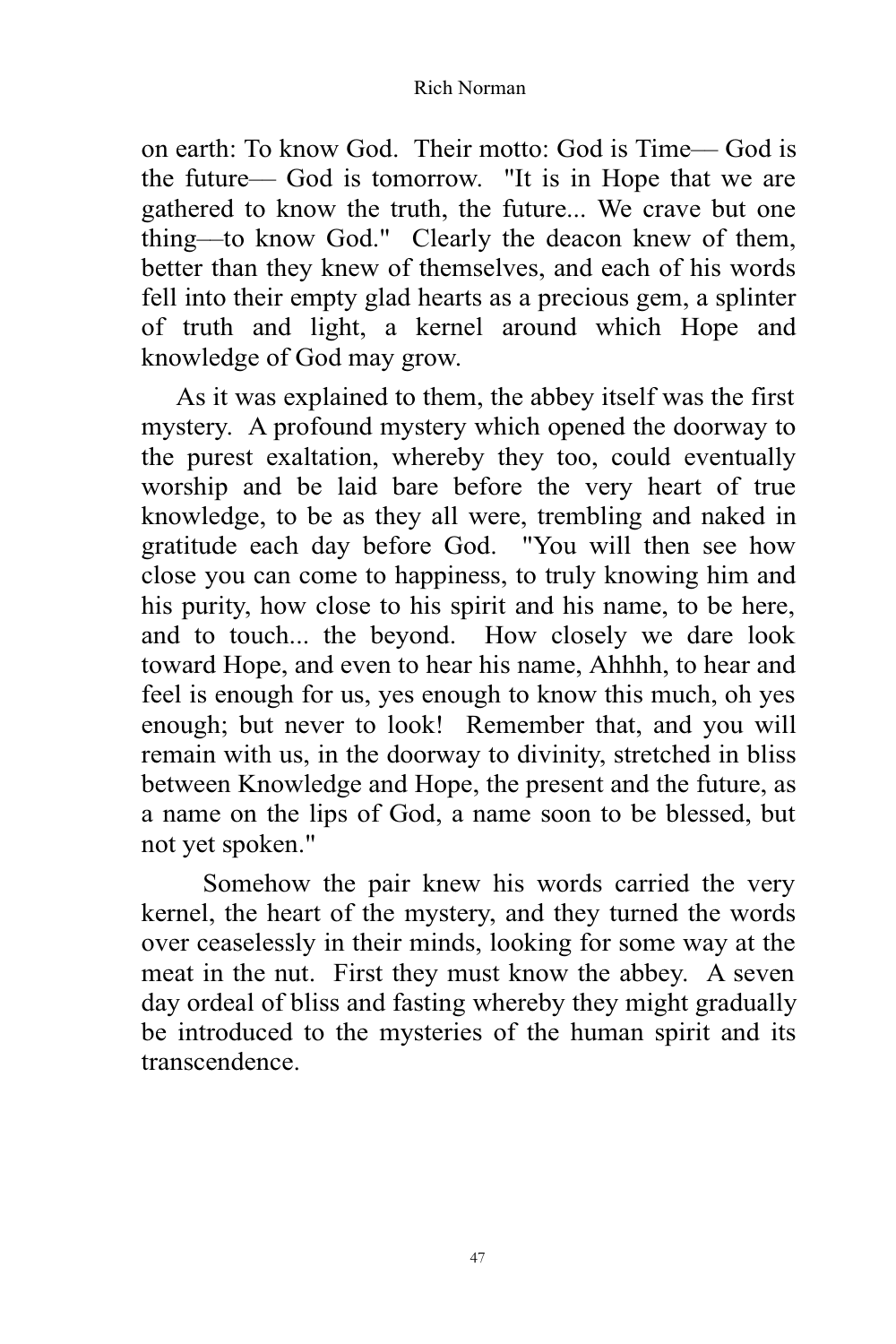The sister led them to the bottom of the stairway, vast and broad it cascaded upward nine stories above the basement, and at its very uppermost vaulted peak was a cut crystal skylight which remained open in all weather throughout the seasons so as to "Spill the breath of the divine ever downward unto our grateful souls," as the sister informed them. The abbey seemed to call out to them, each nook and crevice reached out to them and invited them in, to crouch beneath their hidden worlds and slip into the mystery, complete and infinite, tucked secretly away within each intricate carving and open place was another world contained within, and containing within it, some ultimate mystery, like a living alter to the glowing secret within them, the monastery called out to them from a thousand intricate places, sung and spoke to them in silent invitation. They were to ascend the stairway and not to wander, but remain focused on their goal and climb to the top. There, they were to spend a day and night in contemplation, and then, proceed downward to the next floor and then again, each in turn, a day and a night, one at a time. It was explained to them that in this way they would learn, a little at a time, what was needful, until at the end of the seven day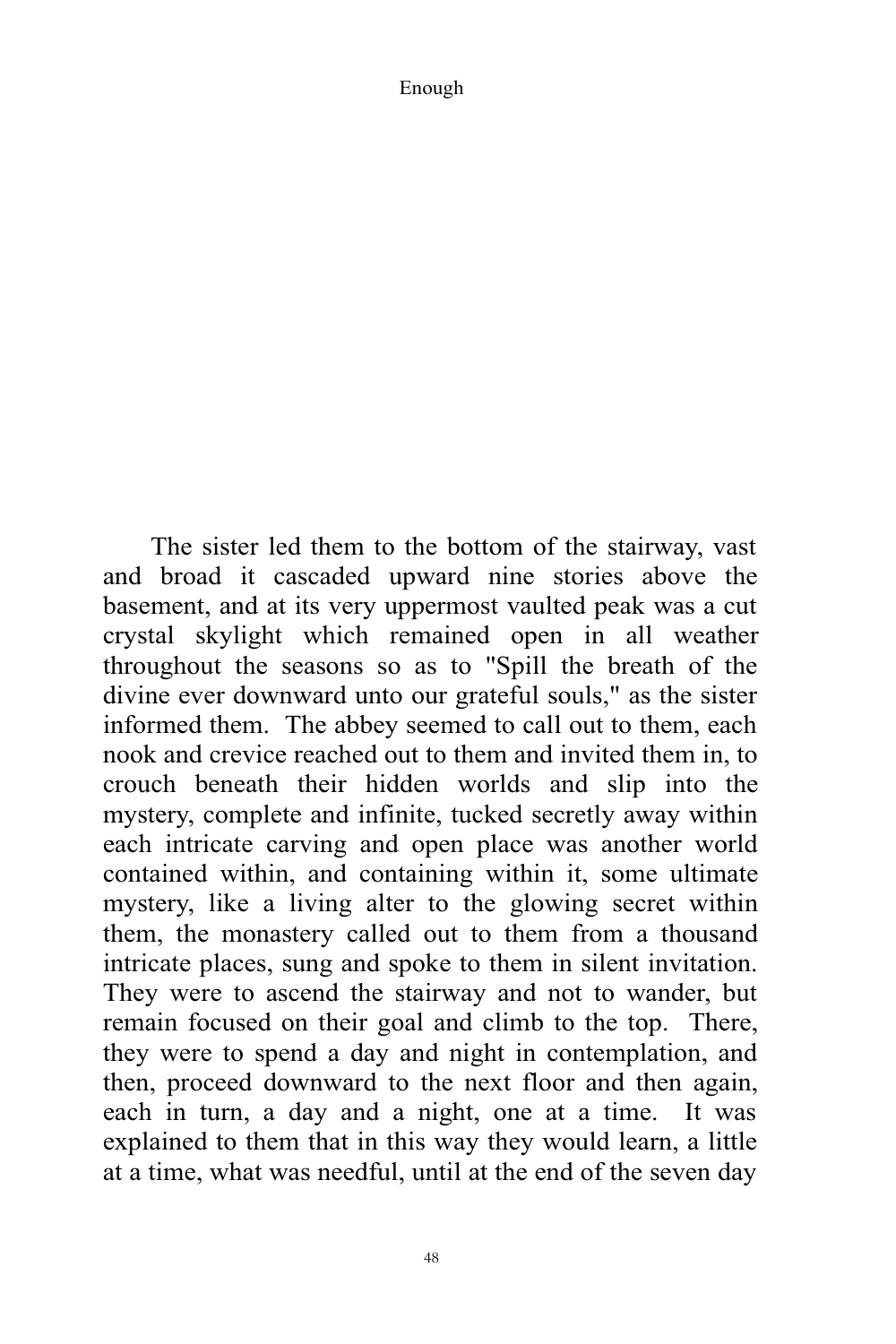ordeal, they might then be permitted food and find strength enough to endure the ecstasies which would follow, and take their rightful place as members of the order.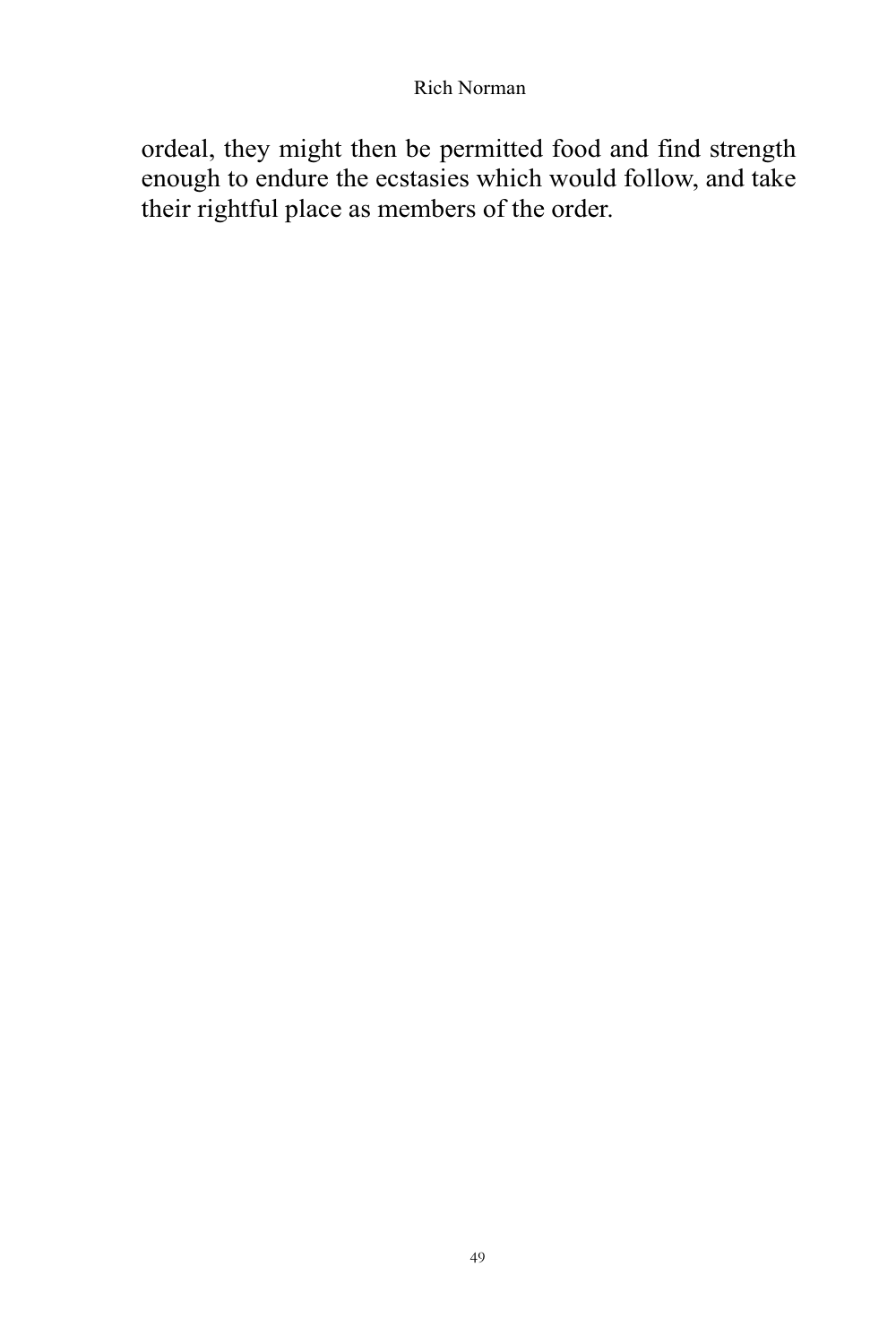As they ascended the stairwell, the heartbeat of the sun streaming through the skylight became brighter and brighter, its white and yellow vibrations of light swelling with each step, fading and swelling, over and over until the hammer stroke of the sun's pulse became the only voice, the only thought, the building hammer blows of a brighter and brighter fullness, a brass and silver vibration pulling them ever higher, ever closer to another truth... pure and swelling, filling the empty aching places with sweet hunger that promised, that knew of its quenching, the knowledge they climbed ever closer to with each step, the knowledge of God.

 Ah! With each step they knew more and more, felt and knew the truth, the hunger so golden and hollow, sweet and tortured but never tortured, for the knowledge, the sure knowledge that the trembling empty places will be quenched and filled. This hunger and yearning for that which was not, but had to be, to know it even without touching it, the golden hunger which knows its cloying empty aching places will one day be filled, a hunger for the future that sure knowledge feels, knows, will come––this hollow yearning for the beyond, that which finally fills and knows, this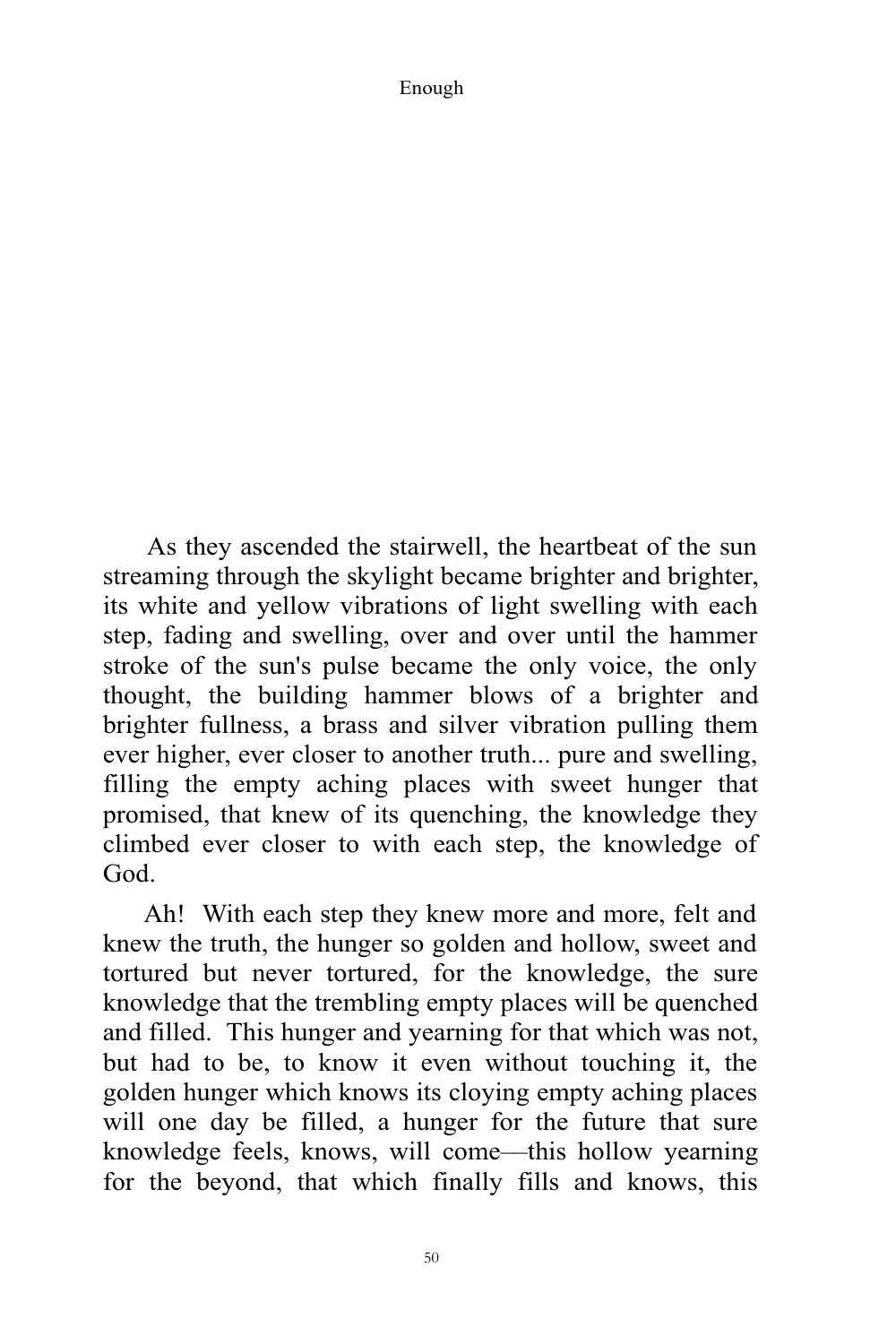honied empty yearning that knows, somehow, it will be filled. To surrender to the golden question and hear the answer at last, surely the priest was right––the golden hunger that craved and knew of eternity, of the answer—was this not Hope? Are they not called here under just this sign, the hunger that looks beyond, into fullness, into itself to find the future, the golden answer buried within the very question, a riddle which unfolds itself––is that not Hope? And the answer they seek, the silver tongue of purity and knowledge which cools the sweet ache of every suffering and uncertainty, the knowledge, the truth so close and so distant, this answer to the trembling question, so serene and pure, the very essence of truth, the quenching of all golden longing and sweet hunger, the silver promise within the question to which we might surrender, the knowledge of bliss––was this not God? For them Hope and God became more real, more tangible and solid with each step, the pulse of light beating louder and louder as a swinging hammer upon the brass hollow of their souls, until the twelve bellstrokes of noon had fallen, one upon the next, louder and louder—and only the sound remained... their souls but a dim spark before the mystery.

 Now at the top of the stairs, their hearts squirming and pounding, their hands shaking with hungry anticipation, their souls and skin crawling with fear and longing, happiness and a hollow ache glowing so deep within them, pulling them deeper and deeper into their hunger, golden and wanting, sultry and empty were their hearts, hollow with hunger and longing that knows it will be filled, that it must be filled!

 The rows of doors seemed asymmetrical and hunched, slouched and uneven. The cracks under the doorways beckoned to them with hungry light, each entryway unable to contain all of its secret, each room a promise, a world jealous and hungry for their souls, a living world waiting to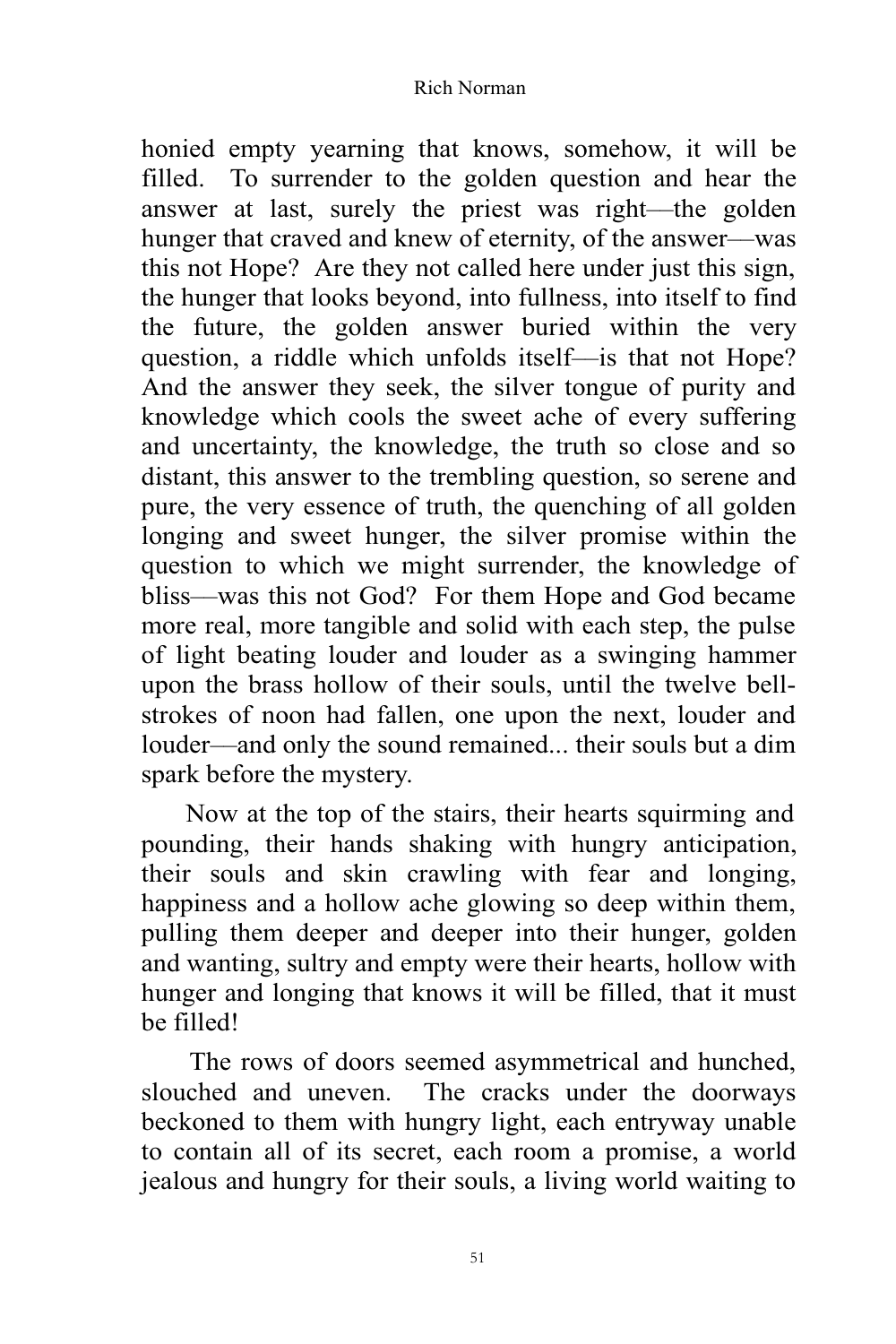enfold and consume them, doorway upon doorway each like a teasing hungry spirit into which they might enfold their souls, a promise and an invitation.

Carolyn chose which one— James turned the nob, and opened the passageway to their souls.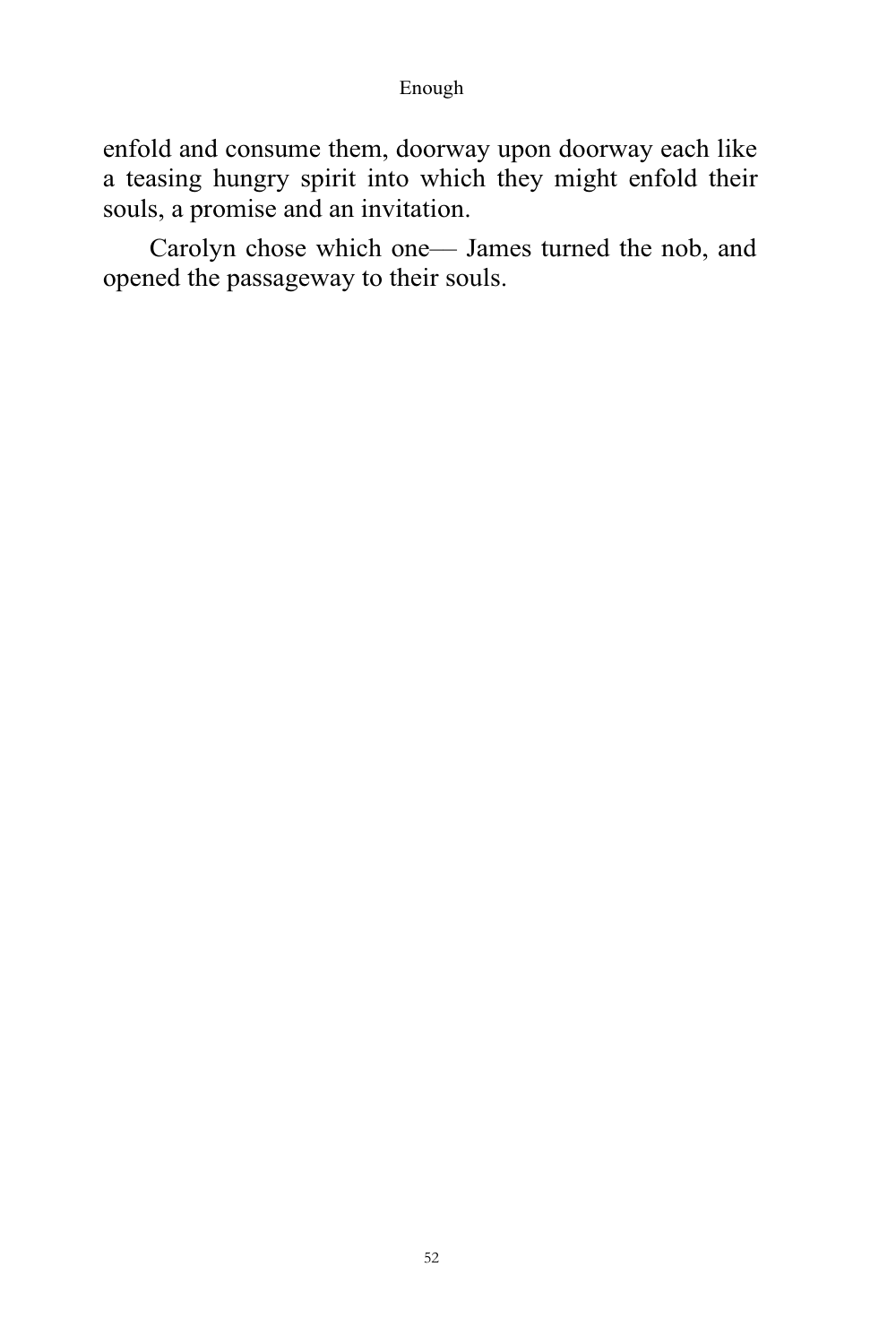The door swung open and light poured out, a solid block of pure white, a singing vibration of purity filling their desperate craving, for a moment solid and then, as a hint of something too potent and sweet is swallowed into the vastness of the sea, they stepped into the room, the window open and the breeze spilling in like Hope, light spilled from the coldest spring at the heart of knowledge, purity and light, sweet fingers of light playing across the silver waters of their soul, a pool of platinum still and shining, a stretched silver skin taut with hunger, a mirror of infinite depth, a quivering sorrow, the empty cry of swallowed longing and unmet hope, slowly opened and trembling, its rippling surface now still, hungry and delicate, unresisting before the tender light, each drop a blessed ripple upon the emptiness, the weight of purest light, as a shadow falls and breathes upon the earth, so gentle and pure is the weight of light tracing the tender places, each place its golden fingers fall, its silver drops of hunger and promise, the pool quivers and surrenders its open places to the light, so thick with promise, as a drop of honey spreads its golden bead over a warm thing, slowly enfolding, stretching into and over its sunken places, now sweet with longing, ripple upon ripple filling

53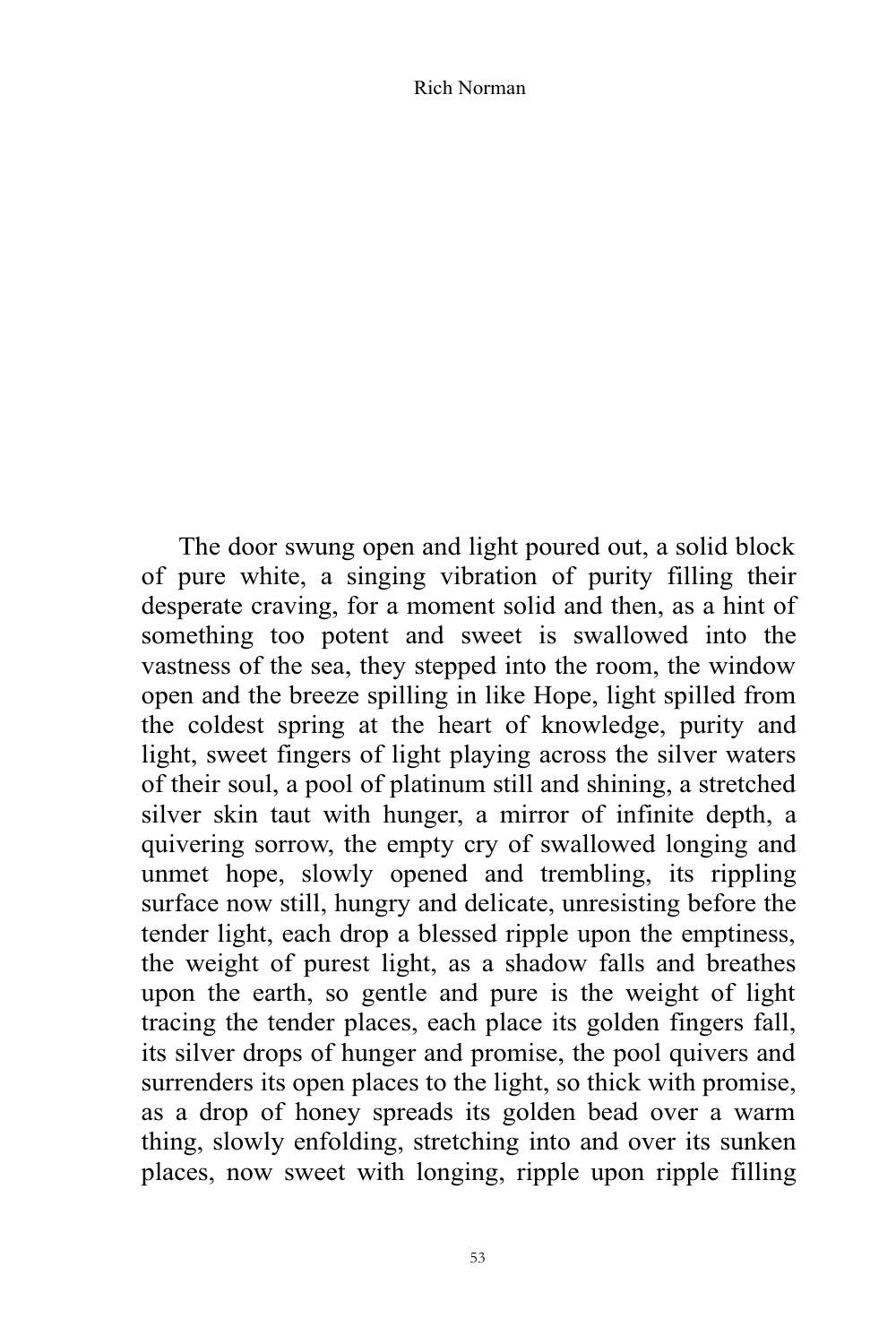the hunger, placing honied drops and quivering ripples of hope and yearning, glowing and empty, sweet and full with need, so did the light fall upon the hollow of their souls. The sweat pouring from their shuddering bodies, their clothes a fetter now cast aside, their bodies now poured out pure and trembling with hunger, poured like cream into a wide vessel, each inch of their soul open and spilled out, cream and sweetness, naked and trembling before the sun.

 And so did hope open the petals of their soul before God, ever closer and closer to the quivering secret, the answer to the sweet hope and hunger that grew as a flame within them, warm and nourishing was the golden hollow, the flame of Hope, the question and the promise swelling, glowing within them. Day after day, their bodies grew weaker and weaker. Honied water and rose petals did little to sustain them, but the voice of Hope, "to surrender to the question is to draw the answer near"––so did She speak to them! Day after day, weaker and closer, each floor lower drew an even more potent experience from the hollow of their soul, their bodies arched and quivering, shuddering in hunger which drew ever more from them, the cream spread thinner and thinner. As a golden palm is Hope, so gracious is her hand, opening to hold the brittle shell of their world, now just a pure hollow where light may find shelter, a need for light to trace with gentle fingers. The palm of their lives unfolded its secrets and spent itself. Gladly did they squander and spend their bodies to come closer to the truth, the bead of quicksilver light, pure and platinum, silver and cool was the truth, the cooling bead of iced light nearly cupped in the trembling hollow of their outstretched souls.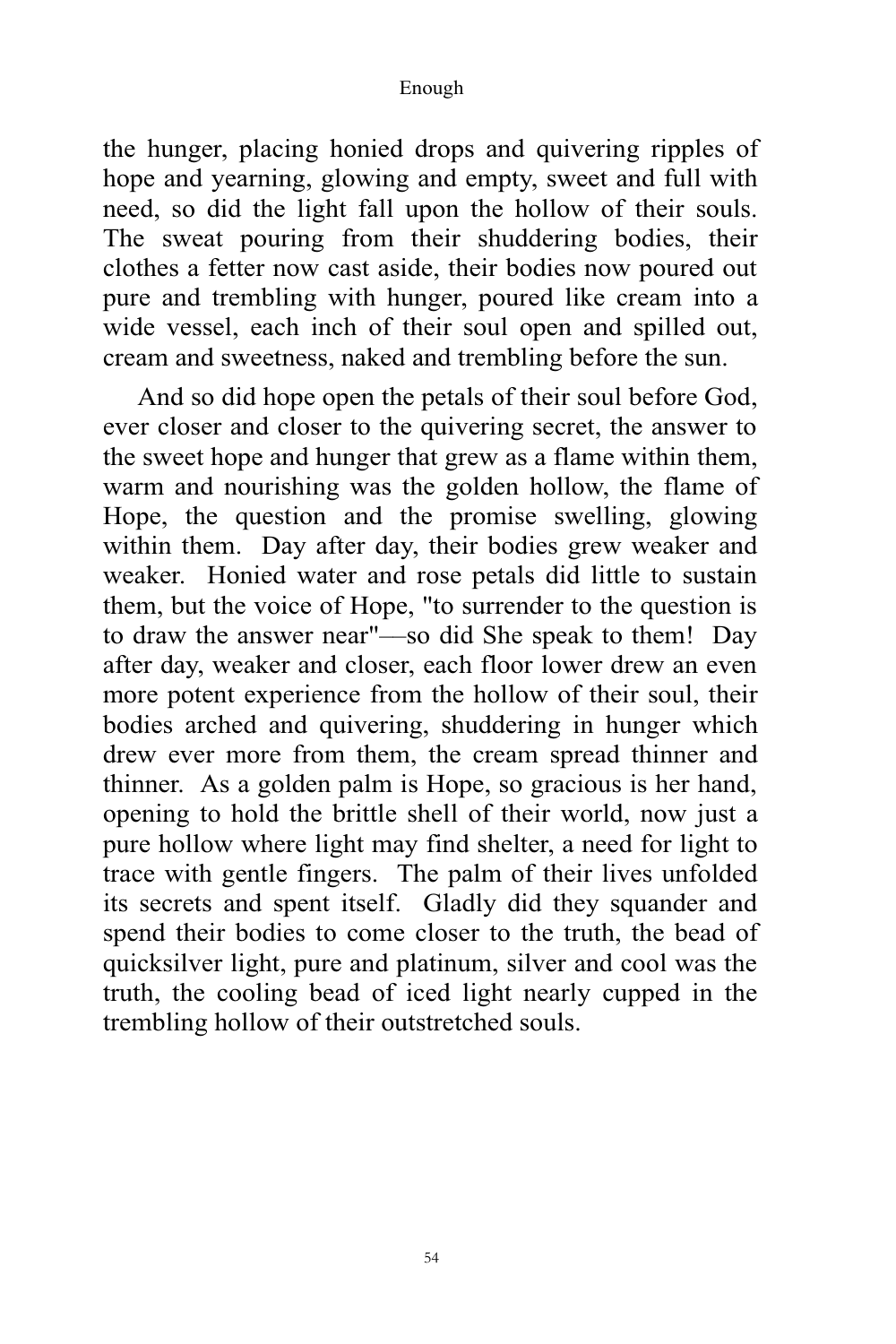Then, their final and most complete surrender had passed, and the seventh day had turned into night. Their souls were as two broken vessels twice drained and spent, washed pure in light, their bodies naked and white, arching and shuddering, open and surrendering, drinking in the hunger and the light, a question, open before God. The evening's cool breath brought a welcome whisper of relief, sweet and cool is evening's brow to the hungry day, so needful and wanting, our backs arched, our souls poured out into the heart of the sun, now cooled in evening's tender breath. The door opened and a white spirit, a sister of delicate beauty, a whispering soul did bestow robes unto them, so they might adorn their nakedness before the sun until the time is sweet for offering. And so they did pour themselves into the loose folds of silken fabric, so easy and sweet to feel the weight of silk tug at tender skin, skin so pale and tender it is bruised by the weight of moonlight. And the pure spirit of the evening did kiss them gently, and sweetly did grace their cheek with her tender windswept touch, and did bestow a basket of some lean fare for them, and honied water, sweet with the petals of roses floating upon its silver surface, so they might sup and find strength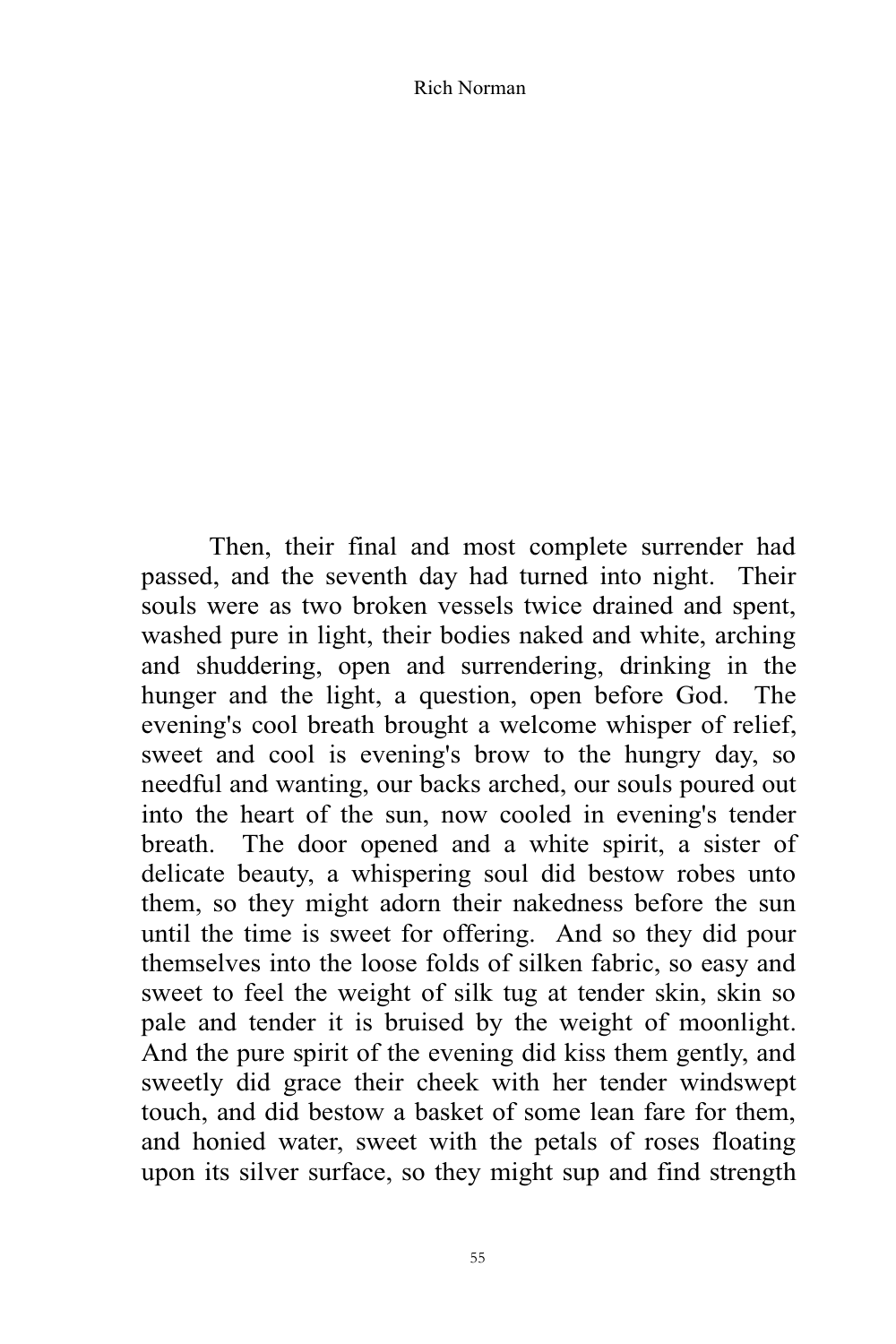enough to begin again. She did take gentle care and slowly did wash them, unaware but aware, slowly and gently she did care for them, the sponge wet and gentle, tugging at their tender skin, sweetening and cleansing their bodies, so they might be pure before God, and begin again.

 As the two exhausted souls awoke the next morning, the spirit of kindness they had dreamt had done more than wash them with such tenderness and give them loose robes of silk, robes which slipped over them sweetly as breath, she had also bestowed a kindness of spirit, a parchment written in fine hand upon which the following words were delicately inscribed:

 "Let us not resist God, but invite Him. Let us become pure and unresisting, inviting and worthy of Hope. Let us fast and "Become"––tender, welcoming and pure, a question unrefusing of the answer, until we can feel the very weight of light, of Life pressing upon our open heart.

And so may we then bend our souls gladly toward God humble and glad, worthy and unrefusing of the answer. Let us fast and then stand–– Stand before the future, rise up and meet the answer, not buoyed by food and flesh, but nourished by purity itself, by the vision of what is *real,* what is yet and sure to come. Let us stand strengthened and sustained by the future, nourished in the one real food and true lasting sustenance—– Blessed Hope."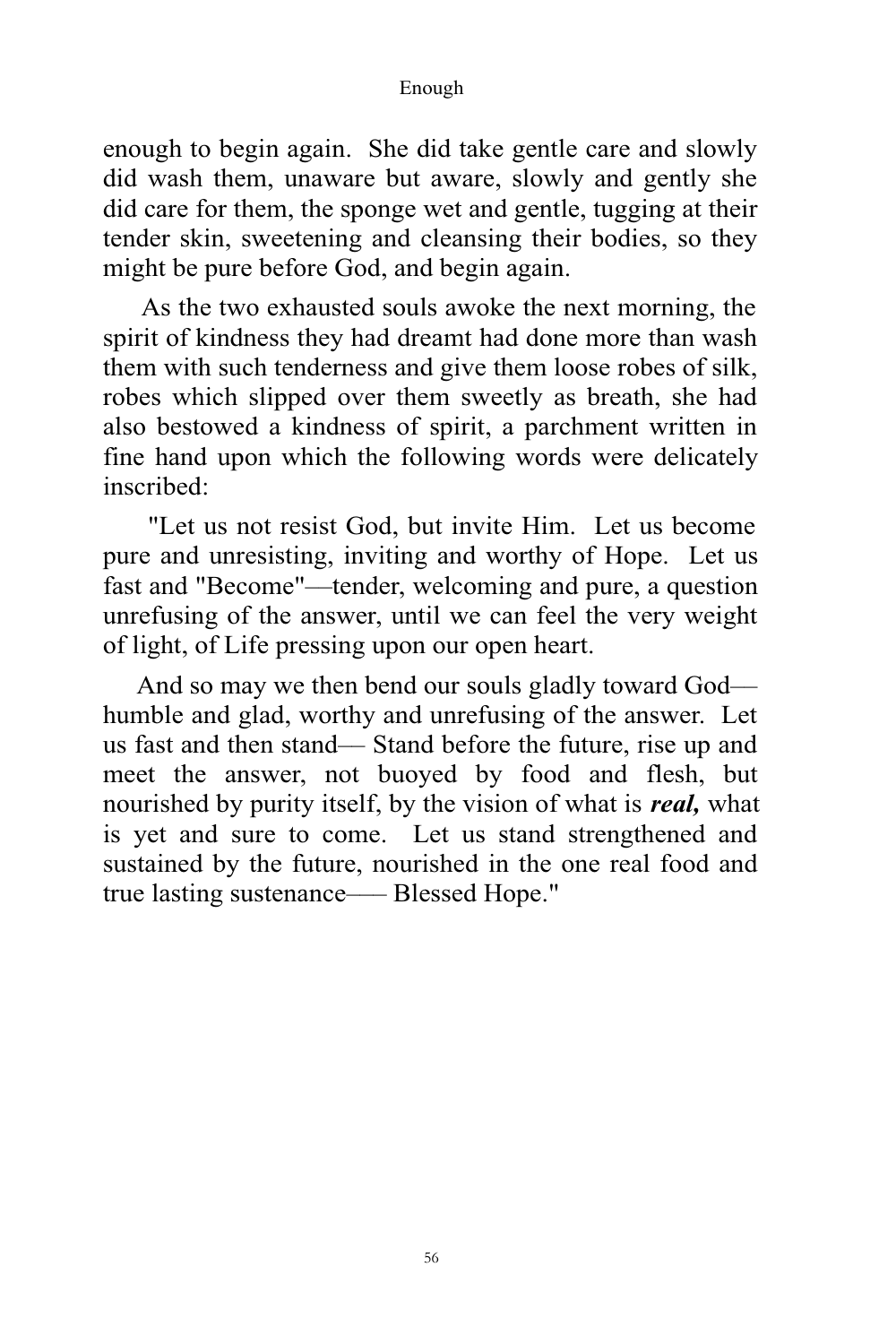The door eased open and a gentle sister did enter the chamber, her face as an oval smudge of cool ivory light, the frail ghost of kindness, as a pale wisp of smoke. From the petals of her lips slipped a voice so feeble, so frail as to touch upon a holy thing, a whisper too frail to hold, her voice as a thin hint of mist, a wisp too faint to be here, and too close to be beyond, a spirit stretched across a gateway, pure, distant and holy.

"Come with me, you who are ready."

 And so they followed her as silence behind a shadow, not walking, but gliding, floating on legs too weak to walk, with but hope to hold them, floating as a spirit rises to unburden the soul of its weight, now light, alone, untethered, gliding above themselves, swept behind and over, as silence follows a shadow.

 The door to the deacon's chambers was open, light, and tangled fingers of cool breeze, a tender promise invited them into the doorway, and their hearts were glad and steady, purring with golden hunger and the silver sparks of a new soul freshly opened and deeply tasted now brimming over, warm and seeking, broken open and nourished, strong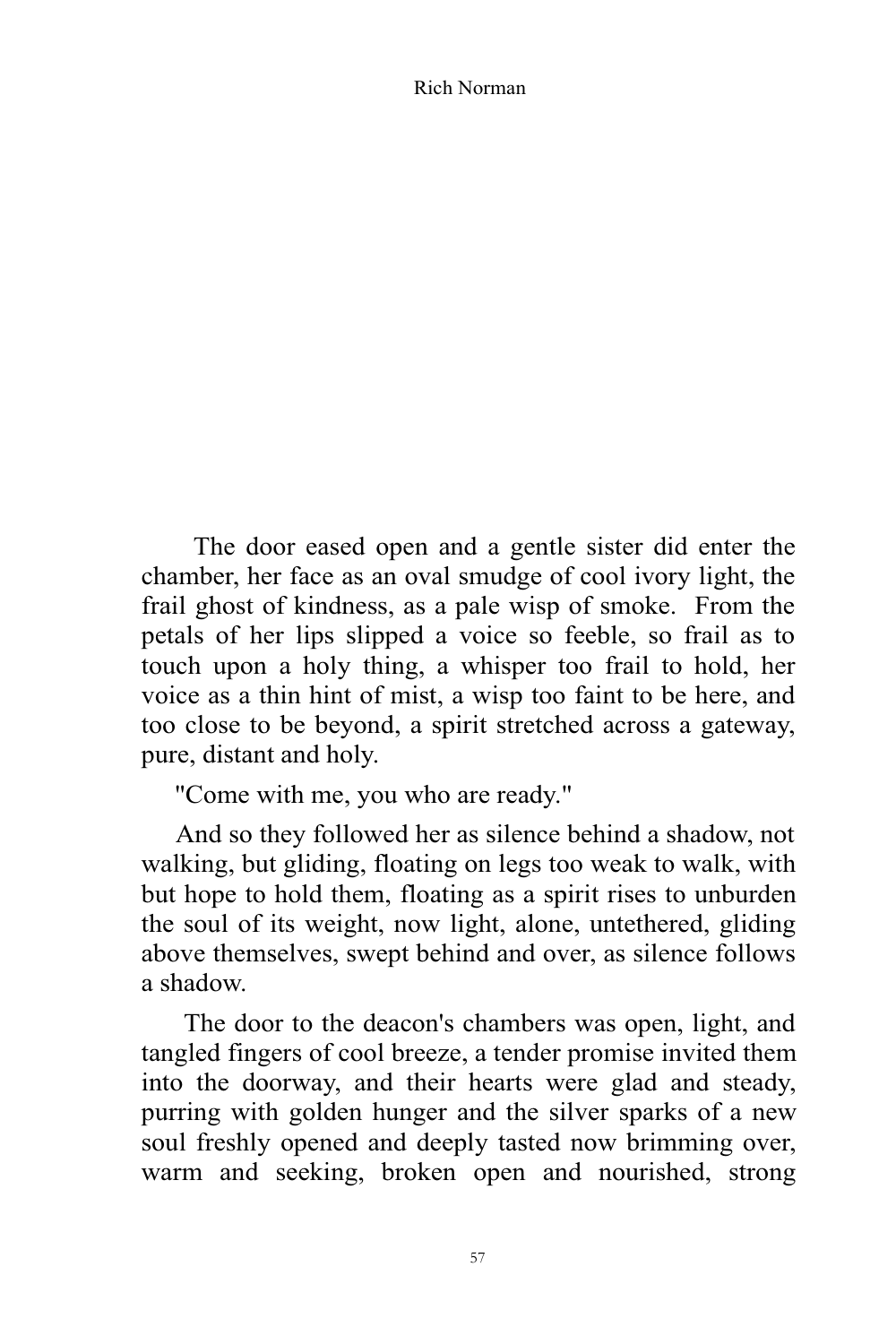enough to ask again. They were then told something of the mystery which had cleansed them, and how each drop in elevation brought with it a more and more potent experience, each a step closer to the fulfillment of Hope, and knowledge of God. The thicker the air, the brighter the light and the closer to the divine.

 Each day the order gathered early down in the grove below, a plateau of swept green moss where they remained each day until late in the afternoon. As the sun breathes her golden warmth, her hope, upon the sunken winds below, they rise up and pour over the plateau bringing the breath of the divine, an ecstasy far more potent than those available in the abbey. All are cautioned, all know, all are sure to remain seated during the daily ritual of knowledge. For to plunge one's head up into the very breath of divinity, is to dare madness. They were warned never to look over the cliff, "Let it be enough to imagine the name of God, and remain here. For to look upon His face and know Him, is to become divine, to become part of His blessed name."

 The plateau was itself an embankment, and the more senior members of the order were seated farther forward, as they were stronger and closer to God, and hence, were able to know more, able to sustain more of the knowledge, knowledge which if drunk in too deeply, became a bliss, a call, a hunger too deep to resist––the hunger to know God.

 "So does Hope shelter us under her divine promise, until at last, we might know."

 They turned his words over in their minds, these cryptic, serene and hopeful words which spoke of a greater, deeper knowledge of life and of themselves than they could stretch to grasp. And as the sun set, they wondered at it all... and waited.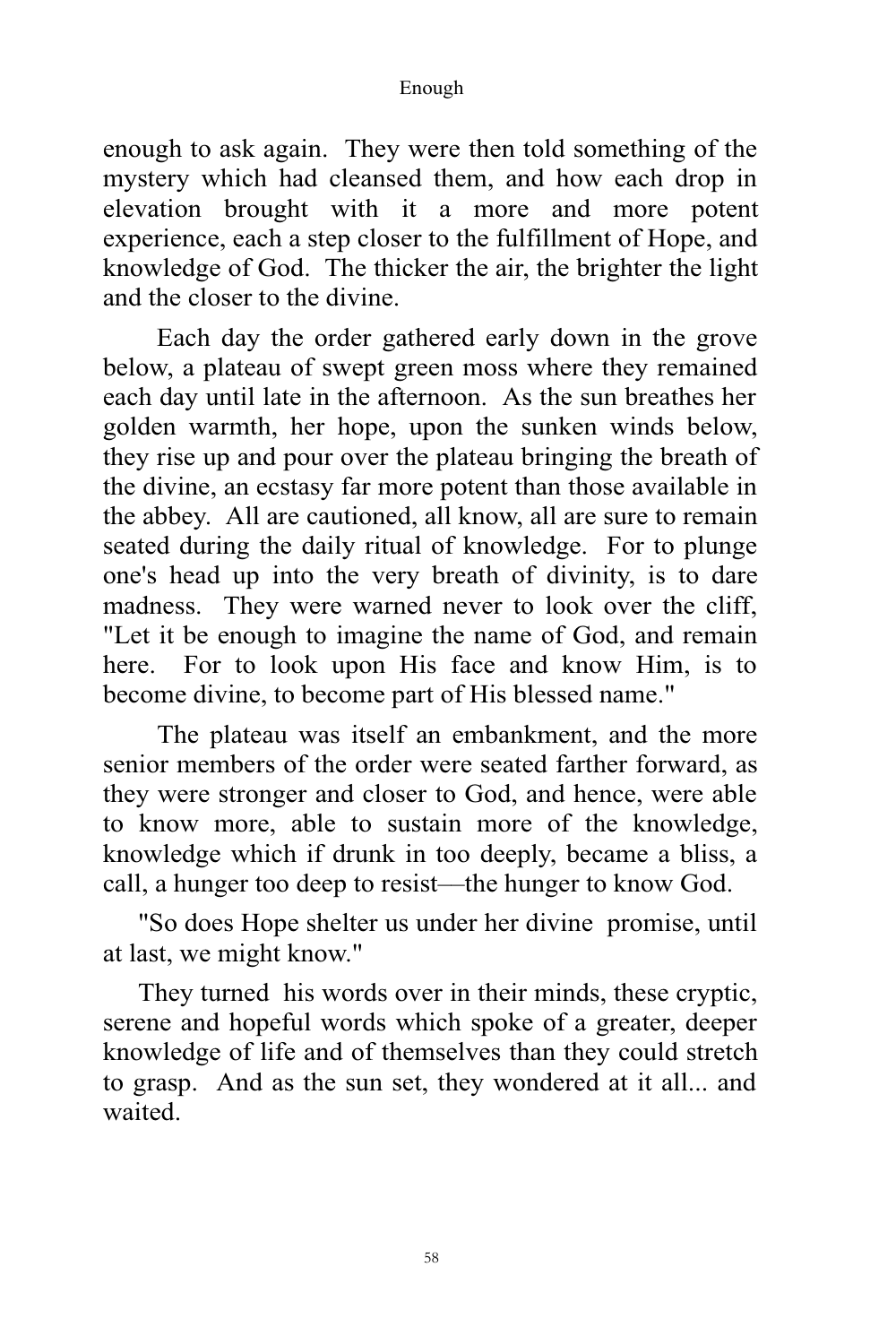As the dawn crept near, her gentle fingers of early light and cool breeze spilled quietly through the window, cooling their skin, white and pure, dipped in the last pool of moonlight, a new breeze whispering the name of the day into their souls, brushing them with light, coaxing them to life and hope. By the time the sun was up they were seated upon the plateau, the first thick rays of golden heat pouring down into the canyon below, pouring her bounty of warm yellow blood and honied light into the hidden places to warm them, and stir the soul of God. As the first breath of the canyon's cool air was warmed and lifted up, spilling over them and into them, their hearts began to race, their blood ran thick with warmth and hunger, their bodies becoming impossibly hot, now unfolded from the robes, quivering and white, trembling beneath the sun, soaking the very heart of light into themselves, swallowing the very heart of hunger, now pouring over them, their souls as their bodies, white and trembling, open, oh so very open and tender, sweet and giving, tender, yielding and open, closer and closer to the question, arching up in hunger, white and supple is their need, the golden hunger pouring into and through them, their soul spread open as a fan trembles in the breeze, open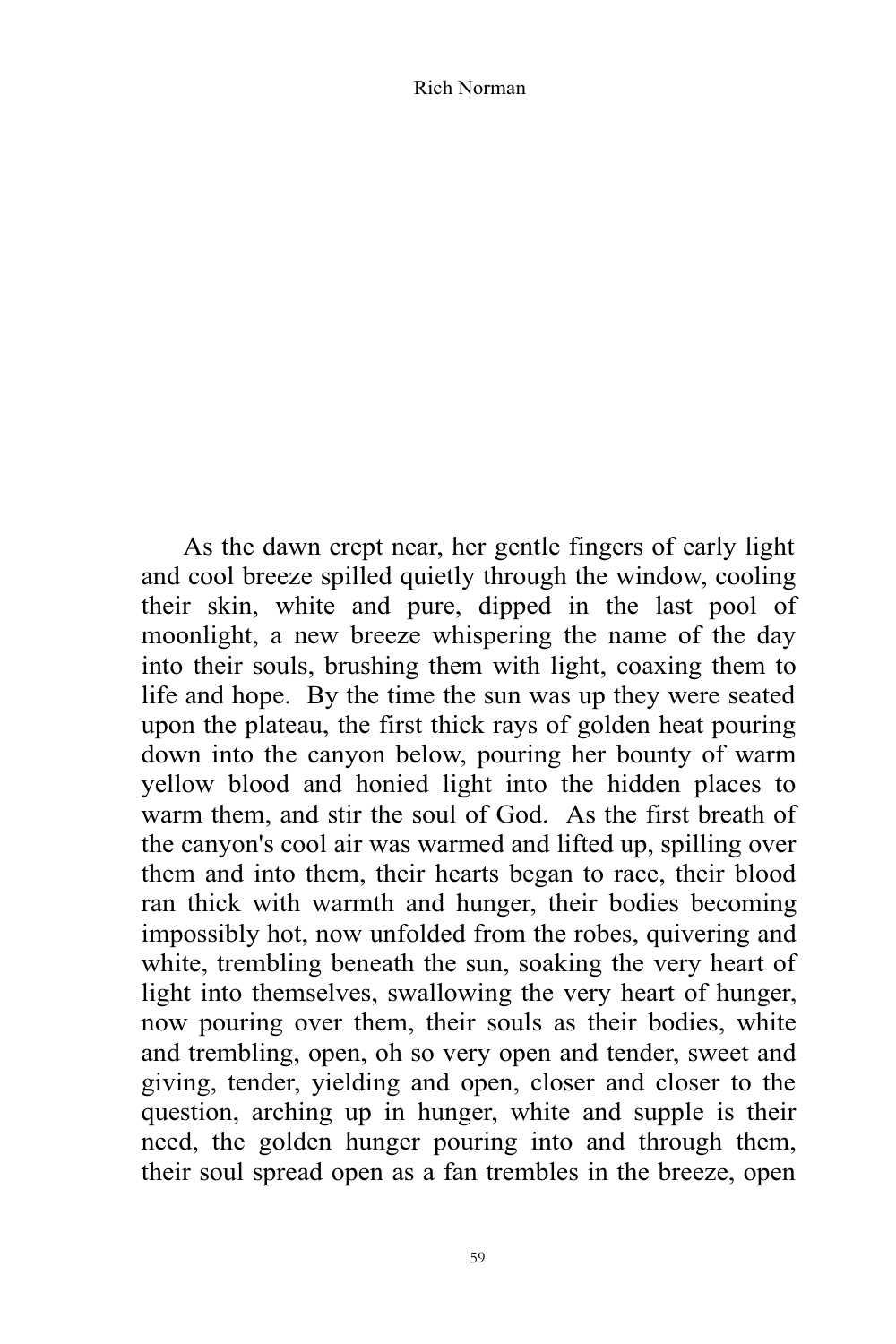and quivering, naked and pure, a shuddering hunger trembling before God.

 And the days did pass into weeks, and the weeks into months, closer and closer to the question, they answered each day with fasting and naked devotion, their will manifest in purest surrender, their bodies as a tender pool before the sun, her glad heat licking at the shining surface, licking up its shimmering silver soul into the air, drop by drop, swept aloft, the glad silver splash yielding its rippled depths up into the warmth, an offering now thinner and thinner before the question, so did their bodies become white and gaunt, frail as ghost's breath, pale, thin and tender, a sigh holding onto and releasing of life, a wisp of life stretched across a doorway, a shadow of life and substance, at once both light and shadow, as a prayer unresisting of the wind, its words as a last whisper surrendered, suspended and vanishing, a lingering shadow stretched, listening, a whisper hovering between here and the answer, between today and God.

 As thin tender ghosts slipped into skin, white as cream, thin and brittle as the highest mountain air, too cold to feel, a breath too thin to taste, a wraith wrapped in flesh of fasting and light, hunger and sacrifice. Their days were spent hungry and bright, their bodies dwindling and faded, a hollow splash of life most holy and distant, a still pool, a hollow and a question unspeaking, a sacrifice ineffable, silent and pure—only the question remained—only an emptiness––a place for light to rest.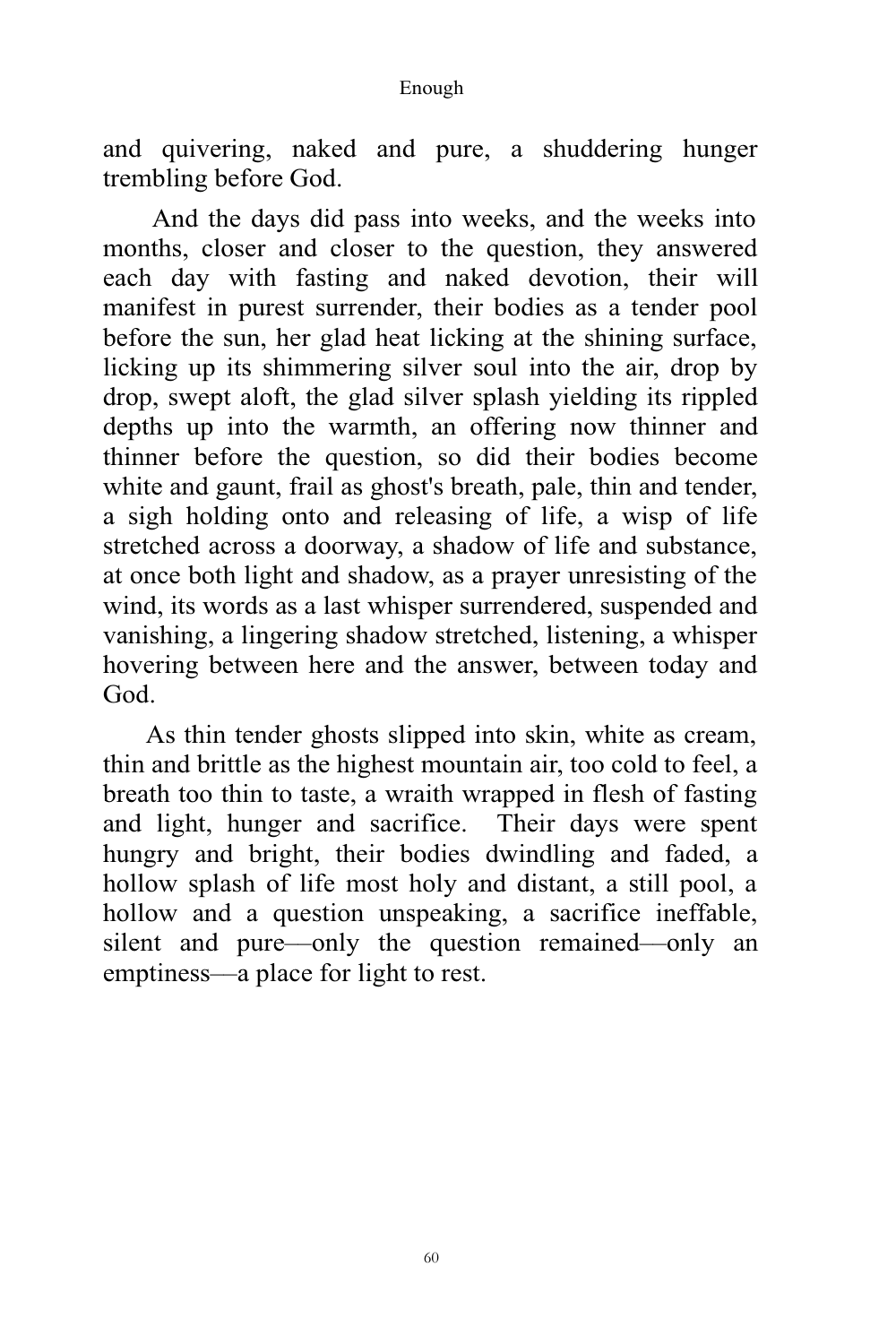And so they passed their days in blissful hunger as whispering ghosts, sipping upon the nectar of golden hunger and sweet silver light, the cool bead of iced light nestled within Hope's golden palm, her fingers now unfolding the ineffable answer, drawing closer and closer, sipping the light from their outstretched offering, and in return, offering up the golden nectar of need and knowledge, until the very name of God seemed to trace itself upon their lips, so close and yet, unknown.... So did they sip as Tantalus did sip, to see without tasting, to know without hearing, their lips wet with the divine, the purest silver beads of light traced delicate strokes of silver damp over their lips, slipping, pure and cool is the silver shadowed soul of the divine, tracing her ineffable promise with moist lips, her quenching draught withheld, the whisper too faint, her damp but a single kiss for parched lips. Cracked and arid were their souls, hungry and wanting, desperate to be parted and receive the name, wishing only to be cleaved and filled, poured and painted with rain and silver streams of knowing, the answer that would slake them, so thin, dry and taut; a snap of static cracks into light and begs the rain to spill, a restless dry spark crawling over dust and desert, an invitation reaching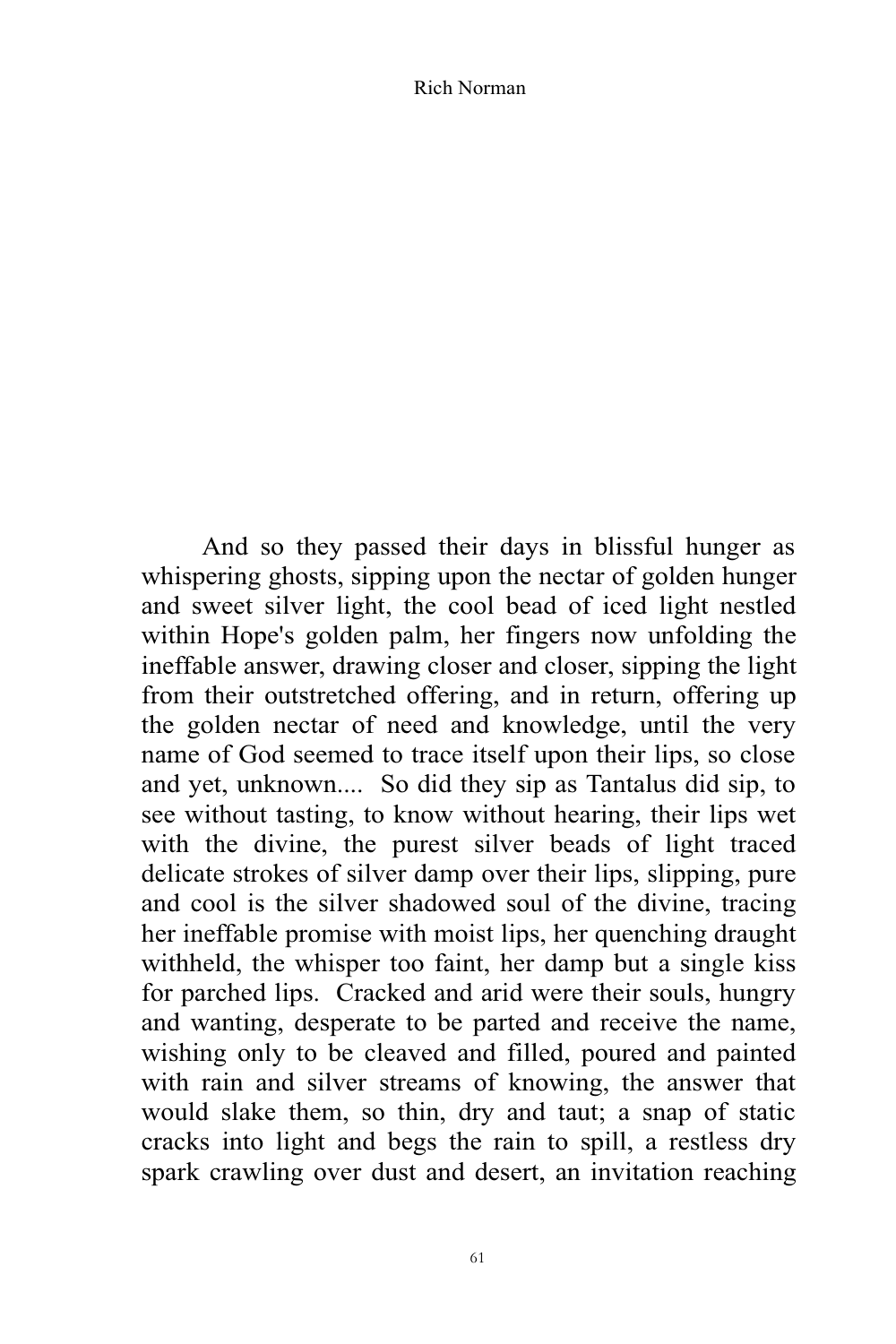up into a cloud, hungrily teasing the hammer stroke of lightning that splits it open and spills out the answer–––So does every hungry question, long to be ended.

 As a handful of pearls set upon soft green moss, the faithful had nestled themselves gently into place, the embankment cloaked in a silent hush, the day suspended, still, pregnant and waiting, holding its breath in one last silent dark gulp, before spilling her golden heart out into light. Gently and slowly did she pour her thick honied warmth spreading slowly into the cool of the canyon below, warm and golden, as a pat of butter melts in summer sun was her first kiss of heat, gently stirring the cool places to overflowing, spilling upward over sheer grey granite walls shimmering with schist, glimmering and grey, an expanse of chipped diamond ice and rock stretching upward, embedded in the clouds above––the breath of Day's first rising hope now just awakening, stretching upward, spilling up the walls of the canyon over the embankment at the foot of the abbey, bringing with it, the Day's first shuddering glimpse of the divine.

 James drank the first sweet hints of wisdom into himself, sipping the air into his soul, his heart warmed from within, the familiar heat washing outward over him, shuddering and warm with hunger, glowing and hot, the sweat pooling on his tender skin, the robes unfolded, each inch of gaunt ivory flesh now a mirror for the question, a mirror outstretched, hungry and dripping in light... And he returned to himself, gulping in the light, to see Carolyn, the spark of golden red sun warmed, swept through her hair and over her skin, light now flowing double thick as pulled amber taffy to have kissed her, his beloved, a peach and amber hollow of warmth and spilled light, her ivory skin unfolded before the answer, arching up to sweetness, and he was again lost and enveloped, surrendering and swallowed back up into the question, himself part of the light, beyond this place, now